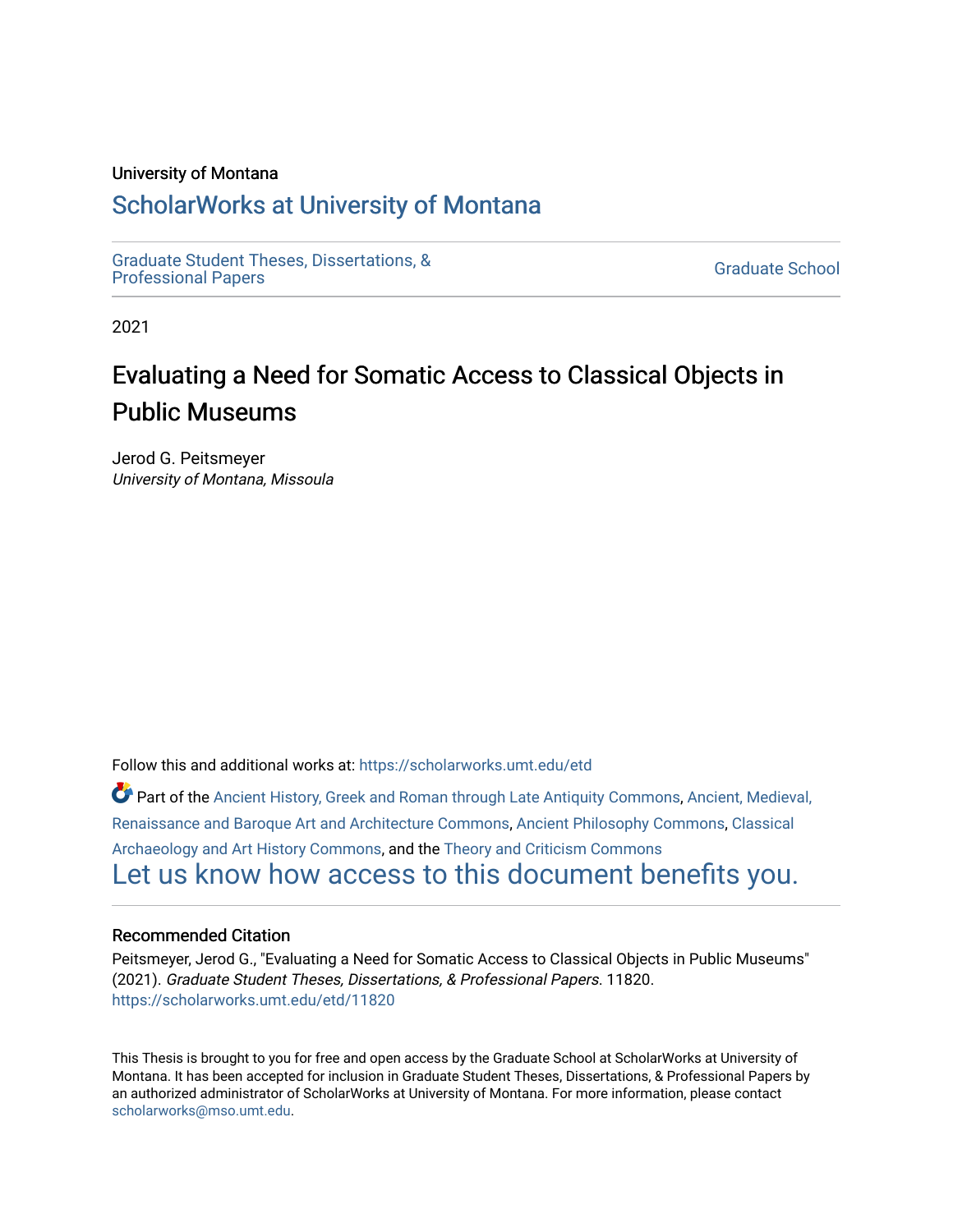## **Evaluating a Need for Somatic Access to Classical Objects in Public Museums**

A Thesis Presented

In Partial Fulfillment of the Requirements for the

Degree of Master of Arts

The University of Montana, Missoula

Jerod Peitsmeyer

December 2021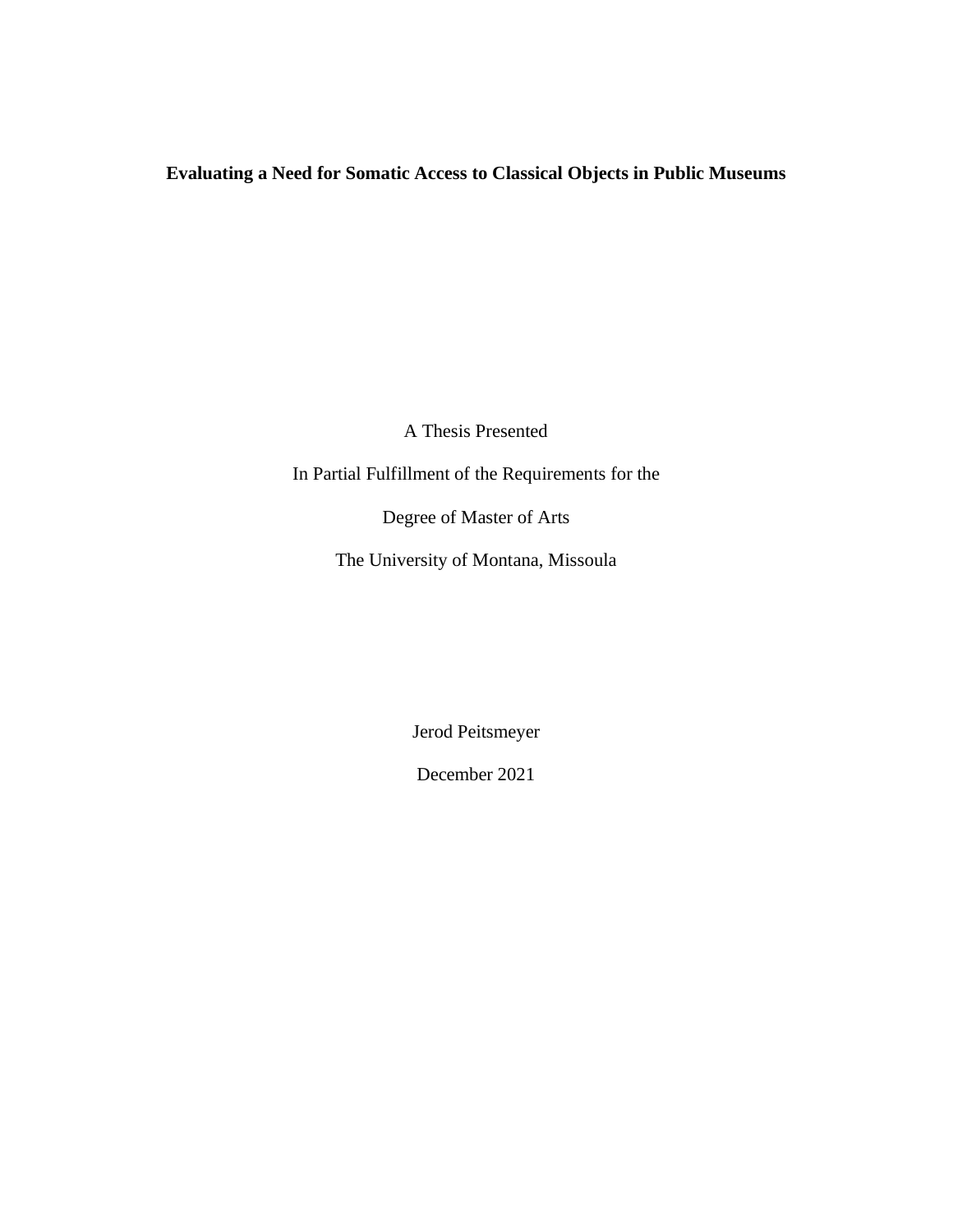## <span id="page-2-0"></span>Table of Contents

| INSTITUTIONAL GATEKEEPING IN COLLECTION, CURATION AND DISPLAY AT THE MMAC 5      |
|----------------------------------------------------------------------------------|
|                                                                                  |
|                                                                                  |
|                                                                                  |
|                                                                                  |
| CHAPTER - NEW DISPLAY METHOD (CAN I INCLUDE A RENDERING OF THE DISPLAY IDEA?) 38 |
|                                                                                  |

### Introduction

<span id="page-2-1"></span>The Montana Museum of Art and Culture (MMAC) is the current custodian of an ancient, Rhodian wine amphora<sup>1</sup> that provides a lens through which to examine injurious, institutional gatekeeping practices and as an object that proffers exciting display opportunities

<sup>&</sup>lt;sup>1</sup> Montana Museum of Art and Culture, Catalogue  $# 59-025$ , University of Montana, Missoula, Montana, United States. This transport vessel measures H-29.725, Dia-14.5 inches. Through a series of emails with Dr. Mark Lawall, professor at the University of Manitoba and chair of the Managing Committee of the American School of Classical Studies in Athens and president of the Winnipeg Society of the Archaeological Institute of America and member of the Board of the Canadian Institute in Greece, I was able to determine the amphora had been misclassified as a 3rd C. CE, Greek vessel. Dr. Lawall is a published and oft-cited expert in transport amphora and determined, via photographs, that the MMAC's vessel was in fact a Rhodian work dating from 290-280BCE.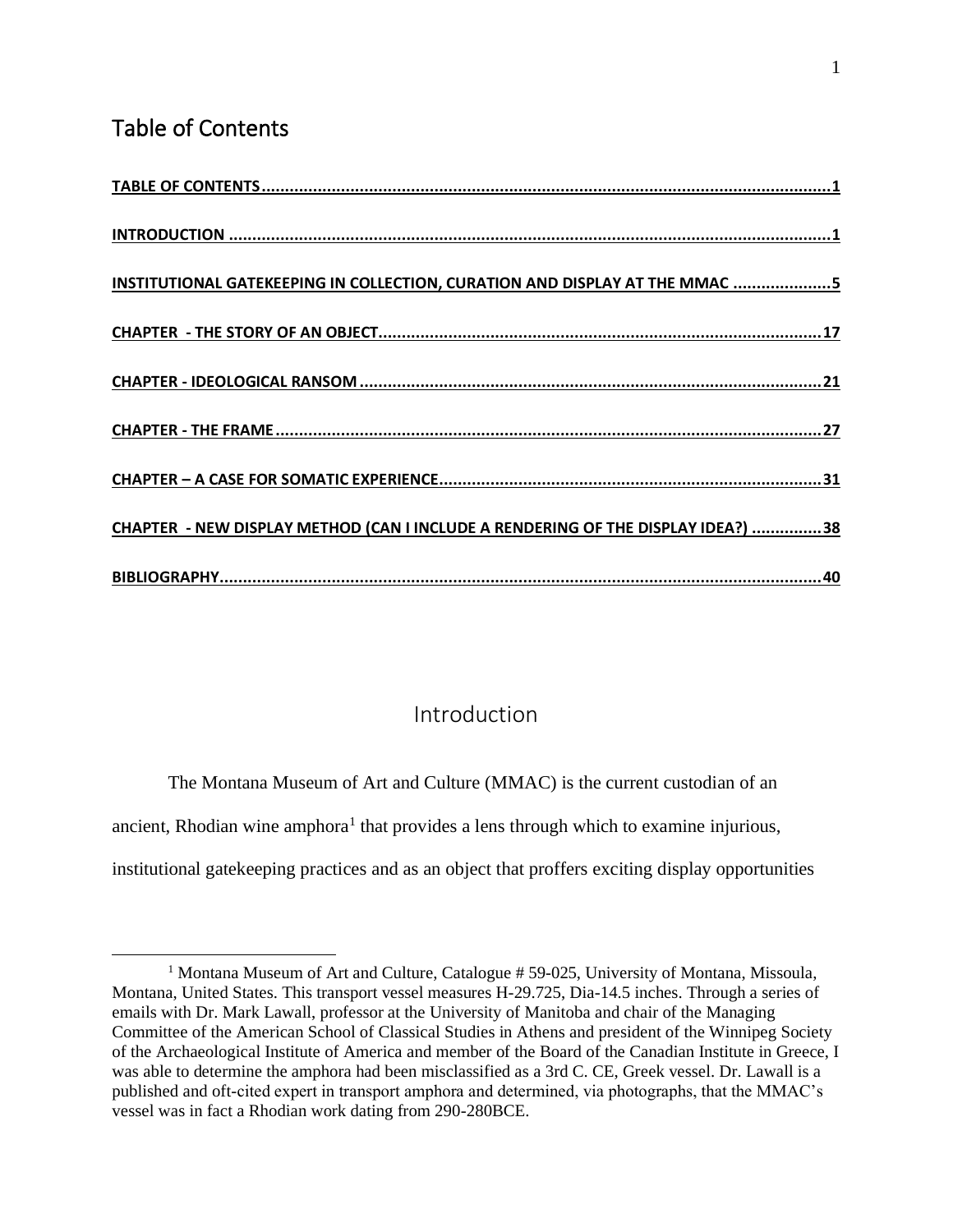that will serve as a progressive, humanist touchstone. This thesis will consider the jar's custody as an example of unintentional lapses on the part of collecting institutions, especially when caring for ancient art. More importantly, this thesis will reimagine the amphora's future custody and suggest methods of participant-object-interaction that bridge chasms in educational backgrounds and cultural privileges and customs. In the following chapters I will draw on defensible and pertinent philosophical and theoretical positions to argue for a method of museum practice that will transform an audience's interaction with classical objects from a prescribed and narrow interplay into a more equitable and democratic interrelation; I will illuminate a need for the objects that chronicle a segment of our shared history (classical objects in particular) to be made available to museum goers for direct, psychical touch; this novel presentation allows for a somatic experience and dispenses with nearly all forms of institutional supplementation.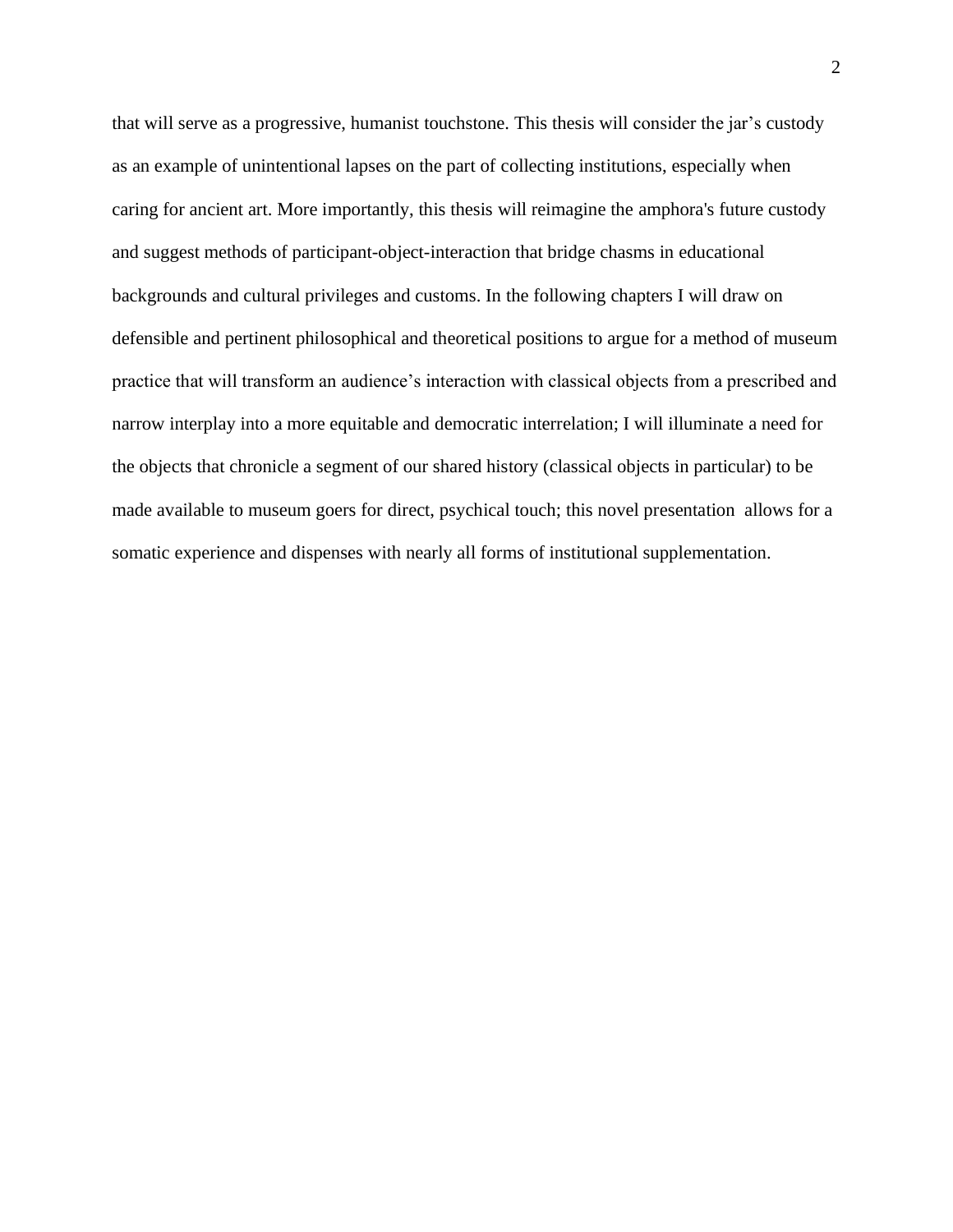

Figure 1 *Rhodian Transport Amphora*. 290-280BCE MMAC Montana Museum of Art and Culture, Missoula, MT Catalogue # 59-025

For the lion's share of the vessel's time in situ at the MMAC, beginning in 1959, it has been mostly unavailable to both the student population and the public at large, directly in opposition to the explicit wishes of the donor. <sup>2</sup> The vessel has appeared in a few University of Montana publications but has gone largely unexperienced by museum goers during the last sixty years. The amphora's perceived edification of ancient history, and thereby "precious"

 $2 \text{ In a letter received by the MMAC dated March } 29, 1994, \text{ The donors reiterated that the vessel }$ was donated "with the soul(sic) purpose of people to view." In a series of phone interviews I conducted with Nina Seaman, the original donor's wife, in September, 2020, I was able to validate the Seaman family's wishes that the amphora be permanently displayed or that it be returned as stated in the original deed of gift.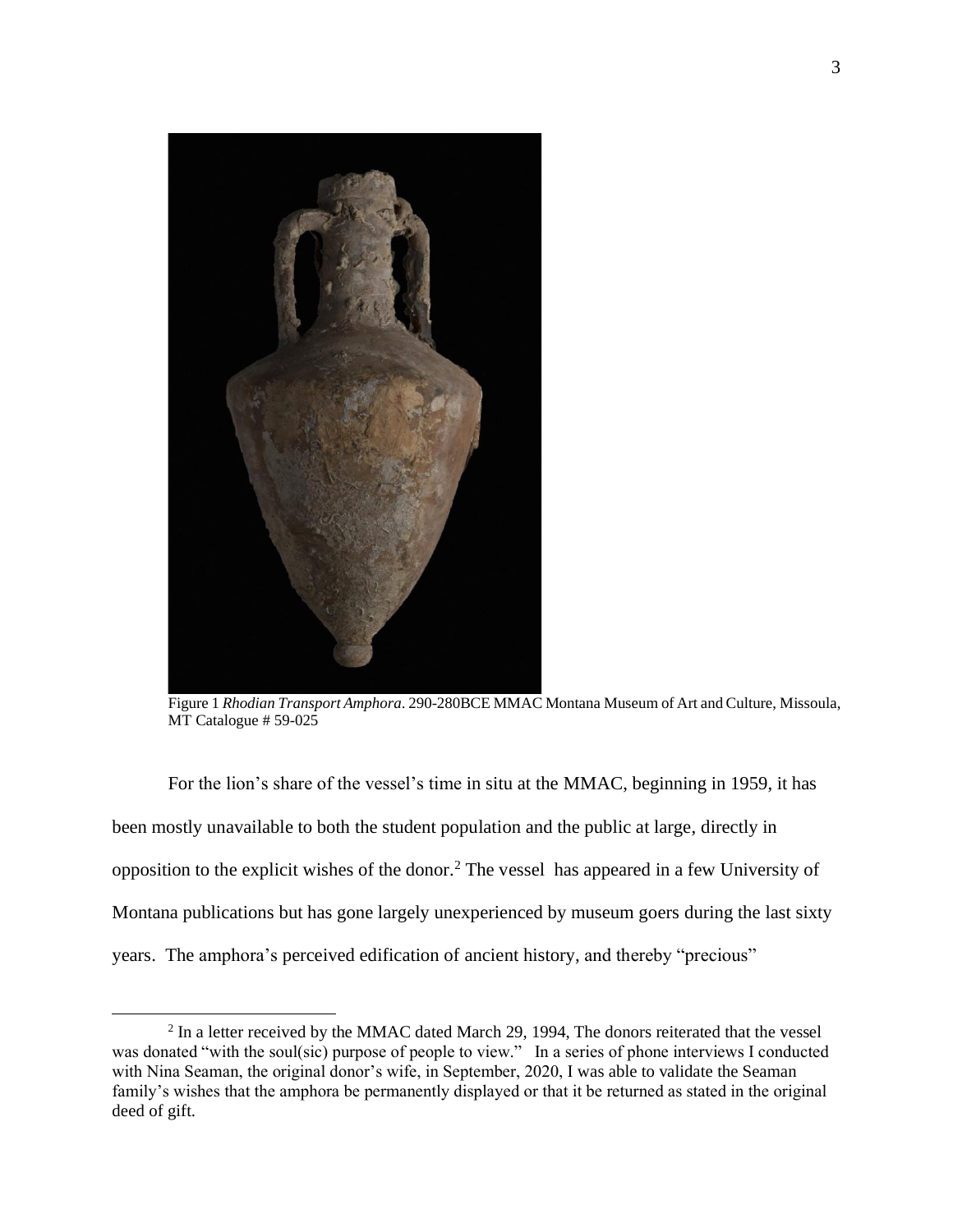designation, has provided its caretakers a flawed yet accepted ideological pedestal on which to unwittingly alienate the work from direct, physical interaction with audiences and has thus reduced the chances of an autonomous museum-going experience.

Pierre Bourdieu and Alan Darbel's sociological text *The Love of Art : European Art Museums and Their Public,* a detailed study and examination of the relationship between museums and the public, confirms that our cultural institutions are made for and by the "cultivated" class, and debunks the idea that museums are equally accessed and enjoyed across demographic lines.<sup>3</sup> The authors' study argues furthermore that the very need to satisfy the consumption of many of the cultural objects we curate and Canonize is created by a system of education that is far from equal.<sup>4</sup> It is under this flawed, foundational arrangement that much of the MMAC's collection is situated; the amphora, however, provides the institution with an opportunity to upend this paradigm and create a platform along with museum-goers that challenges the imbalance of power that often creates a problematic relationship between audiences and collecting institutions. This thesis will propose a novel presentation of the amphora that will create a venue for a new dialogue with which to discuss past participant alienation/marginalization and create a set of guidelines to redress a host of structural and dogmatic fissures that continue to saddle publicly funded, collegiate fine art institutions.

<sup>3</sup> Pierre Bourdieu, Alain Darbel *The Love of Art : European Art Museums and Their Pu*blic. ( Cambridge, UK ; Malden, MA : Polity Press, 1997), 37.

<sup>4</sup> Ibid.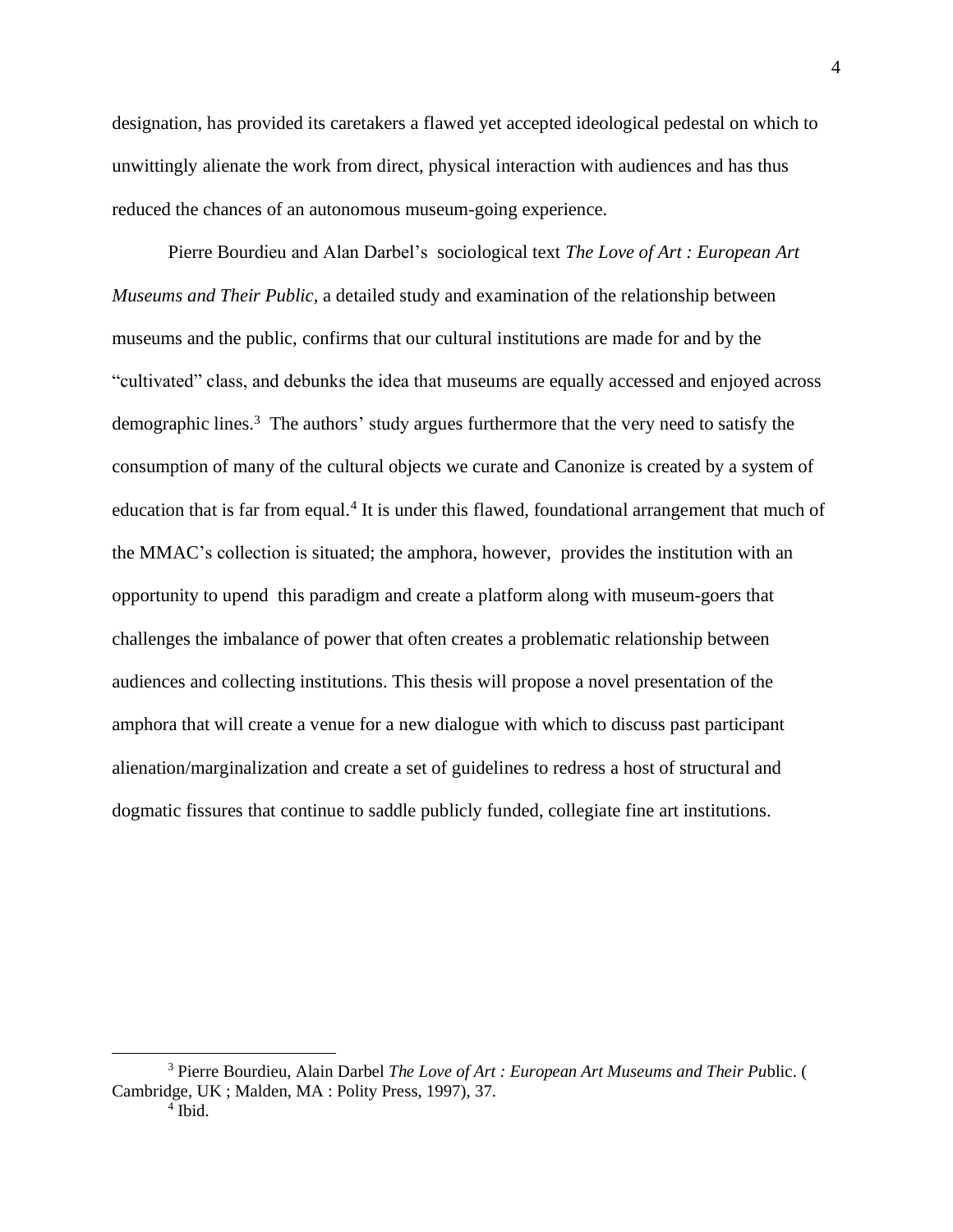## <span id="page-6-0"></span>Institutional Gatekeeping in Collection, Curation and Display at the MMAC

The Oxford Dictionary of Social Media defines gatekeeping as "a role or function involving the regulation of access to information, goods and services and to those in power within hierarchies."<sup>5</sup> American university museums and galleries offering collections and exhibitions seemingly, freely open to the public may initially advertise an eschewing of the insignia of the institutional gatekeeper while continuing to circulate many of the systematic regulations that inhibit democratic-object-access. In the case of the MMAC's Rhodian Amphora<sup>6</sup>, a host of consequential, custodial actions highlight unintentional gatekeeping that has inhibited access opportunities and set the object apart from the local community. Gilles Deleuze would discern a rhizomatic imbalance of power<sup>7</sup> between the MMAC and the community that has inhibited the amphora's ability to be deterritorialized and reterritorialized.<sup>8</sup> Deleuze would likely contend that by allowing unprescribed and maximum access to the jar, the MMAC could allow for the "possibility of a rhizomatic (!) grass roots revolution..." and possibly lead to a "practice of finding ourselves by exploring our identities as pack animals."<sup>9</sup>

<sup>5</sup>*A Dictionary of Social Media*, s.v. "Gatekeeping," accessed September 13, 2021, https://wwwoxfordreference-com.weblib.lib.umt.edu:2443/view/10.1093/acref/9780191803093.001.0001/acref-9780191803093-e-524?rskey=7g6muo&result=5

<sup>6</sup> Montana Museum of Art and Culture, Catalogue # 59-025, University of Montana, Missoula, Montana, United States.

<sup>7</sup> Gilles Deleuze along with Pierre-Félix Guattari, in *A Thousand Platueaus: Capitalism and*  Schizphrenia, (Minneapolis: University of Minnesota Press, 1987), explore western thought through the idea of the "rhizome," a philosophical term used to describe the interconnectivity of living entities. The "rhizome," like the roots of many plants, spreads underground with no direction, no beginning, and no end and includes potential for reterritorialization and deterritorialization especially within a social or political realm. Within this structure Deleuze allows for the creation of meaningful assemblages of coexisting entities but warns of the dangers of rhizomatic, territorialization interactions when power imbalances exist, such as in the case of colonization.

<sup>8</sup> Damian Sutton and David. Martin-Jones, *Deleuze Reframed : A Guide for the Arts Student*. Contemporary Thinkers Reframed Series. (London: I.B. Tauris, 2008), 6-9.

<sup>9</sup> Ibid., 6.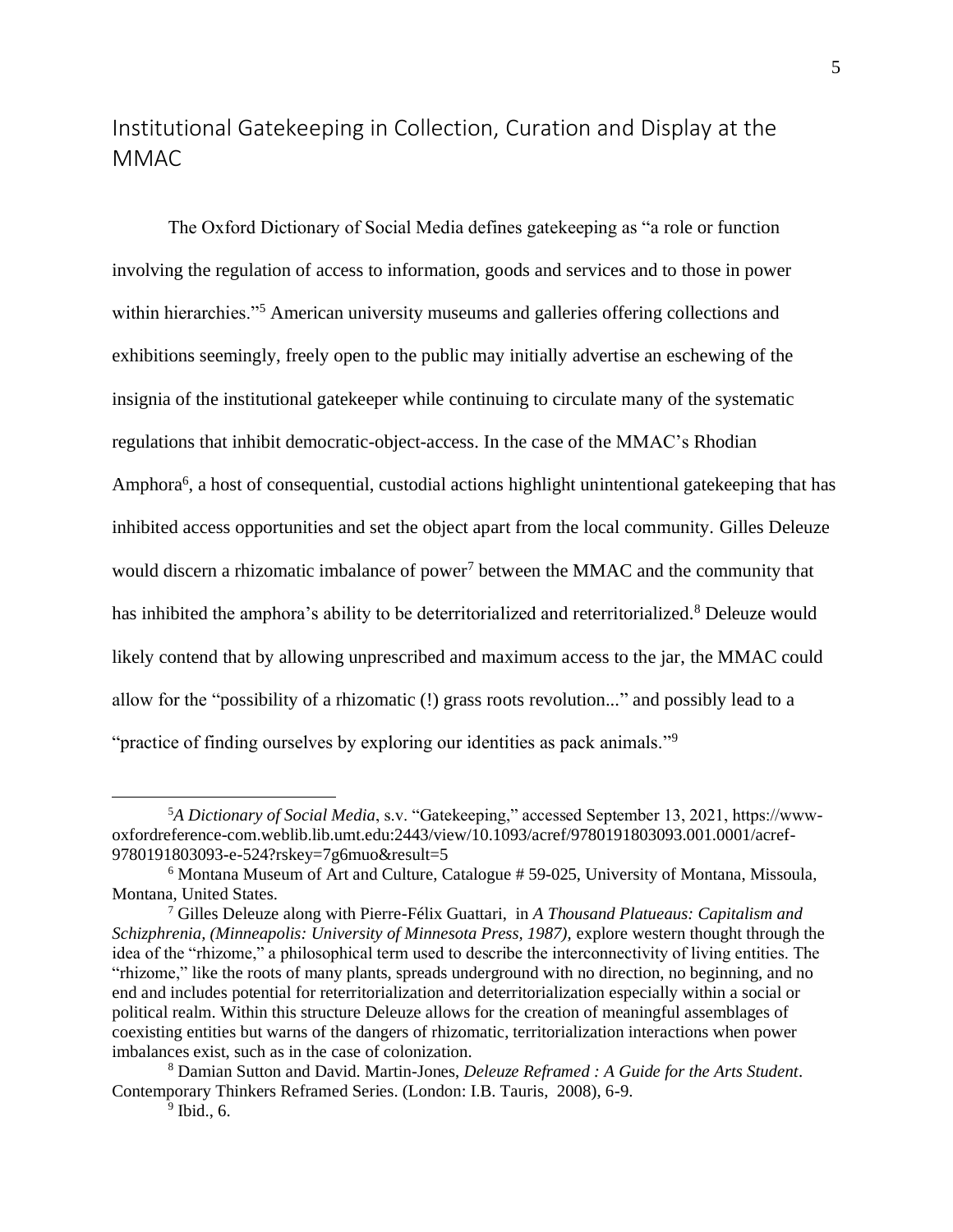

Figure 2. Revealing the full-length transcriptome of Caucasian clover rhizome development Yin, X., Yi, K., Zhao, Y. et al. Revealing the full-length transcriptome of Caucasian clover rhizome development. BMC Plant Biol 20, 429 (2020). https://doi.org/10.1186/s12870-020-02637-4

Rather than continuing in a classic, top-down relationship between a curating institution and participants, the MMAC has an opportunity to offer a new system of rhizomatic interaction that limits and questions ideological, territorial imbalances and encourages the public and a resulting feedback network to determine its relationship with the amphora. Kevin Lowell, in his dissertation "An Application of Complexity Theory for Directing Organizational Change," explains this notion as one found in the foundations of complexity theory; "organizations in fastchanging environments need to produce ongoing innovations, continually adapt to new circumstances, anticipate the need for change, and continually evolve if they are to survive and prosper."<sup>10</sup> The MMAC exists within such an environment and In Lowell's analysis, museum

<sup>&</sup>lt;sup>10</sup> Kevin Lowell. "An Application of Complexity Theory for Directing Organizational Change." Order No. 27998238, Fielding Graduate University, 2020, 4-5. In PROQUESTMS ProQuest Central; ProQuest Dissertations & Theses Global; ProQuest One Academic, accessed November 20, 2021https://www.proquest.com/dissertations-theses/application-complexity-theorydirecting/docview/2418016928/se-2.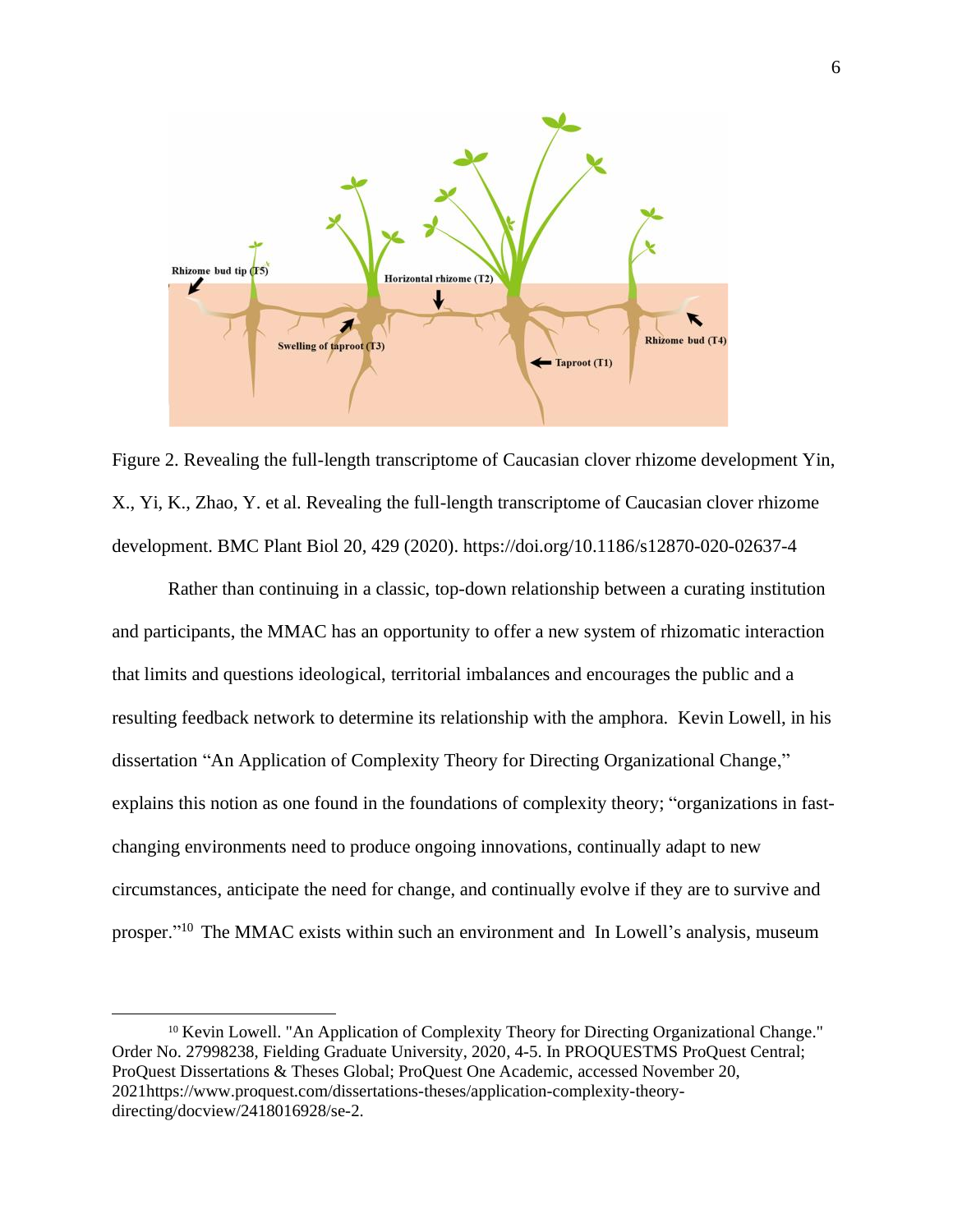participants should be allowed to enter an interactive loop with the institution, creating a relationship within a model that helps define the structure of the museum through feedback<sup>1112</sup> Adherence to complexity theory embraces a non-linear system of organization, allowing for the creation of a network that depends on constant, fluctuating changes of internal structures that help to determine decisions, strategies and the overarching direction and goals of the organization (see figure 2).



Figure 3. Management implications of complexity theory for improving customer service, collaborative working relationships and organizational performance. Kevin Lowell. "An Application of Complexity Theory for Directing Organizational Change." Order No. 27998238, Fielding Graduate University, 2020.

Art and other objects stewarded by museums have the chance to interact with the culture in which they are situated or be concealed from them: philosopher and critic Jean Baudrillard argues that there is danger in bestowing an exceptional or sovereign quality upon art objects that

 $12$  Ibid, 6.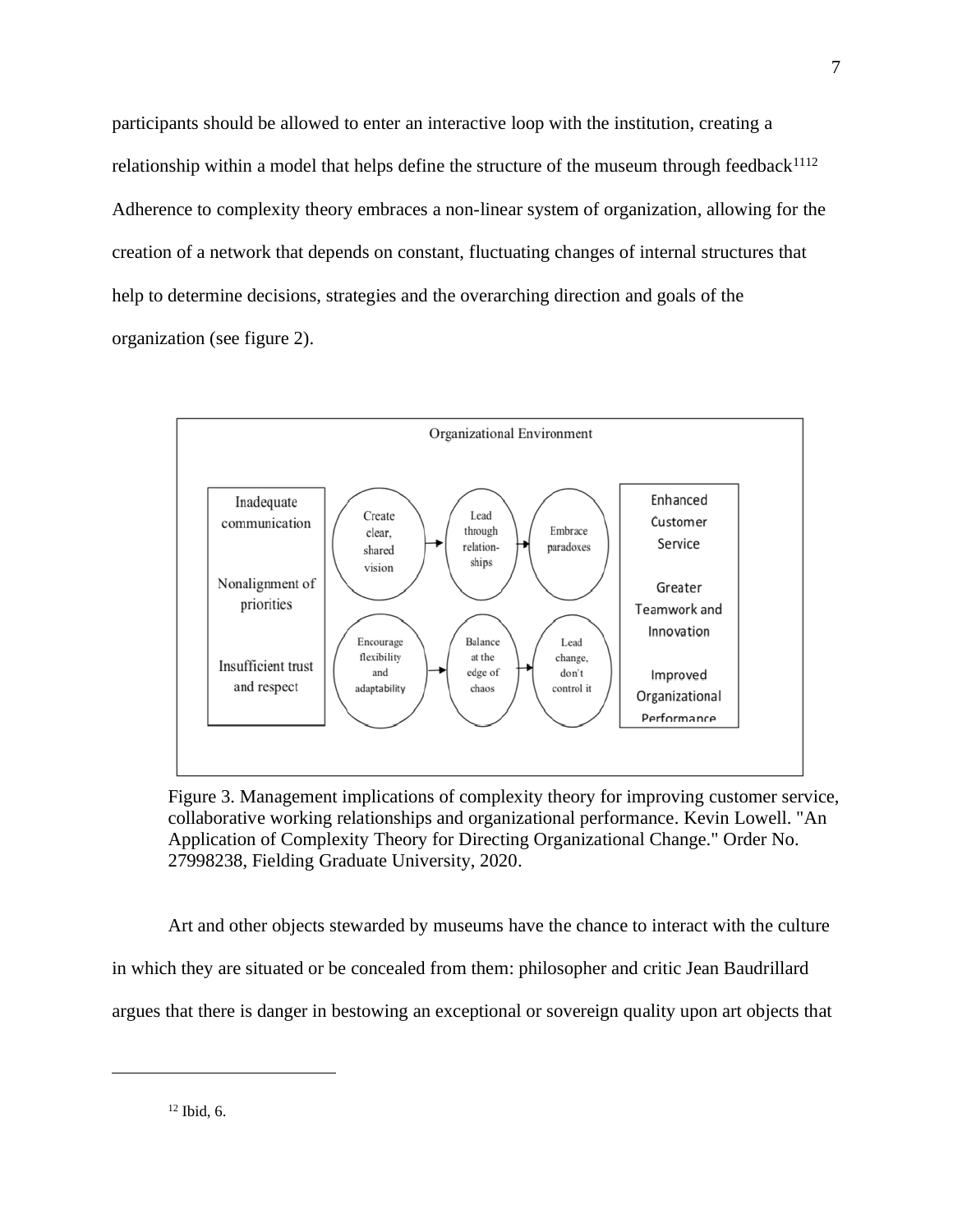circulate in mass culture<sup>13</sup>. Baudrillard proclaims that "you should be able to apply the same critique to art as to everything else."<sup>14</sup> The amphora, a storage vessel borne of necessity and used by a strata of populations regardless of status, provides an example of an object that was common among an entire populous much like the signs Baudrillard identifies in Andy Warhol's *Campbell Soup Cans*<sup>15</sup>; in this work Warhol epitomizes the locus of the pop art<sup>16</sup> movement as he draws from familiar and casual images from consumer culture. The amphora, if displayed in a venue which allows for popular access, can offer a similar point of reflection. The jar offers viewers inherent and understood tangible qualities defined not by the history of art, but more importantly by its function as a common object.



Figure 4. Warhol, Andy. Campbell's Soup Cans. 1962. Acrylic with metallic enamel paint on canvas, 32 panels. 97 in. x 163 in. Museum of Modern Art. Accessed October, 14 2021. https://www.moma.org/collection/works/79809.

<sup>13</sup> Kim Toffoletti. *Baudrillard Reframed* (London: I.B. Tauris & Co. Ltd, 2011), 39.

<sup>14</sup> Jean Baudrillard and Sylvère Lotringer. *The Conspiracy of Art : Manifestos, Interviews, Essays*. (New York: Semiotexte, 2005), 65.

<sup>15</sup> Warhol, Andy. *Campbell's Soup Cans*. 1962. Acrylic with metallic enamel paint on canvas, 32 panels. 97 in. x 163 in. Museum of Modern Art. Accessed October, 14 2021. [https://www.moma.org/collection/works/79809.](https://www.moma.org/collection/works/79809)

<sup>&</sup>lt;sup>16</sup> *The Oxford Dictionary of American Art and Artists Online*, s.v. "Pop Art," accessed October 1, 2021, https://www-oxfordreference-

com.weblib.lib.umt.edu:2443/view/10.1093/acref/9780191807671.001.0001/acref-9780191807671-e-1067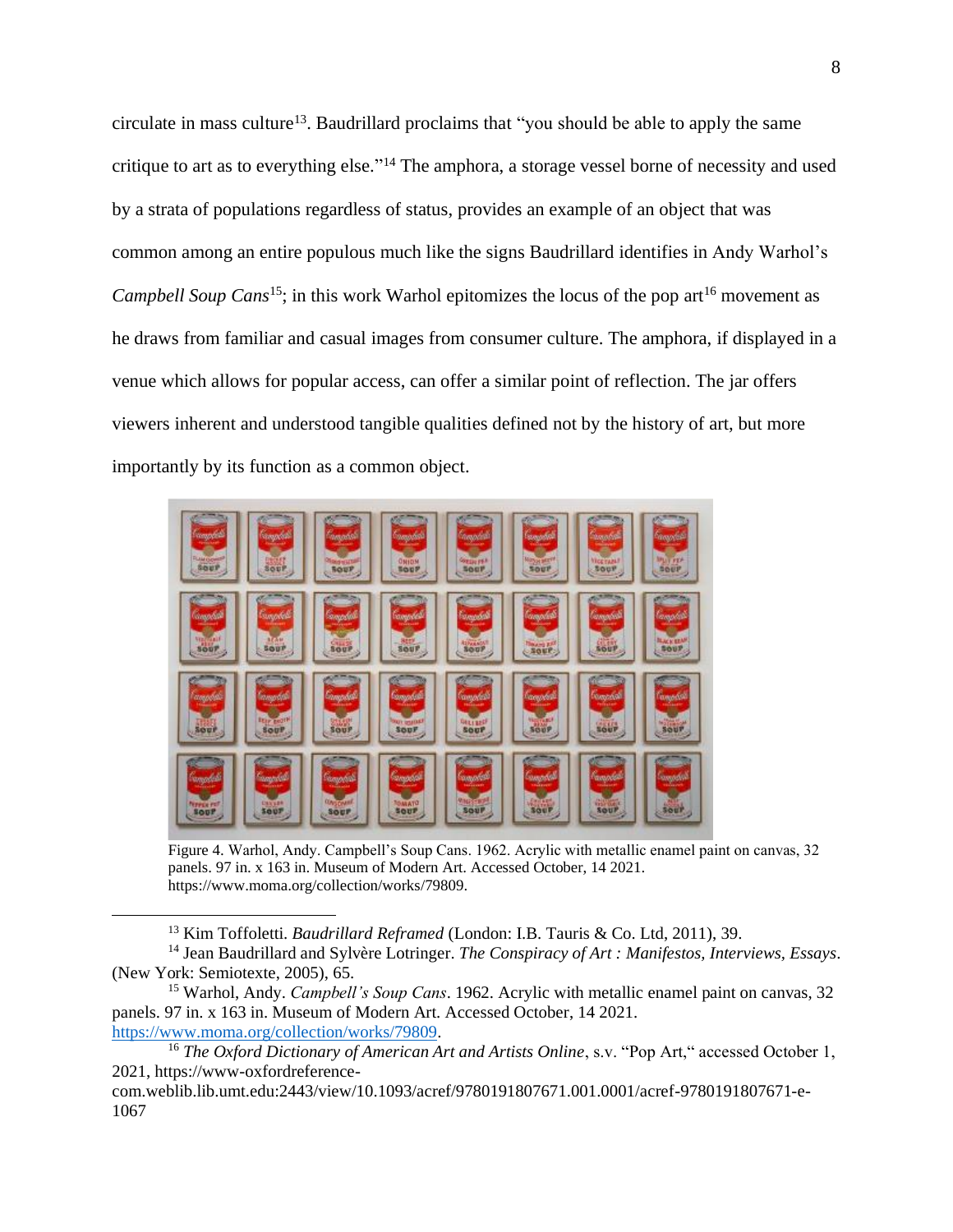Though currently anachronistic, the amphora shares similarities with Warhol's work as the function of the object still resonates with a purpose that Baudrillard would identify as a massproduced, serial, commercial and aligned with food products that "erode(s) the line between the 'authenticity' of high culture (art) and 'fakeness' of low or mass culture (consumer objects). Pop art renders art interchangeable with any other commodity sign. "It is no longer rare or unique."<sup>17</sup> Warhol proclaimed, "I don't think art should be only for the select few, I think it should be for the mass of the American people."<sup>18</sup>

Though questions of public accessibility can be raised about the physical custody of the amphora, ideological impediments should not go unstudied either. If the jar can or should be allowed to stand for low or mass culture, then it may insight an oppositional force - elitism. Baudrillard forwards that an erudite critical paragon often gathers against consumerist ways of life, noting that "those with money and status do not have to buy lots of things to retain social standing, but can participate in the 'paradox' of underconsumption.<sup>19</sup> "Differentiation," Baudrillard wrote, "may then take the form of the rejection of objects, the rejection of "consumption," and yet this still remains the very ultimate in consumption."<sup>20</sup> In this light, the amphora inculcates the opportunity to explore the nuances of a paradox, yet another precept of complexity theory.

The jar, though functionally innocuous and easily understood as a utilitarian object, can become a venue for the postulation of radically different ideas, each adding to the institution's development of complex, display regulations regarding the work and manifesting barriers to

<sup>17</sup> Toffoletti, *Baudrillard Reframed*, 40.

<sup>18</sup> Andy Warhol. *Campbell's Soup Cans "*MOMA Learning," accessed October 30, 2021. https://www.moma.org/learn/moma\_learning/andy-warhol-campbells-soup-cans-1962/

<sup>19</sup> Toffoletti, *Baudrillard Reframed*, 79.

 $20$  Ibid.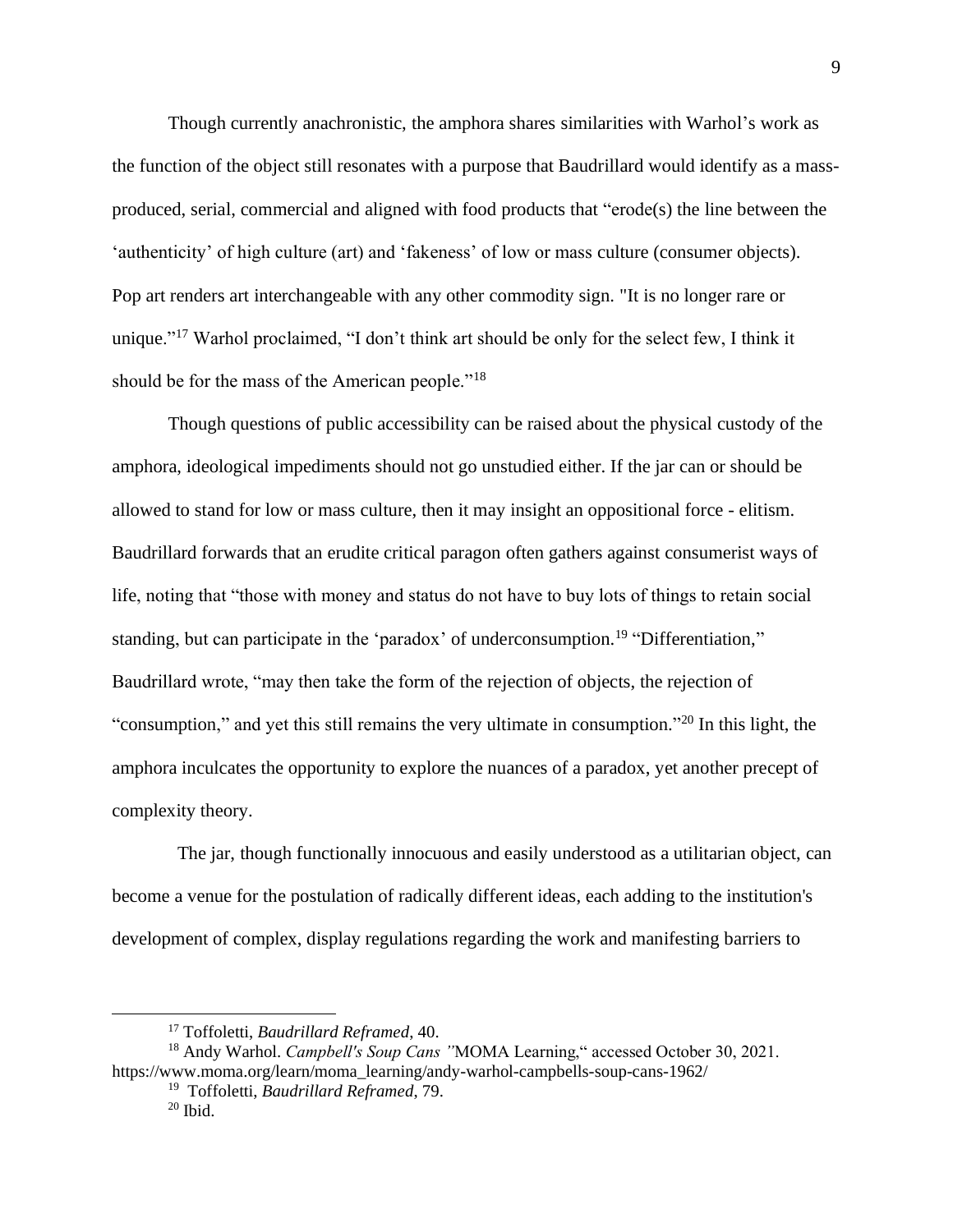open-access. It is the duty of curators to explore appositions between all elements of presentation and custody. Hans Obrist charges curators to understand that "the task of curating is to make junctions, to allow different elements to touch<sup>121</sup> and in so arranging, they should focus on "making impossible things possible."<sup>22</sup> On first glance it may seem reckless, even absurd to allow for the amphora to be touched indiscriminately, yet such interactions may actually work to reestablish ideological equity between museum goers and those who hold the keys to the gates.<sup>23</sup> This thesis will identify literal and figurative gates which have limited public access to the amphora, a common object as tenuously linked to scholarly ideas as a pair of stockings and a garden chair. <sup>24</sup> Each addressed instance of gatekeeping will be illuminated in order to further a fair chance at inclusion and participation in the rituals that often codify and sanction our cultural capital. According to Obrist, the role of curation, which dates to a Roman civil-servant profession, *curatores*, remains that of "*curare,*" of cultivating, growing, pruning and trying to help people and their shared contexts to thrive."<sup>25</sup> To forward a widespread shift in curation based on the foundational goals of inclusion, all methods of display and related frameworks of exhibition and storage of stewarded objects deserve scrutiny; the physical, the cultural and the ideological ramifications of every museum choice must either align with a new focus on limiting

<sup>21</sup> Hans Ulrich Obrist. *Ways of Curating*. (Ney York: Faber and Faber INC, 2014), 1.  $22$  Ibid.

<sup>23</sup> Hans Ulrich Obrist. *Ways of Curating*. (Ney York: Faber and Faber INC, 2014), 17. Obrist discusses the notion of authorship in an artist/audience relationship and details an aspect of power restoration that is experienced by participants who engage in creating works of art according to the instructions of the artist. Movement and action by those involved replaced silent contemplation and participants engaged in the creation of work in a method akin to the action of performing another's music score.

<sup>24</sup> Jean Baudrillard. *The Consumer Society : Myths and Structures.* Revised ed. Theory, Culture & Society (London: Sage Publications, 1998), 107.

<sup>25</sup> Obrist, *Ways of Curating*, 25.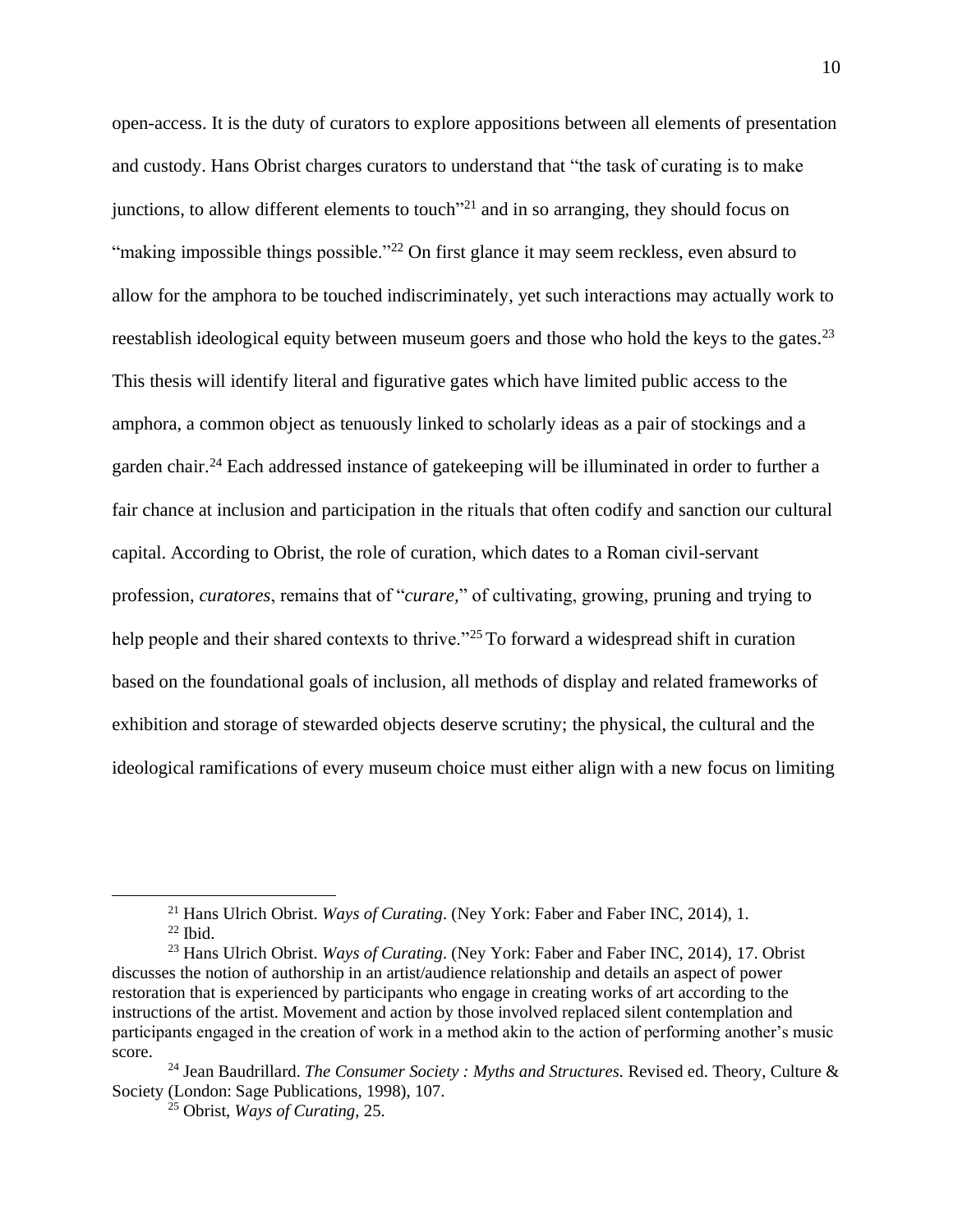the role of institutional gatekeeping or risk perpetuating a historically sanctioned system of presentation. 26.

To understand the complex and embedded role that gatekeeping plays in any curatorial setting, an initial operational analysis of the collecting institution itself must be performed. An examination of the organization of the MMAC collection reveals a host of logistical barriers that inhibit participant experience with the amphora and much of the collection at large. These following critiques are not unique to the MMAC and are present at many publicly funded collecting institutions; every brick-and-mortar museum has inherent physical limitations that might generate instances of gatekeeping. Scrutiny of any institution must begin by examining the physical structures and methods that present the objects in question; the three chief public interfaces of the MMAC's collection spawn an immediate critique.

The discreet location of the MMAC on the campus of the University of Montana is at odds with its role as a public art museum. The museum offers two exhibition spaces<sup>27</sup> that are geographically independent from the offices of the curatorial staff and the storage area that houses the permanent collection. These galleries are the chief interface between museum goers and the collection and stand as the museum's most notable, authoritative edification. These flagship galleries, housed in a larger building notably not dedicated to the museum, but to the University's college of performing arts, are nestled inconspicuously within the confines of the

<sup>&</sup>lt;sup>26</sup> Montana Museum of Art and Culture, "Social Justice Directive," September 11, 2020. accessed November 20, 2021. [https://www.umt.edu/montanamuseum/.](https://www.umt.edu/montanamuseum/) The MMAC's website broadcasts the museum's positions on intersectionality and a commitment to audience feedback – "Our efforts are strengthened by welcoming people of every race, gender, sexual orientation, religion, class, disability, age, national origin, and citizenship." "We further commit to seeking broadly diverse leadership, input, and participation in all aspects of the MMAC Collections Committee's work."

<sup>&</sup>lt;sup>27</sup> The MMAC exhibits work in the Henry J. Meloy and Edgar Paxon Galleries.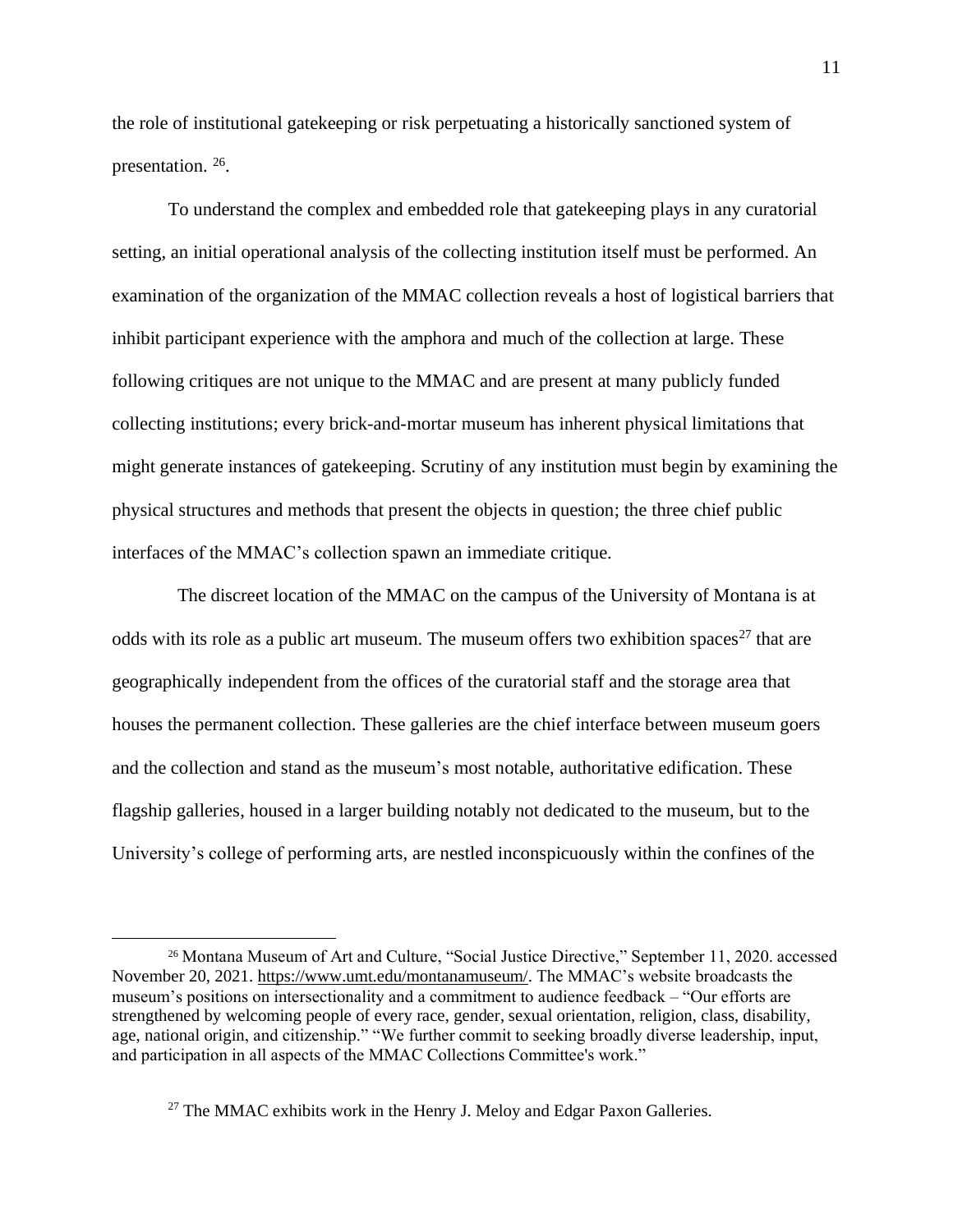theater and dance complex and are difficult to locate. The galleries are given little to no marquis space or directional signage neither on campus nor within the city or neighborhood in which the museum is situated. This labyrinthine physical arrangement presents immediate impediments to access of the permanent collection and to the amphora.

A visit to the museum might begin by finding the lone<sup>28</sup> designated parking spot which is dedicated to the MMAC. This 60-minute space supplies free parking, but when occupied remits others to find a remote lot sentineled by meters that accept only quarters or debit/credit cards; these obstacles create a physical-access-inconvenience and a small but potentially discouraging economic barrier. Visitors that successfully navigate their way to the museum and are able to secure parking are asked to do so during the MMAC's open times - Tuesdays through Saturdays, 12 noon - 6 PM; these hours may be conducive to student schedules but create limitations and deterrents for those with disparate, hourly-access-needs.

The MMAC's gallery spaces, when not hosting travelling/featured exhibitions,<sup>29</sup> are intermittently used to highlight works from the permanent collection. However, the museum's cadre of objects are disembodied physically from the two exhibition spaces and have no opportunity to be easily shown to visitors who may request an audience with them. The collection is housed in a separate storage area and therefore operates within a set of elemental restrictions by disallowing common and frequent interactions between the public/students and the objects that are not currently available in a curated exhibition. As a result, thousands of works of art and archeological objects have been unable, in part because of the spatial display limitations of the MMAC, to be experienced in person with regularity or at all. Should a museum

<sup>&</sup>lt;sup>28</sup> A single sign indicates the designated MMAC parking, but the posting is unclear and as the sign seems to straddle two, lined spots.

<sup>&</sup>lt;sup>29</sup> Five of the twelve exhibitions during the seasons  $2018$ - $2021$  focused on works from the MMAC's permanent collection.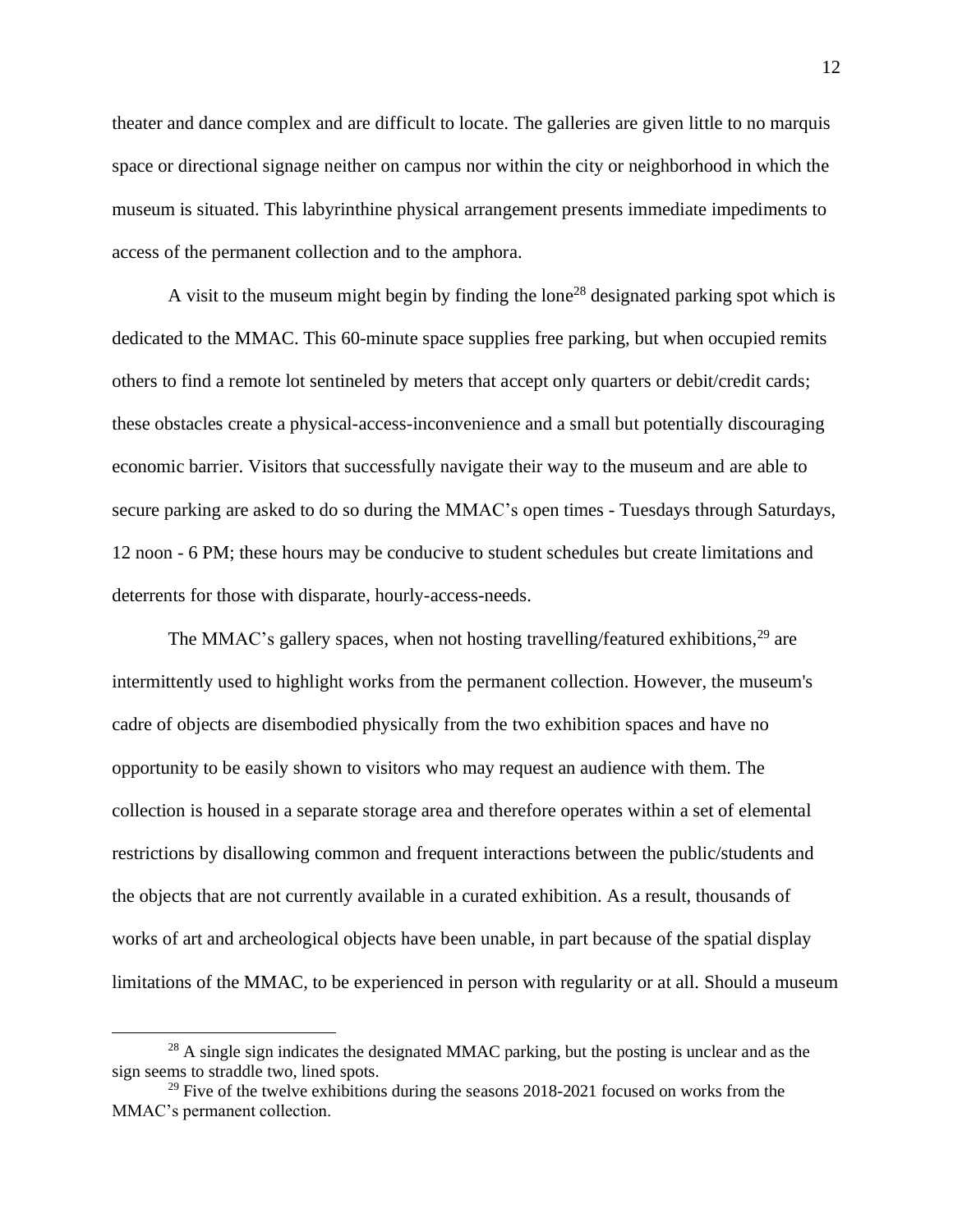goer have knowledge of an item they would like to view from the permanent collection, a series of complex and cumbersome arrangements for both the MMAC staff and the participant would need to be made in order to do so. These internal limitations are thusly transferred to museum goers as additional barriers to object-access. The museum is operating under constrictions that require a physical transfer of the amphora to a location that could harbor visitor investigation and inherently presents myriad risks to the safety and integrity of the vessel. These organizational hurdles, which require a degree of labor that the MMAC is unlikely to be able to regularly fund or staff also produces fiscal and structural barriers that may arrest organization change.

The MMAC's most effective satisfaction of open-object-access offers a less advertised but more actively deployed interface of the permanent collection; the museum has installed scads of the collection's works for display in structures throughout an ensemble of many of the university's most frequented spaces and on the exterior grounds of the campus. These paintings and sculptures are presented primarily with basic information (work title, artist name, creation date), thereby offering a chance at an unguided and autonomous experience (removing elements of gatekeeping); the interior spaces display primarily two-dimensional offerings such as paintings or prints while the objects installed outside are three-dimensional and sculptural but offer few invitations for direct, physical contact. The campus-wide installation of the works places an overwhelming significance on a visual encounter with the MMAC collection and thereby deemphasizes the possibility of a direct, somatic experience. Undersighted or blind visitors are underserved in this ocularcentic system and the MMAC, again, enforces an ideological spatial distance that places the participant in a subservient position; the museum dictates how and where the works are seen.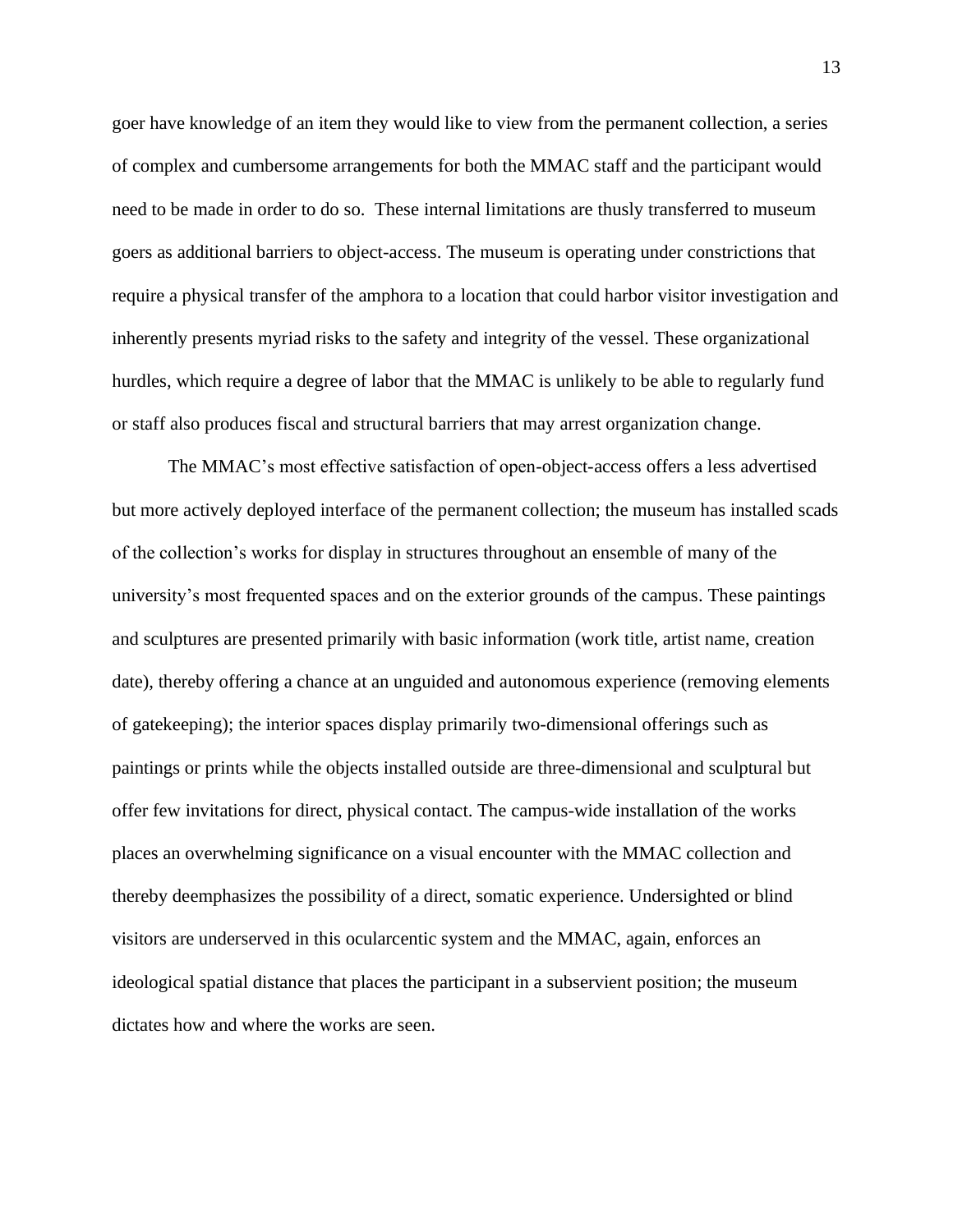The mostly unprescribed accessibility to this aspect of the collection's works creates a template for continued public access to art, but this strategy also initiates a critique that must address how the aforementioned access is foundationally impaired. Chiefly, the current system propagates encounters that do not address the needs of a variety of intersectional and marginalized groups and largely negates avenues of discovery for unsighted audiences that could be addressed through alternate presentation methods, the amphora being used as the case study by which to affect this change.

The MMAC's digital access to its works of art along with those of likeminded institutions, exists under a semblance of addressing issues of access and gatekeeping. Admission to the MMAC's permanent collection online is free and displays most of the museum's holdings, however the interface is hampered with limitations and barriers that do little to address a nuanced experience for those with access needs that reach beyond the realm of sighted participation. Additionally, research indicates that online museum users spend very little time (an average of 10 seconds) viewing objects presented digitally. 30

MMAC digital users must first locate the website of the MMAC, then navigate through several inconspicuous links to find the searchable database. This presents additional access inhibitors; research indicates that users often visit only one to two pages on a museum's web portal.<sup>31</sup> The MMAC's database interface includes a "random images<sup>32</sup>" tab that allows for a degree of viewership autonomy but upon choosing any of the displayed images, lacks an audio component to aid the visually impaired. If a participant were unaware of the amphora it would

<sup>30</sup>David Walsh, Mark M Hall, Paul Clough, and Jonathan Foster. "Characterising Online Museum Users: A Study of the National Museums Liverpool Museum Website." *International Journal on Digital Libraries* 21, no. 1 (2018): 75.

 $^{31}$  Ibid.

<sup>&</sup>lt;sup>32</sup> The odds of encountering a sinlge, random image of the amphora amongst the sheer number of collected objects within the MMAC's, randomized database is striking low.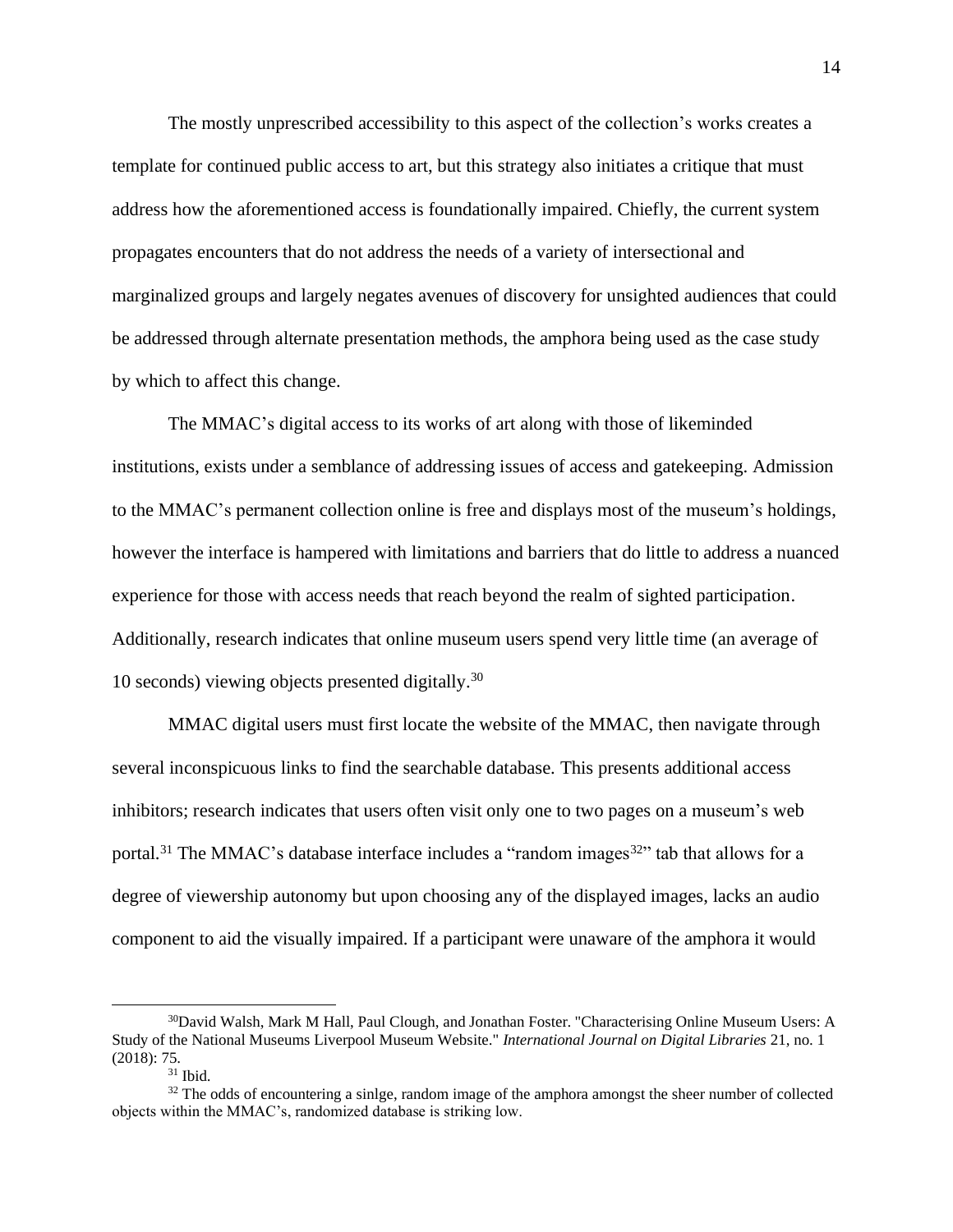likely remain unviewed unless searched for specifically as the interface is limited to either viewer-dictated search terms or a chance interaction. The gate to the collection is ajar on the MMAC's website but true access to its holdings is not yet egalitarian.

Internet interfaces require a level of literacy<sup>33</sup> both traditional and digital that can easily alienate participants. A web-based interaction platform relies on the faith that internet access is available to museum goers, potentially alienating those without access to or working knowledge of computers and mobile devices. Rural (perhaps with limited internet access), unsighted and economically disparate people may also be dissuaded despite the indications of open-access. Though the MMAC's digital portal partially opens the visual gate to its objects, the interface's limitations deny gateways towards anything other than a visual experience and one beset with the complications of viewing copies<sup>34</sup> of an original work of art. Currently the MMAC's computerbased viewing option is the amphora's only public interface and asks viewers to be satisfied with an experience that replaces a somatic experience with a virtual one and suggests that the validity of viewing a copy is somehow as valuable as a firsthand experience. These logistical gates that stand in the way of egalitarian museum access are tangible, but a more fundamental pylon stands

<sup>&</sup>lt;sup>33</sup> Kirsch I, Jungeblut A, Jenkins L, et al. Department of Education; 2002. Adult Literacy in America: A first look at the findings of the National Adult Literacy Survey, 3rd edition. Vol 201. Washington, D.C.: National Center for Education; US 2. Literacy in the Information Age: National Adult Literacy Survey found that 21-23% of U.S. adults had highly deficient literacy skills while another 25- 28% had very limited literacy skills.

<sup>34</sup> Hannah Arendt, ed. *Illuminations*, translated by Harry Zohn, from the 1935 essay (New York: Schocken Books, 1969), 6. Zohn's translations of Walter Benjamin's *The Work of Art in the Age of Mechanical Reproduction,* offers a harsh critique of copy vs. original. Benjamin argues that "The presence of the original is the prerequisite to the concept of authenticity," and "that technical reproduction can put the copy of the original into situations which would be out of reach for the original itself."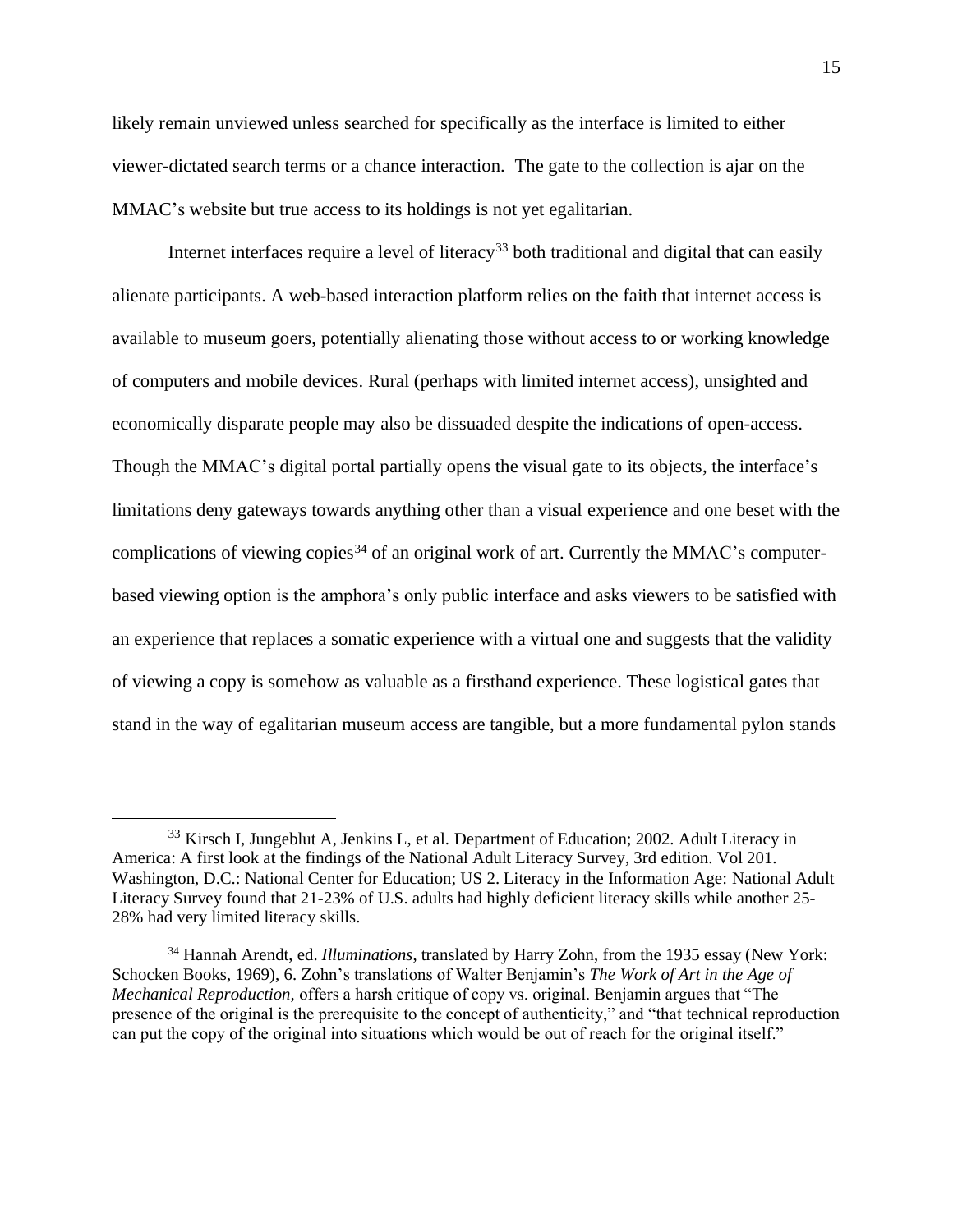in the way of equitable object encounters both within the MMAC's custody and with nationwide, university object-stewardship as unintentional, intersectionality suppression endures.

Pierre Bourdieu emphatically states that "all visitor's behavior and all their attitudes to works on display, are directly and almost exclusively related to education ..."<sup>35</sup> As Bourdieu delineates, we know that the displayed works mentioned above are primarily viewed by those within the privileged apparatus of American higher education. Those from without the educational system will likely never interact with these works despite their continuous presentation. Much of the public, with few or no ties to a particular university or the higher education system in general may never feel comfortable with visits to a college campus either physically or digitally. Any combination of the logistical details I've outlined maybe enough to dissuade the casual participant, but a deeper distrust or lack of relationship with higher learning might perpetuate a system of alienation that preexists and has created an intrinsic rift between citizens and art-exhibiting intuitions.

The MMAC and other museums being made aware of Bourdieu's study<sup>36</sup>, in conjunction with my following proposal and likeminded, contemporary philosophical arguments, must choose, specifically with objects of archeological significance (that are oft-touted to embody the genesis of Western thought and rational thinking), to either embrace the notion of removing educational barriers and inequities or to continue to uphold the status quo. Unfortunately, the benefits of perceived free and direct access to public collections mentioned above are often not as impactful as advertised, yet the mere appearance of such access creates an empirical crutch on which inadequacies may perpetuate. As a result, important works such as the amphora, are often

 $35$  Ibid.

<sup>36</sup> Pierre Bourdieu, Alain Darbel *The Love of Art : European Art Museums and Their Pu*blic. ( Cambridge, UK ; Malden, MA : Polity Press, 1997),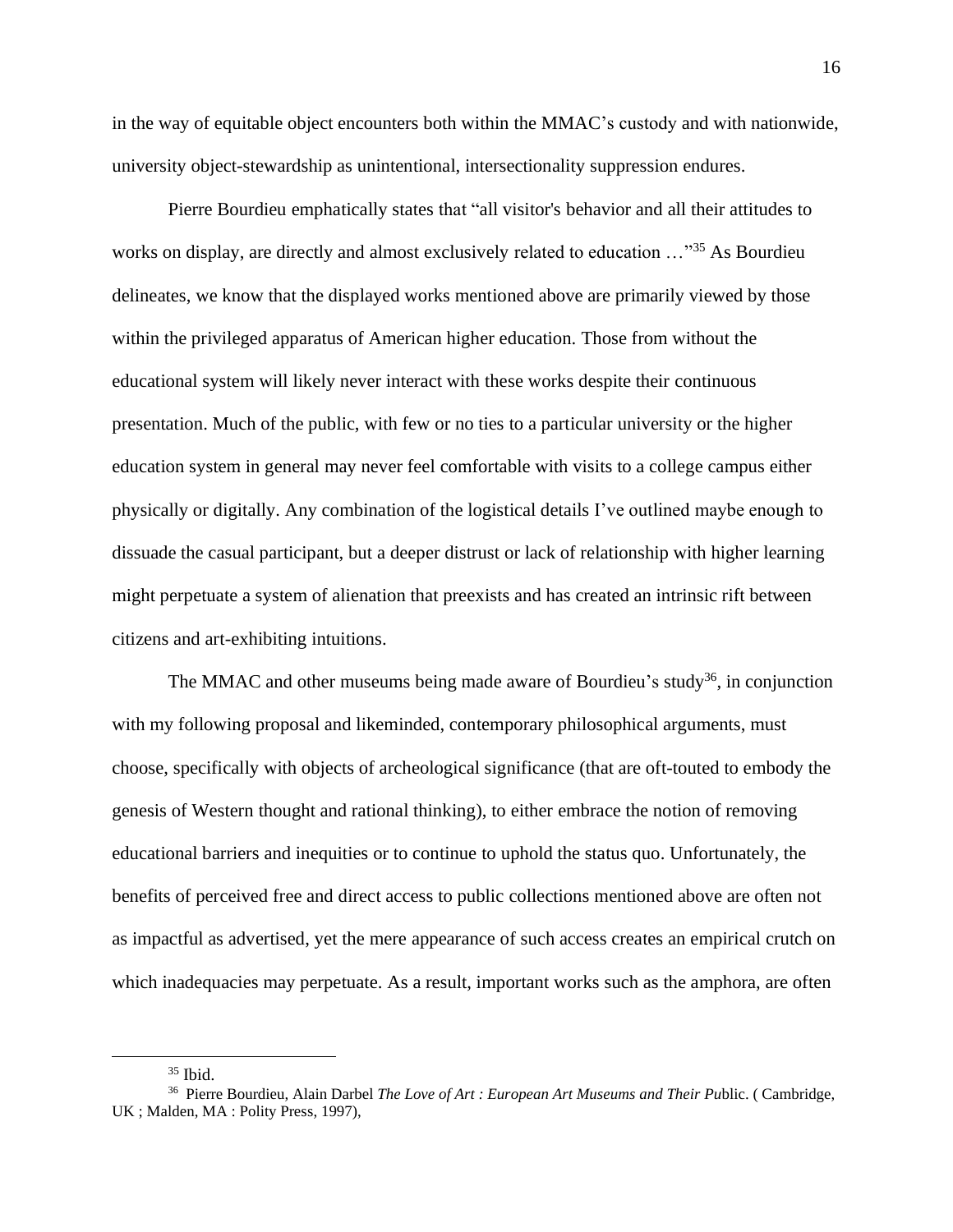obturated behind ubiquitous institutional barriers that help to unintentionally cache these works from the full breadth of the public.

### <span id="page-18-0"></span>- The Story of An Object

During my brief and privileged physical access to the object, I have been able to uncover a 600-year error<sup>37</sup> in its identification and I've discovered a host of unpublished and exciting details about its journey from the Mediterranean Sea to its current resting place in the collection. These details give an intriguing glimpse into the history of an ancient storage jar but more importantly offer a chance to examine and reimagine the conventional, curatorial practices that ought to guide its stewardship in the future. The details that follow are a small part of the amphora's lengthy history but are merely an aside or a supporting document that is meant to accompany the jar and not define, ameliorate or mystify it.

Any effort to festoon an amphora with the philosophical and ideological structures of Western thought and thereby provide it additional prestige, should begin with an acknowledgment that these objects, though revered, were once used as common storage units. Amphorae offer us a glimpse at the technological advances in maritime transport design, but overarchingly, they provide modern audiences a chance to connect with common citizens of a bygone era. For me, that connection began when I touched the vessel with my own hands and that interaction has fueled my passion to advocate for the sharing of similar access to this work with as many individuals as possible.

<sup>&</sup>lt;sup>37</sup> Mark Lawall, email message to Jerod Peitsmeyer, December 3, 2020. Dr. Lawall posits that the jar is likely "an early Hellenistic Rhodian amphora, (Type Rh I.2) datable to perhaps the 290s-280s BC."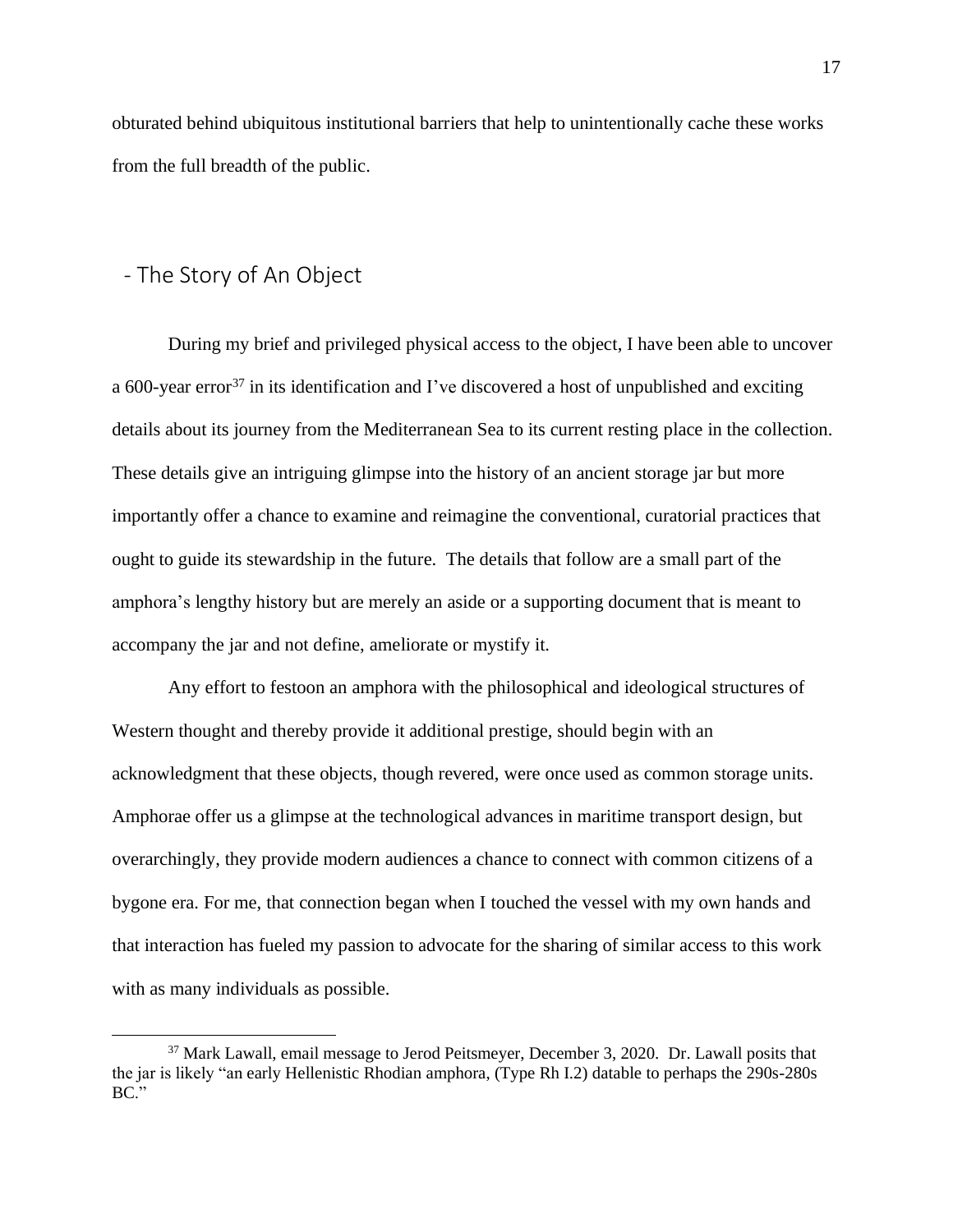Rhodian amphora are considered one of the most ubiquitous maritime transport units of the ancient world. They have been widely studied and have provided scholars with a robust chronological map that has helped historians understand the nuances of trade and storage of consumable goods. Much of what is understood about their usage has helped to color our knowledge about the relationships between trading cities in the Mediterranean. Whether found terrestrially or in the sunken hulls of wrecked ships, amphorae have supplied us with a link to a time of dynamic cultural expansion and provide a focal point on which to connect with the humanity that propelled it.

Storage amphorae were made by hand, of coiled clay on a potter's wheel and created enmasse in production facilities by enslaved peoples and free citizens.<sup>38</sup> These makers used specialized skills and artistry/craft to create vessels that were durable and efficient. Each shop manifested its amphorae slightly differently and changed their specifications often to reflect new and evolving ideas and advances and experimentations in design. <sup>39</sup> This ever-altering system of packaging shows an ability and willingness of its makers to adjust to demands and innovative ideas just as our commercial industries do today. If found in the future, our current packaging units might offer a tangible look at consumer-driven economies and/or global transport solutions; no matter how they were displayed or presented, they would chiefly offer a glimpse into how we order consumables in our daily lives. A similar study of the manifestation of ancient quotidian objects is possible with the MMAC's amphora.

<sup>38</sup> Diana Twede, "Commercial Amphoras: The Earliest Consumer Packages" *Journal of Macromarketing* 22, no. 1 (June 2002): 98–108. <https://doi.org/10.1177/027467022001009>.

<sup>&</sup>lt;sup>39</sup> Virginia Grace, 1921. Amphoras and the Ancient Wine Trade. (New Jersey: American School of Classical Studies at Athens 1961).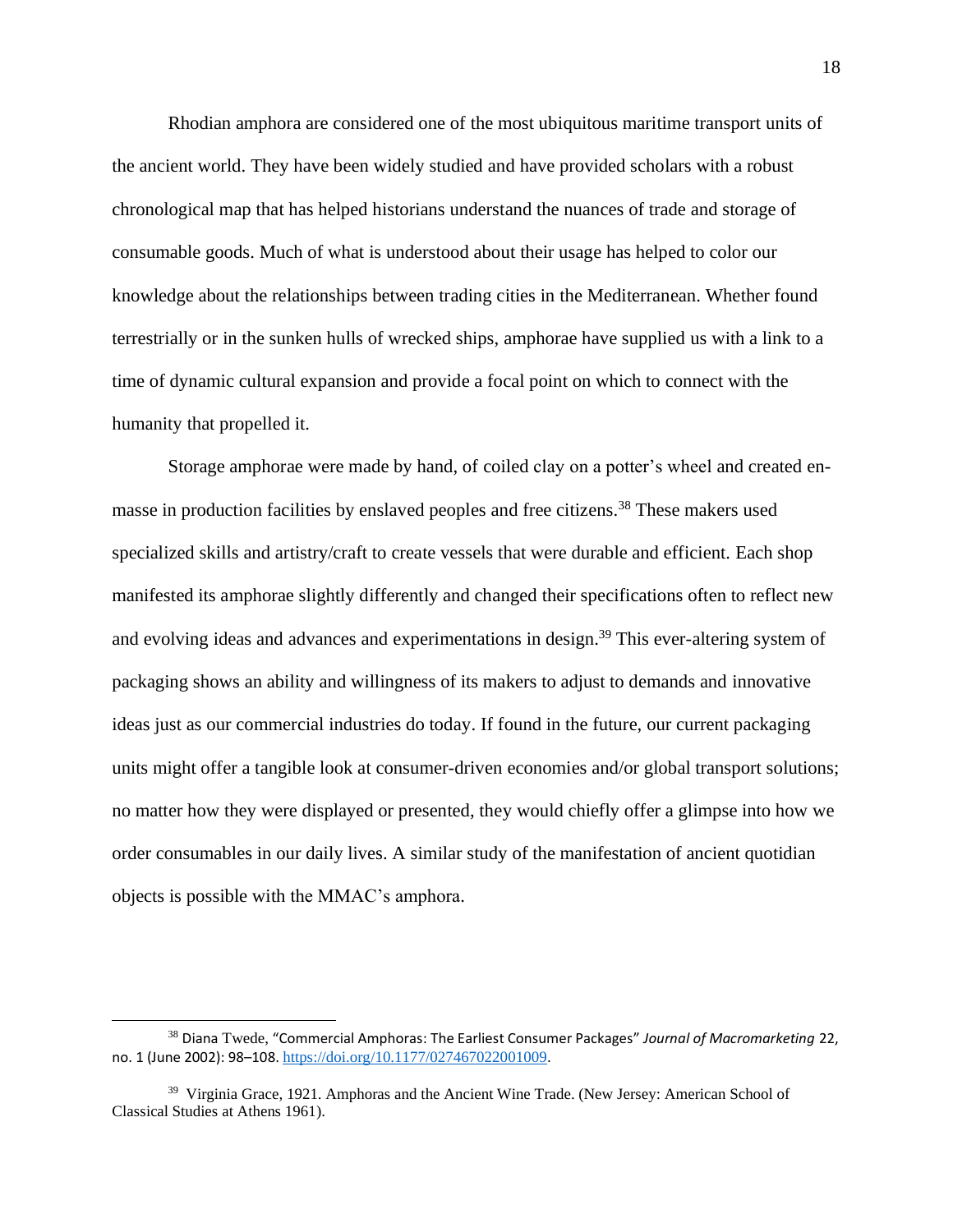The MMAC's amphora was sold by a sponge diver to an enlisted US Marine, Richard Seaman JR. in 1959.<sup>40</sup> Seaman was aboard the USS Fort Snelling as it sailed the Mediterranean Sea on its first voyage. The ship, a transport vessel, happened to be moored off the coast of Rhodes and was in communication with the crew members of a film being shot within the region entitled "Boy on Dolphin" which starred Sophia Loren and worked from a script that coincidentally revolved around sponge diving and the recovery of ancient, Greek treasure. According to Seaman's wife<sup>41</sup>, many of the marines aboard USS Fort Snelling found ways to engage with the film crew and cast and this is perhaps how the amphora was initially found. The jar, much like the treasure in the film script, likely left Rhodes between 290-280 BCE and promptly fell victim to a shipwreck<sup>42</sup>, settling to the bottom of the sea until being brought to the surface 2300 years later.

Seaman crated the amphora in wood and blankets and returned it to Missoula, MT in 1959 and donated to the State University of Montana Museum. The amphora was displayed for an undocumented amount of time and has been shown occasionally as a highlight of the collection. The *Art of the State*<sup>43</sup> publication included an incomplete and scant text about the work along with a photo, but it has largely been unseen by local audiences. The jar remains fully intact and in roughly the same condition as it was when removed from the sea. The surface of the jar is partially covered in the concretions of sea creatures and other organic laminations that its

<sup>43</sup> Montana Museum of Art & Culture. *The Art of the State : 120 Artworks for 120 Years : Selections from the Montana Museum of Art & Culture Permanent Collection at The University of Montana*. 2013.

<sup>&</sup>lt;sup>40</sup> Nina Seaman, interview by Jerod Peitsmeyer, Missoula, December 5, 2020.

 $41$  Ibid.

<sup>42</sup> Mark Lawall, email message to Jerod Peitsmeyer, December 3, 2020. Dr. Lawall explains nuances of the jar's discover near its production site: "Perhaps somewhat surprisingly, one often finds that the amphoras from undersea sites near a major exporter like Rhodes in fact come from the nearby island. It sometimes seems like just getting out of port was the hardest part of the voyage!"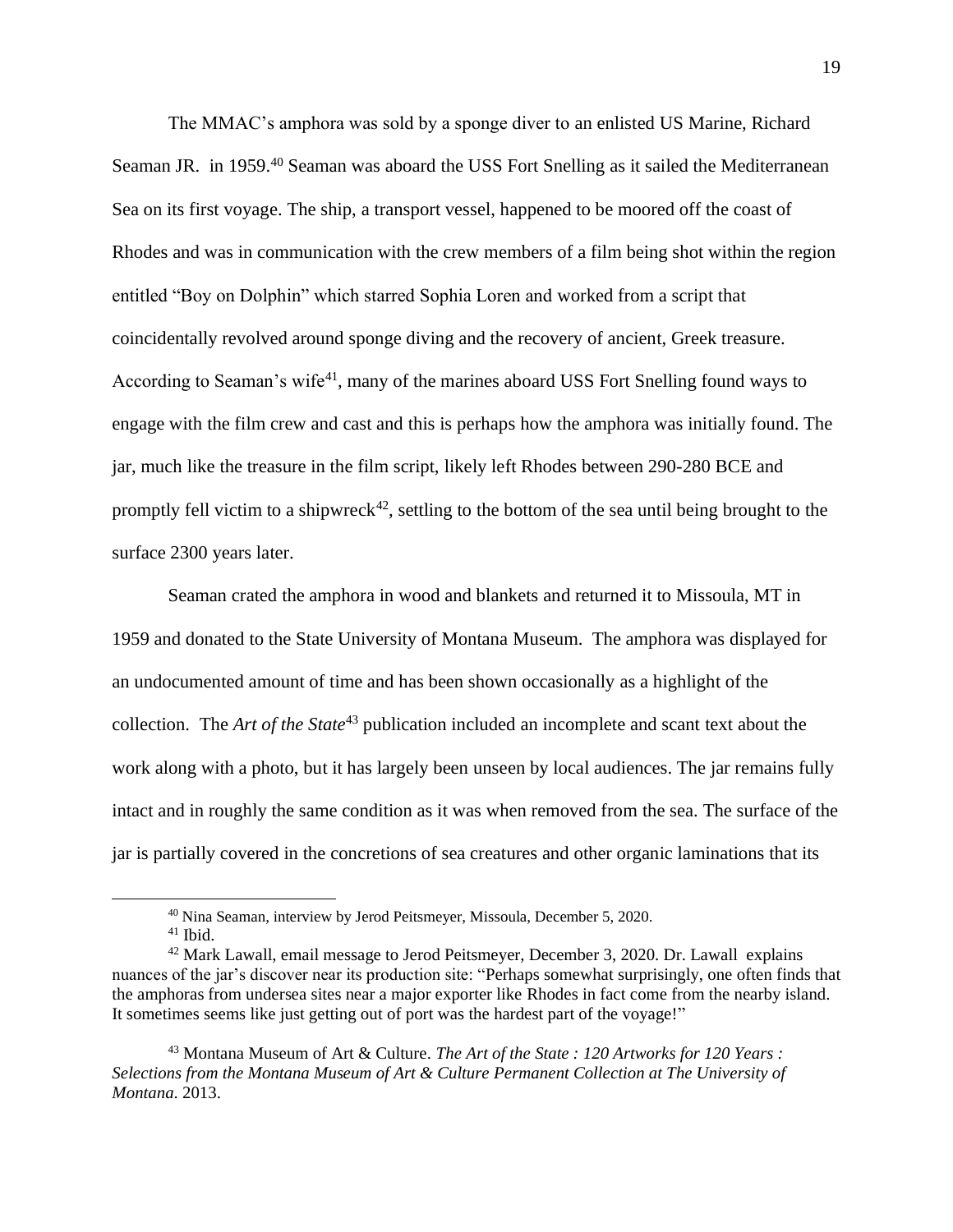underwater journey provided. Nothing appears to have been either added or taken away from the jar at any point during the MMAC's custody. On the jar's main body, a hairline crack, likely caused by improper display or a handling accident, extends partially across the equator of the jar. The vessel currently offers a set of visual clues that offer waypoints towards understanding its chronology. The sea accretions, the modern crack and the patina shifts speak directly to the jar's long journey across the world.

In 1996, Seaman's wife asked, in a formal letter to the MMAC, that the amphora be returned if it wasn't going to be displayed and enjoyed by the public. She was told she could visit it at any time by the director of the MMAC, but shortly thereafter she began caring for Richard who was in ill health and lost her ability to follow up on the jar's custody. I contacted Nina in 2020 after finding this letter and her wishes for its display remain unchanged. She was stalwart in forwarding her late husband's desire to have it made available to the public as much as possible. The desire of the donor and the required diligence of the MMAC align with a broader, cultural need to present the amphora as publicly and often as possible. The age of the amphora, its current condition, and lack of display solutions have ideologically handcuffed the MMAC for nearly sixty years and created a resulting paucity of human-object interaction that can be elegantly solved with the following solution:

1.The MMAC recognizes the amphora as cultural capital that belongs to the public.

2. The MMAC aligns its custody choices with the wishes of the donor.

3. A system for direct, physical access to the amphora is be implemented.

4. The university and the museum funds, advertises and commits human resources towards a continuously available exhibition that addresses all issues of accessibility to the jar.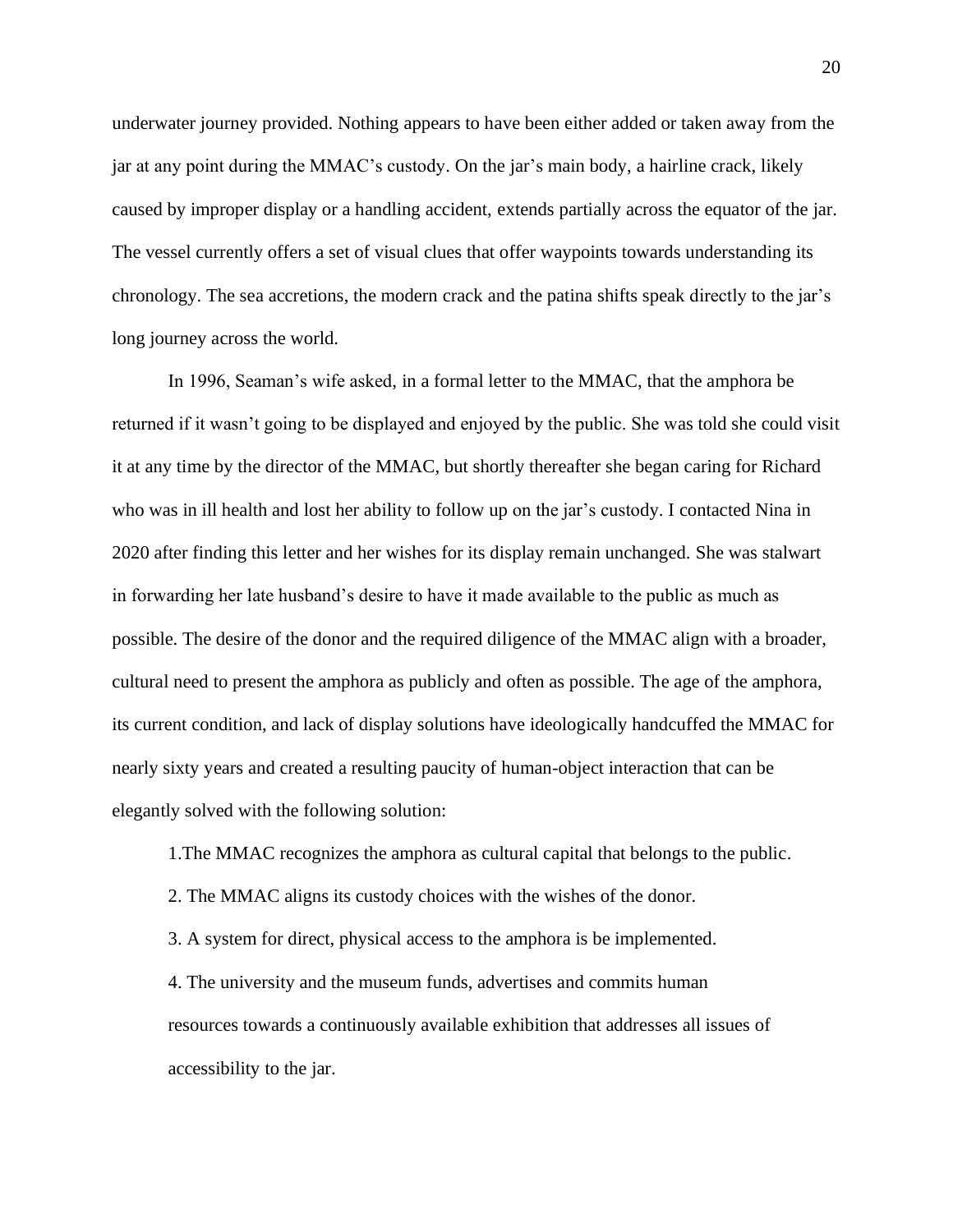Each of these guidelines, in concert, can serve to broaden the public's awareness of and rightful access to the amphora. The resulting, direct experiences of the museum goer will be enhanced, less prescribed and more autonomous. At least one or more existing veils of institutional privilege can be lifted by simply allowing participants an opportunity to touch the jar. Intersectional barriers can be removed, and museum goers will have an unfettered chance to create a personal relationship with an object that has until now been kept under lock and key, held almost as a token of ideological ransom.

### <span id="page-22-0"></span>- Ideological Ransom

Professor of Roman studies at Princeton, Dan-el Padilla Peralta, presents an urgent call to address the dangers of Greco-Roman fetishization. Rachel Poser summarizes Padilla Peralta's view about the classics:

Long revered as the foundation of "Western civilization," the field was trying to shed its self-imposed reputation as an elitist subject overwhelmingly taught and studied by white men. Recently the effort had gained a new sense of urgency: Classics had been embraced by the far right, whose members held up the ancient Greeks and Romans as the originators of so-called white culture. Marchers in Charlottesville, Va., carried flags bearing a symbol of the Roman state; online reactionaries adopted classical pseudonyms; the white-supremacist website Stormfront displayed an image of the Parthenon alongside the tagline "*Every* month is white history month."<sup>44</sup>

Objects from ancient and Greece and Roma have long been protected as ideological

ransom from the public under a system of academic and institutional gatekeeping.<sup>45</sup>

<sup>44</sup> Rachel Poser, **"**He wants to save classics from Whiteness. Can the field survive?" *The New York Times*, April 25, 2021.

 $45$  Ibid.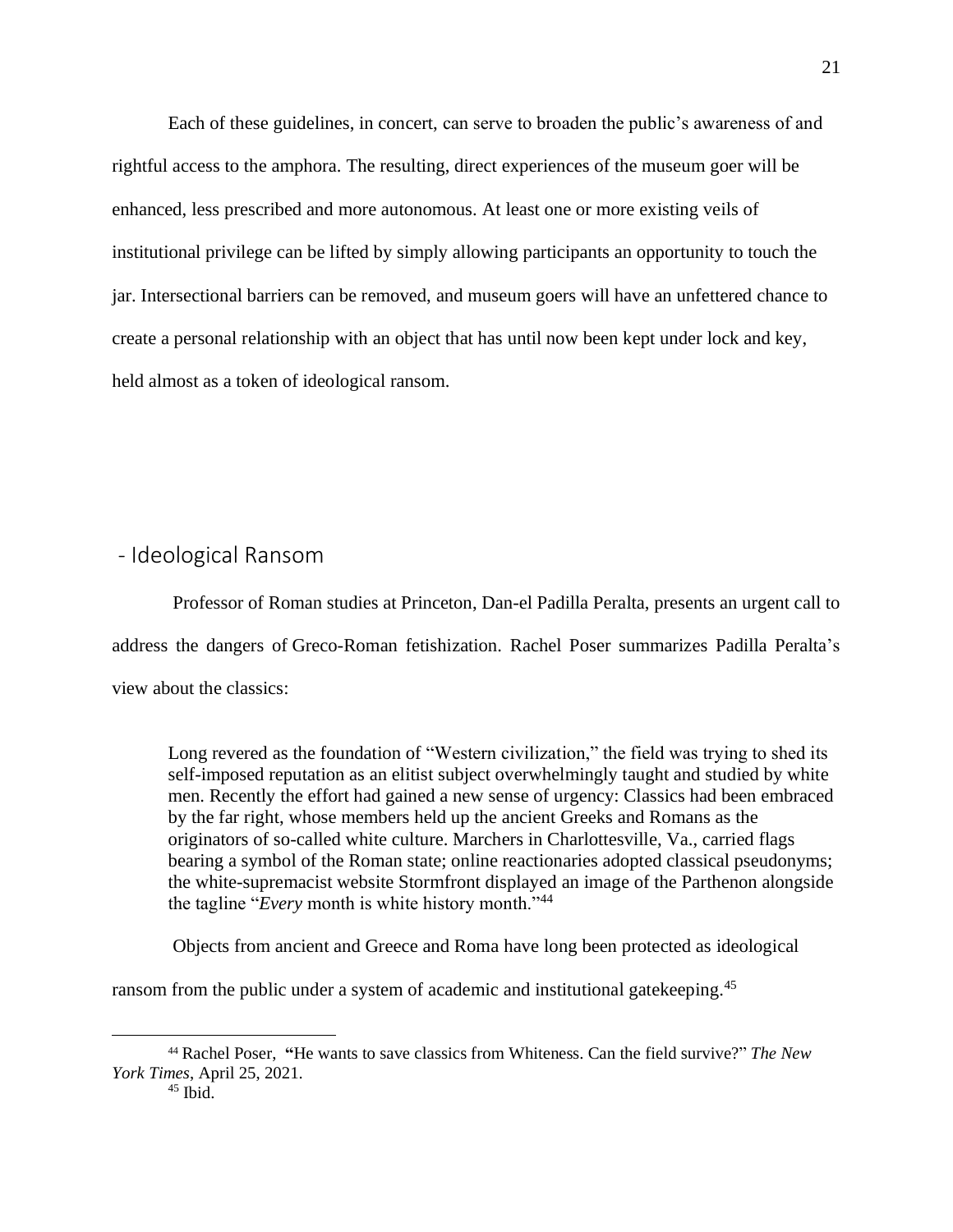Conventional, scholarly paradigms manifest patently in the presentation and display of classical object collections of many museums continue to comply with and propagate an established ideology of elitism and erudite regulation/restriction that is hostile to the current, sociological zeitgeist.

The orthodox presentation restraints and tenets which often limit direct access to Greco-Roman objects continue to manifest logistical and philosophical circumstances that are overwhelmingly and harmfully rigid; viewer esteem is often annulled or marginalized, and democratic or autonomous access is not widely established as a foundational, curatorial maxim especially within museum systems that endure funding gaps and resulting staffing and research shortfalls. Additionally, accepted methods of display and preservation along with a canonized proliferation of doggerel and often incorrect or incomplete literature, continue to surround these ancient artifacts with a lore and mystique that codifies their intrinsic value, problematically, as static and often disallows for participant engagement that champions or encourages fluid or incidental interpretations that might differ from the established and standard criterion.

At the core of these curatorial practices stands the notion that exhibiting institutions hold an intellectual high-ground over the general populous and have thusly been entrusted to disseminate information that works to aid viewers in "making sense<sup>46</sup>" of the objects that have been presented. Greco-Roman logic and epistemology, as clearly evidenced in the architectural design of many collegiate buildings, continues to guide educational and custodial practices

<sup>46</sup> Mieke Bal, "Guest Column: Exhibition Practices" *Publications of The Modern Language Associations* 125, Issue. 1 (Jan 2010) 9-23.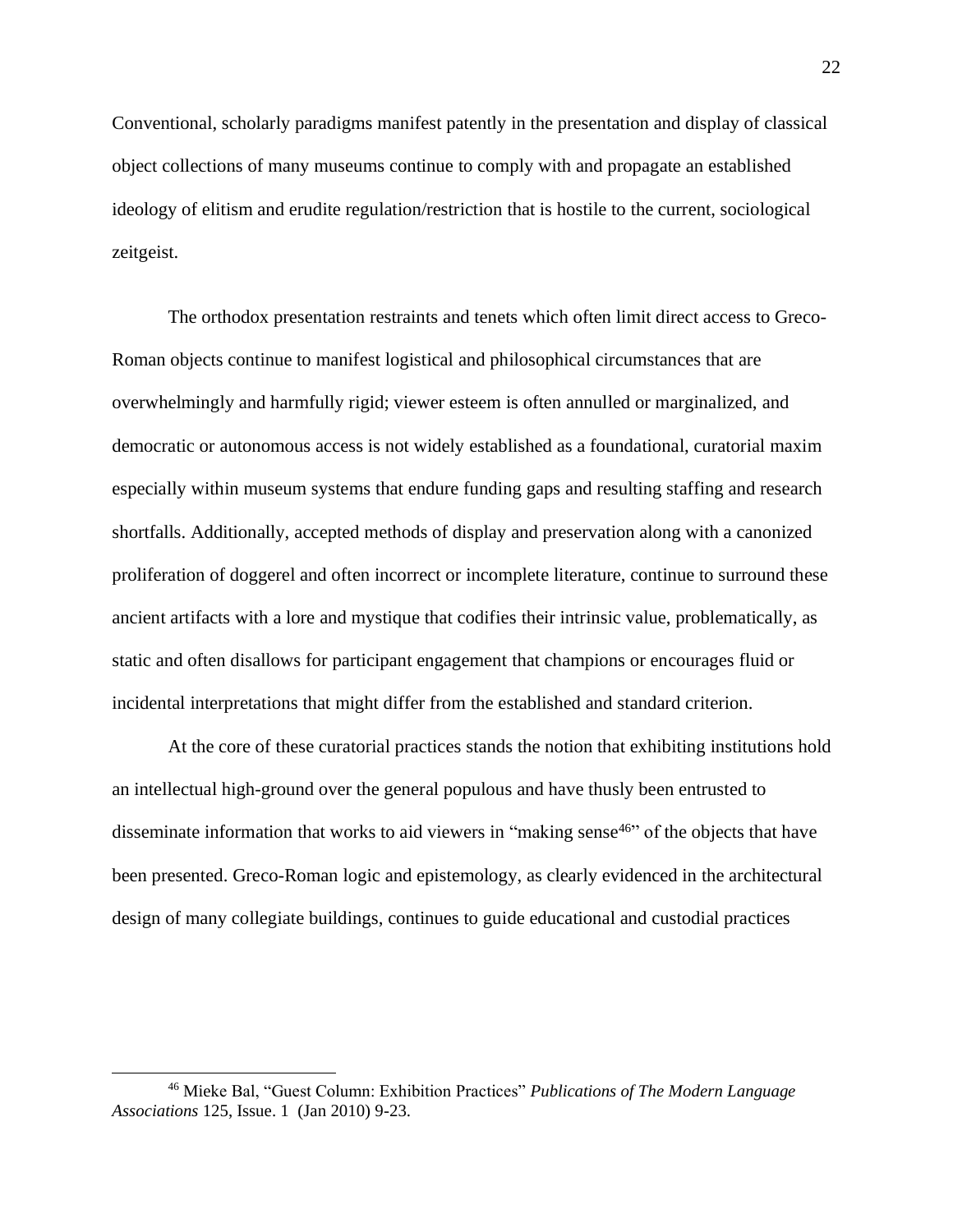across the United States, despite contextual omissions that might call such ideologies into question.<sup>47</sup> Many references to the classics omit details such as the following:

In fifth-century-B.C. Athens, which has been celebrated as the birthplace of democracy, participation in politics was restricted to male citizens; thousands of enslaved people worked and died in silver mines south of the city, and custom dictated that upper-class women could not leave the house unless they were veiled and accompanied by a male relative.<sup>48</sup>

The simple act of providing direction or historical supplements in a museum setting can be viewed as prescriptive and many museum layouts and exhibition choices are often deeply informed by cultural and professional norms that have been based on unidimensional and narrow belief systems. These widespread rituals, even within the confines of a noble curatorial design (one which seeks to offer viewers an experience that allows for the "greatest freedom to do with art as it pleases<sup> $49$ </sup>), often falls victim to its own inability to recognize alternate methods of human/object interaction. These constructions circulate, often unknowingly, a set of guidelines that champion a primacy of Western and colonial thought. When a participant is provided information or direction within a museum a potential imbalanced power dynamic<sup>50</sup>; therein, curatorial conventions often disrupt a participant's chances at equitable interactions and allow for the perpetuation of accustomed aspects of viewer obstruction.

<sup>47</sup> Rachel Poser, **"**He wants to save classics from Whiteness. Can the field survive?" *The New York Times*, April 25, 2021.

<sup>48</sup> Ibid.

<sup>49</sup> Bal, *Guest Column*, 10.

<sup>&</sup>lt;sup>50</sup> Patricia Homan, Tyson H. Brown, and Brittany King. "Structural Intersectionality as a New Direction for Health Disparities Research." Journal of Health and Social Behavior 62, no. 3 (September 2021): 350–70. [https://doi.org/10.1177/00221465211032947.](https://doi.org/10.1177/00221465211032947) This article delves into recent research that suggests "a key insight from the literature on intersectionality is that systems of oppression such as racism, sexism, and classism are interlocking, mutually constituted, and reinforcing. Thus, intersectional perspectives on stratification highlight the utility of examining the joint and potentially synergistic effects of multiple dimensions of inequality."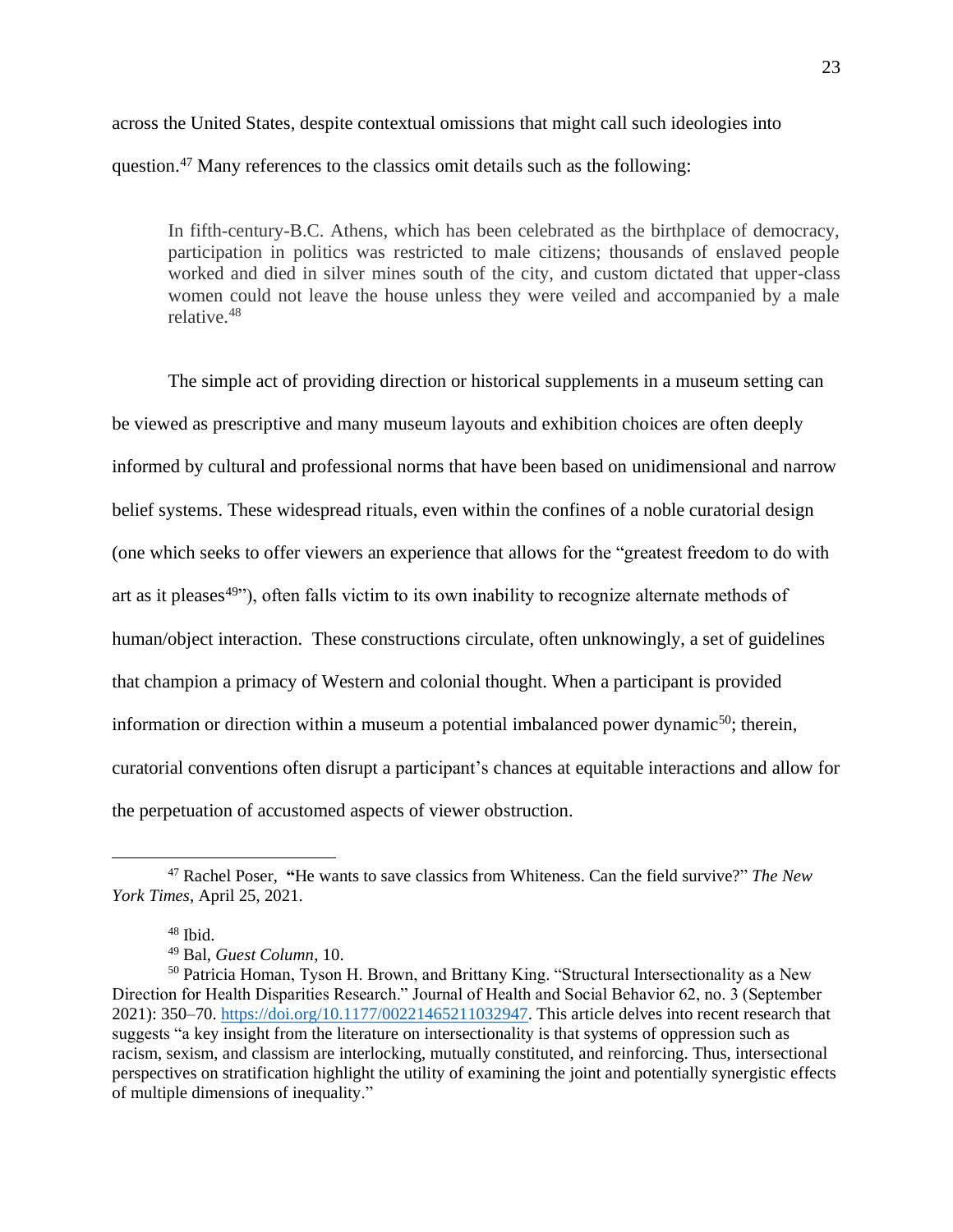Standard methods of classical object display<sup>51</sup> have beset the discipline of artifact stewardship with a set of intrinsic complications resulting in museums professionals' continual reinforcement of an imbalanced power dynamic that begets a fertile construct for institutional gatekeeping and reinforces a model of ocularcentric curation. When museums offer their patrons a chance to view objects of archeological intrigue or historical significance, they tend to follow a rigid system of display. The Greco-Roman artifacts that have offered European-based cultures an opportunity to connect to their classical roots and echo the foundations and very framework that have informed much of the university system, are usually encapsulated by vitrines and extensively preserved and restored so that any trace of their intermediary history has been removed. These works are sequestered and guarded from the touch of participant hands and infrequently given little chance to be fully and democratically experienced.

University pedagogy and the scholarly canon of Western thought is beholden to the tenets of classical studies and the resulting paradigms are evident throughout a plurality of collegiate structures both literal and figurative. In Caspar Meyer's writing on the implications of museum display decisions, she writes, "It is not surprising that classical education was soon established as a precondition for the proper enjoyment of the painted decoration, bringing into play the

<sup>&</sup>lt;sup>51</sup> Caspar Meyer. "Ancient Vases in Modern Vitrines: The Sensory Dynamics and Social Implications of Museum Display." *Bulletin of the Institute of Classical Studies* 63, no. 1 (2020): 93. According to Meyer, Greek vases (although primarily writing about painted and decorate vessels) were at the "vanguard in shaping the norm of vitrinized display." Not only were vitrines used in the early days of museums to keep objects safe, but the vitrine was also used to control the visual experience of the viewer and thus is suspect of the continued use of the vitrine as a standard display device. She contends that the vitrine perpetuates the "myth of pure vision" and privileges one form of participant investigation over others, leaving a visitor's ability to ask certain questions truncated.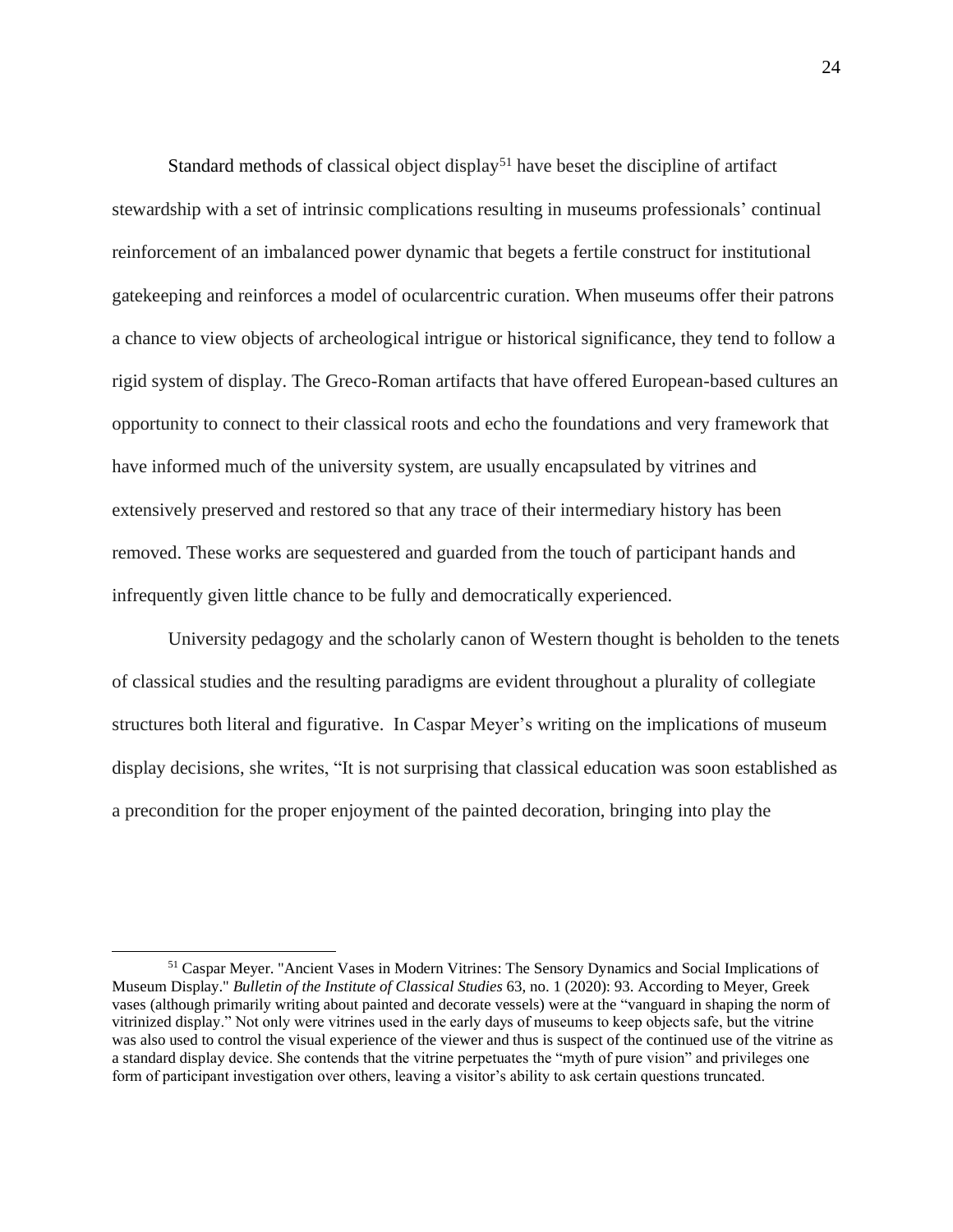entrenched interdependencies between class, gender, and schooling in Western systems of privilege." 52

The University of Montana campus presents itself architecturally with many of these physical manifestations which immediately inform participants of this ingrained philosophy. Numerous buildings, including the entrance to the structure that houses the MMAC collection, are adorned, frontally, with Greco-Roman architectural elements. To enter these structures, one must pass through façades that call directly on the architecture of a Greek temple. Engaged columns surround opportunities for ingress and stand as sentinels to buildings in a system of trabeation that supports raking or broken cornices complete with egg and darting motifs, dentals and coffers and pillowy abacuses. Many of these structures ask entrants to move up a set of stone stairs reminiscent of stereobates and stylobates, with wheelchair accessible ramps tacked on as an afterthought. Some of these buildings, which have been granted as the venues to house the disciplines of anthropology, sociology, social work, and the contemporary gallery of art to name a few, begin an entrant's journey with a direct homage to the superiority of Greek and Roman thought, philosophy and ideals.

These portals exist ubiquitously on collegiate campuses in the United States and illuminate a deep and robust cultural influence that champions the logic and philosophy of the classical world. These foundations form far more than the physical make up of lecture hall entrances, they harken to the intellectual infrastructure that places classical logic at the center of the liberal arts. Historical objects, such as the amphora, which offer a tangible link to the origins of Western thought, have supplied museums and universities with a manifestation whereby institutions can act as guardians, hoarding the literal material that links entire disciplines to their

<sup>52</sup> Ibid, 91.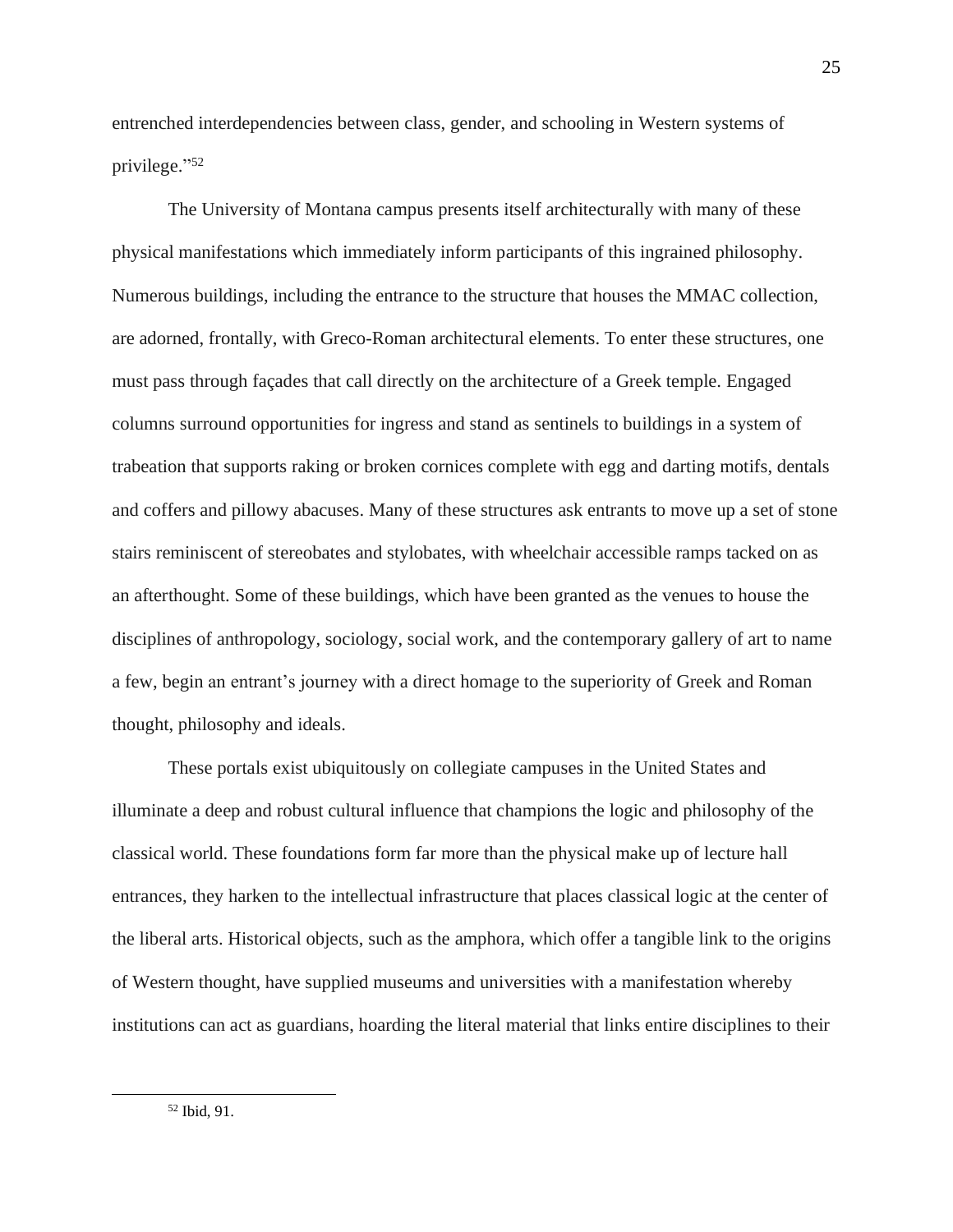epistemic genesis. The amphora has been subject to such idolization and as result it has been kept from view and from engagement.

Often, archeological artifacts in museums are untouchable and have been presented as snapshots or frozen portraits of the past; their display does not often allow participants to experience the object as it may have been discovered; traces of excavation are nearly always removed. A clean and pristine presentation of the corresponding objects mimics the reverence that universities pay to the ideas of the classical world. These conventions of object presentation that place literal boundaries between the participant and the work, serve also to distance the public from the vaunted ideological canon that informs traditional study of the arts and sciences. Caspar Meyers addresses this issue as well in her critique of the vitrine:

To the detriment of the national heritage of Mediterranean countries, the treatment of these objects as purely visual creations also nurtured the conviction that to grasp the importance of Greek vases the educated eye only needed to apprehend their decoration and craft excellence, not the archaeological contexts or present-day communities from which they were taken.<sup>53</sup>

The vitrine or display case that would likely house the exhibited amphora in any future setting presents myriad participant interruptions and would ultimately prohibit the full emergence of the work from its current, ideological and physical confinement. A glass case, though permeable by sight, reinforces a story of privilege and removes an audience's ability to directly engage in the jar's history and as the amphora has escaped acts of restoration, it offers audiences an opportunity to encounter an ancient object absent of institutional, visual edicts. The amphora has not been cleaned nor is it free from blemishes. The jar can be presented as a jar; its history can be shared and attached as companion literature. The amphora, having never been

<sup>53</sup> Ibid, 93.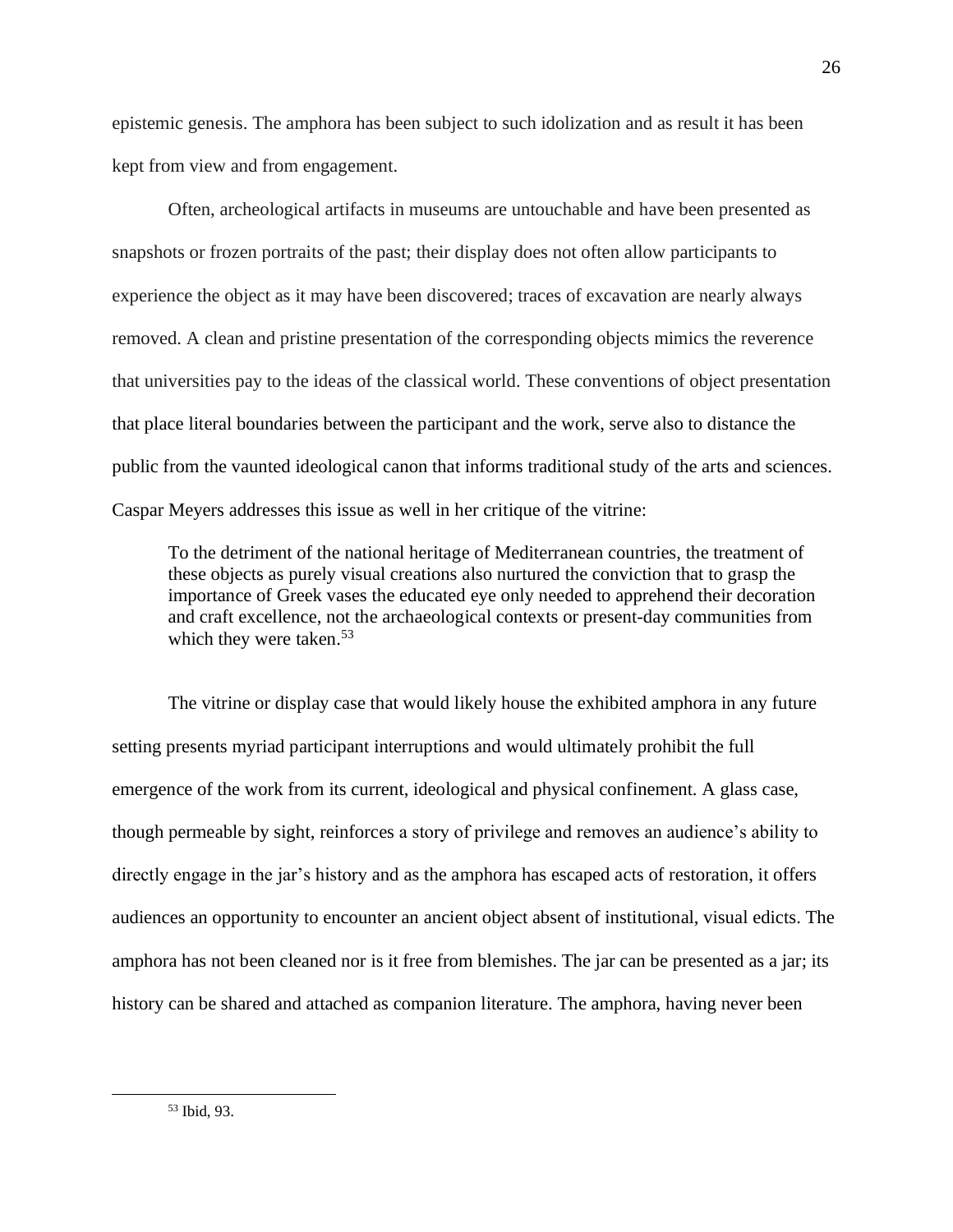cleaned to fit into a certain "look," holds an innate ability to be displayed without the physical interjections of the institution by which it is stewarded.

Currently, however, only a select few entrusted with the key to the permanent collection have been vetted with institution's blessing to fully take part in of the object's story. By removing the jar from behind any barrier, the MMAC can begin to allow for a robust and complex set of unscripted interactions between museum goers and the amphora.

### <span id="page-28-0"></span>- The Frame

The amphora is currently framed within a woolen blanket in a carboard box in a storage room within the walls of a scholarly building in the heart of a collegiate campus. The jar rests in darkness within a city largely inhabited by white people<sup>54</sup> and within a state population of a similar demographic.<sup>55</sup> This artifact has not been viewed by many though its relation to the origins of Western thought provide its stewards with an easy, ideological platform on which to display it to the populous. Rather, the earthen storage container is hidden, as if buried inside the innermost chamber of a set of nesting dolls, its ancient handles and neck and foot exist deep within a capsule inside a capsule and so on; the removal of each literal or figurative layer of institutional framing reveals yet another.

<sup>54</sup> Data USA, "Missoula, MT," November 23 2021. [https://datausa.io/profile/geo/missoula-mt/.](https://datausa.io/profile/geo/missoula-mt/) Current US Census data reports that 88.5% of Missoulians identify as white.

<sup>55</sup> Census.Gov, QuickFacts Montana, November 23, 2021.

[https://www.census.gov/quickfacts/fact/table/MT/RHI125219.](https://www.census.gov/quickfacts/fact/table/MT/RHI125219) Current US Census data reports that 88.9% of Montanans identify as white.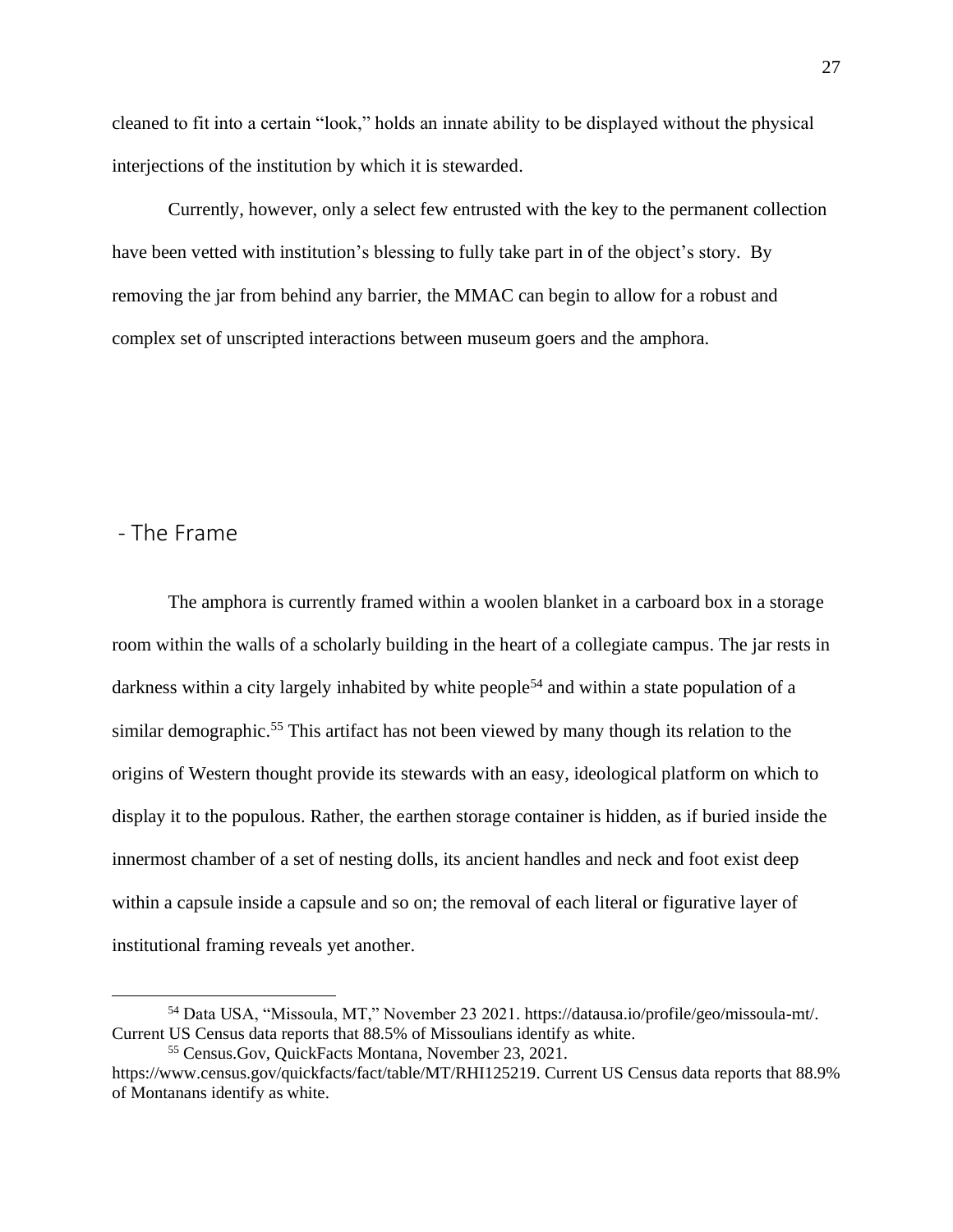As the layers or frames are set aside the relationship of the layers to each other can be more clearly examined. Within this analysis the figurative encapsulation that surrounds the vessel is also illuminated. For instance, the frame of the remote storage room might both stand for a physical barrier to access and also recall notions of ideological gatekeeping. Singular identification of this gatekeeping frame and its relation to the population demographic frame, offers the chance at a novel exploration concerning the relationship of both the frames to each other as well as that particular pair (or any potential arrangement of individual frames) to the object in question. A shuffling of the removed frames supplies a near endless opportunity to create meaning and offer critique. The complexity of analyzing the removed frames hinges on the dictum that the layers are not static. As Jacques Derrida posits as a component of his philosophy of *différance, <sup>56</sup> "*The process of constructing meaning neither ends, nor is a singular process in time and space."<sup>57</sup> Just as the amphora cannot act as a singular yardstick by which modern audiences measure their understanding of Greek of Rhodian culture circa 290 BCE, nor can the current frames in which the MMAC surrounds the vessel act to satisfactorily serve the varied intersectionality of public participation needs.

 The amphora's own history has given rise to multiple and ever-changing meanings. During the period of its construction the form of this jar likely relayed a concrete message

<sup>56</sup> Chandler, Daniel, and Rod Munday. s.v. "différance." In *A Dictionary of Media & Communication*. : Oxford University Press, [https://www.oxfordreference.com/view/10.1093/](https://www.oxfordreference.com/view/10.1093/%20acref/9780191800986.001.0001/acref-9780191800986-e-693)  [acref/9780191800986.001.0001/acref-9780191800986-e-693.](https://www.oxfordreference.com/view/10.1093/%20acref/9780191800986.001.0001/acref-9780191800986-e-693) Jacques Derrida's term for the concept that every [signified](https://www.oxfordreference.com/view/10.1093/acref/9780191800986.001.0001/acref-9780191800986-e-2487) is also a [signifier:](https://www.oxfordreference.com/view/10.1093/acref/9780191800986.001.0001/acref-9780191800986-e-2488) there is no escape from the [sign system.](https://www.oxfordreference.com/view/10.1093/acref/9780191800986.001.0001/acref-9780191800986-e-2492) The meaning of signs involves endless substitutions of signifiers; there is always [slippage of meaning.](https://www.oxfordreference.com/view/10.1093/acref/9780191800986.001.0001/acref-9780191800986-e-2508) His coinage alludes simultaneously to 'difference' and 'deferral', and in French the distinction from the word for 'difference' is apparent only in writing. Whereas Ferdinand de Saussure referred to meaning being differential (based on differences between signs), Derrida's term is intended to remind us that signs also *defer* the presence of what they signify. Meaning depends upon absence rather than [presence.](https://www.oxfordreference.com/view/10.1093/acref/9780191800986.001.0001/acref-9780191800986-e-2119)

<sup>57</sup> Kevin Malcolm Richards, *Derrida Reframed* : *A Guide for the Arts Student* (London: I.B. Tauris, 2008), 19.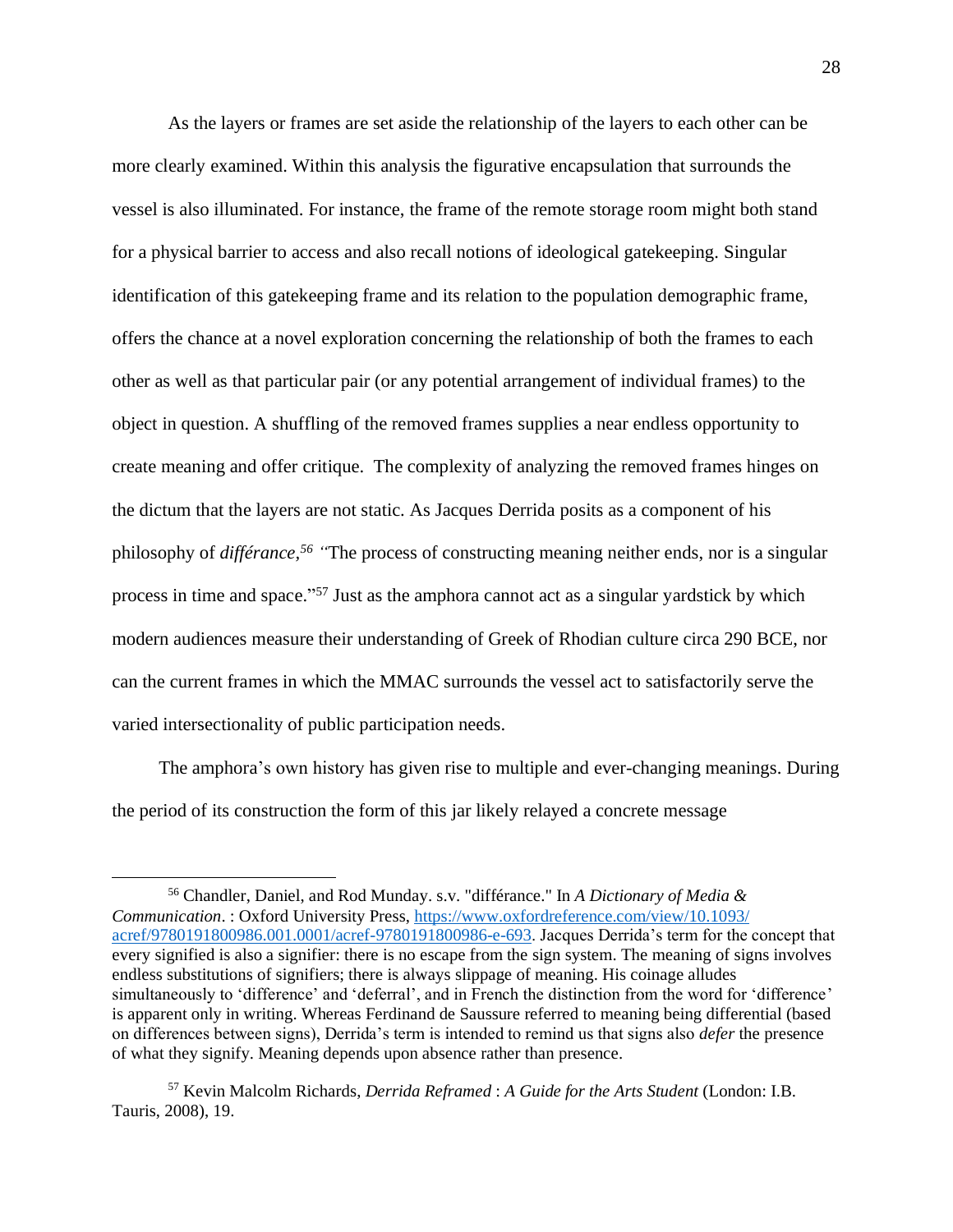of storage, containment and transport. While the perishable goods inside the vessel offered sustenance jar's stamped handles<sup>58</sup> simultaneously advertised the related prowess of whence the vessel was borne and by whom. The maker may have seen the completion of the object as a source of income or pride or duty or even the product of forced labor. The dock worker who carried the vessel to a ship likely sustained a disparate meaning from the seafarer who may have watched the amphora sink along with their ship as they offered a troubled valediction while safety of Rhodes rose from the sea just out of reach. Snails and fish territorialized the amphora as their underwater homes. The sponge diver and Richard Seaman,

Jr. reterritorialized the jar with monikers of commerce and treasure. The Montana Kaimin<sup>59</sup> presented the jar as if an oddity at a roadside attraction. At every turn and to each actor involved, the jar's meaning has mutated.

Derrida is most emphatic in his recognition of a museum's ability to frame and manipulate meaning. <sup>60</sup> In this light, the MMAC has punctuated its own institutional canonization with a two-dimensional copy of the amphora, published in relative perpetuity, as a symbol of collection clout. As Derrida contends, *"*there is no limit to the possible contexts that any statement or work might find itself in."<sup>61</sup> It becomes the museum's due diligence to recognize

<sup>&</sup>lt;sup>58</sup> Mark Lawall, email message to Jerod Peitsmeyer, December 7, 2020. Dr. Lawall responds to a question about identification. " … the encrustation will have to be removed very carefully here to avoid erasing the stamped impressions. It could be very good to know the stamped names (if present) since pairings of annual priest of Helios (eponym) and the 'fabricant' are very useful in the ongoing process of refining the Rhodian chronology, especially for this early period."

<sup>59</sup> Vicki Burkart, "Museum Includes Indian Scalp Aepyornis Egg, Mummified Body," *Montana Kaimin*, October 18, 1963. The amphora is mentioned later in an article touting the museum's holdings. The article begins, "Have you ever seen the mummified remains of a human body? An 1870 Paris original dress? A real Indian scalp? A 14-inch long Aepyornis egg? If you haven't, visit the University Museum on the third floor of the Fine Arts Building. You'll find all of these items and many more there."

<sup>60</sup> Richards, Derrida Reframed, 33.

<sup>61</sup> Richards, *Derrida Reframed*, 34.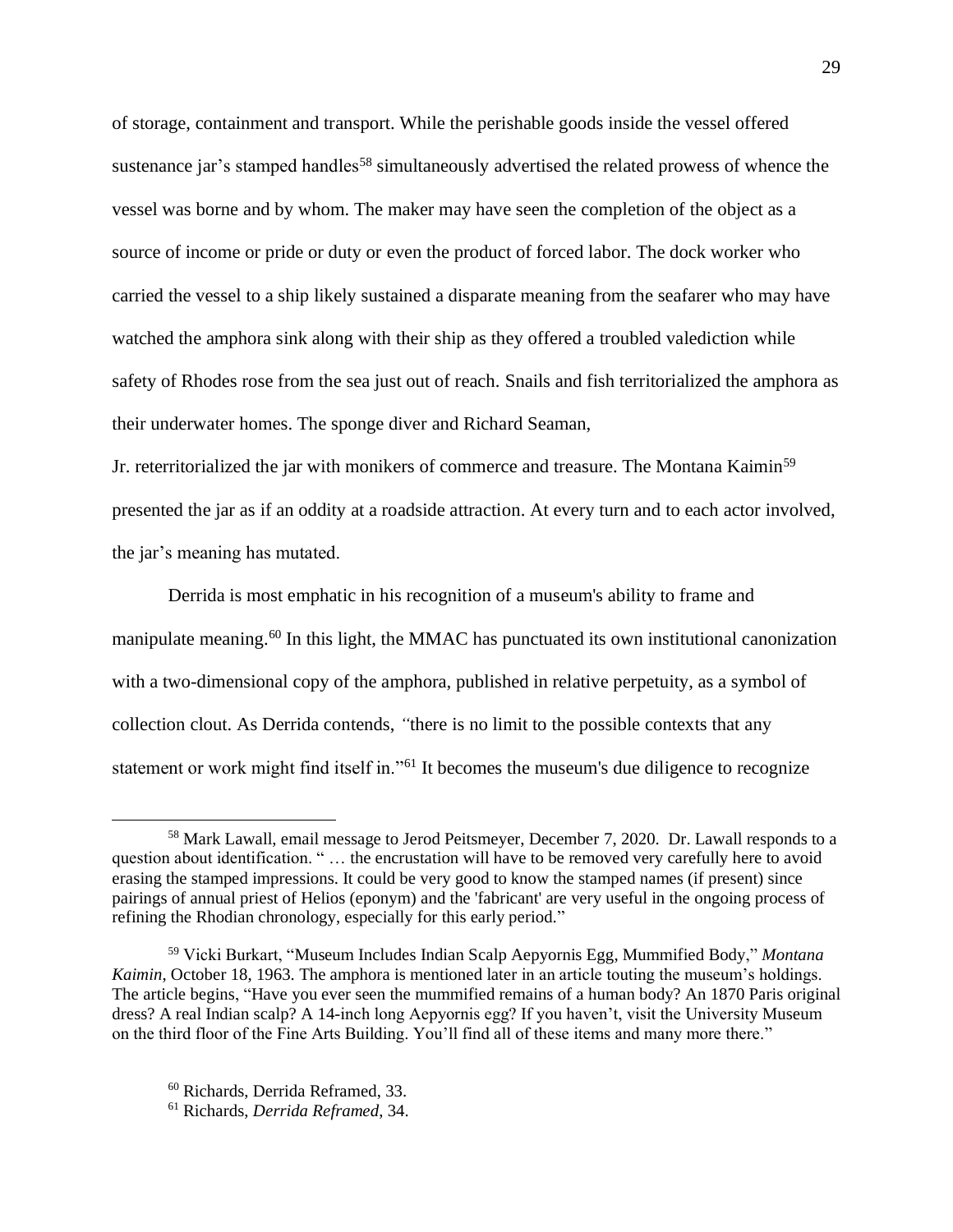how the frames it has proffered and how those borders have come to interact and the contexts in which those interactions collide with each other and the public. Moving forward, the MMAC's treatment of the amphora, has the capability to either support a system of framing that occludes strata of equity or allows for new and open transfers of meaning to potential participants.

The amphora *can* be experienced by visitor's bodies and *can* be used as a touchstone to open the usually closed prescriptions of the museum. The amphora *can* be offered to the public as an olive branch and an opportunity for the university to honor and allow and encourage a system of autonomous appreciation and avenues of exploration that subsumes a classical, pedagogical power imbalance. If the MMAC were to offer visitors a chance to touch the jar, conventional governance between the museum and the university and the public would be conspicuously in flux. The MMAC *can* and *should* offer an arrangement that champions the importance of a direct relationship between the participant and the work; this model removes as many possible interruptive instances of supplementation and aesthetic nominalization/historical fetishization and would culminate in establishing a core, institutional recognition of dignity and value and worth of the individual experience.

Julia Kristeva offers that that when language is stripped from material interaction, as in the case of a child's unprescribed exploration of building blocks, a 'concrete operation,' is performed.<sup>62</sup> In Kristeva's view, as coalesced by Estelle Barrett,

Concrete operations, which include sensory-motor actions, involve handling the objects that produce results or transform the objects … anyone who has watched a child at play will know that the possibilities are varied, endless and often quite unpredictable. Concrete operations such as these are internalized and prolonged to produce forms of 'knowledge' that precede language – they put down the mental templates that make language possible. More importantly, they put down templates that reflect the novelty of the

<sup>62</sup> Julia Kristeva, *Revolution in poetic language* (New York: Columbia University Press, 1984),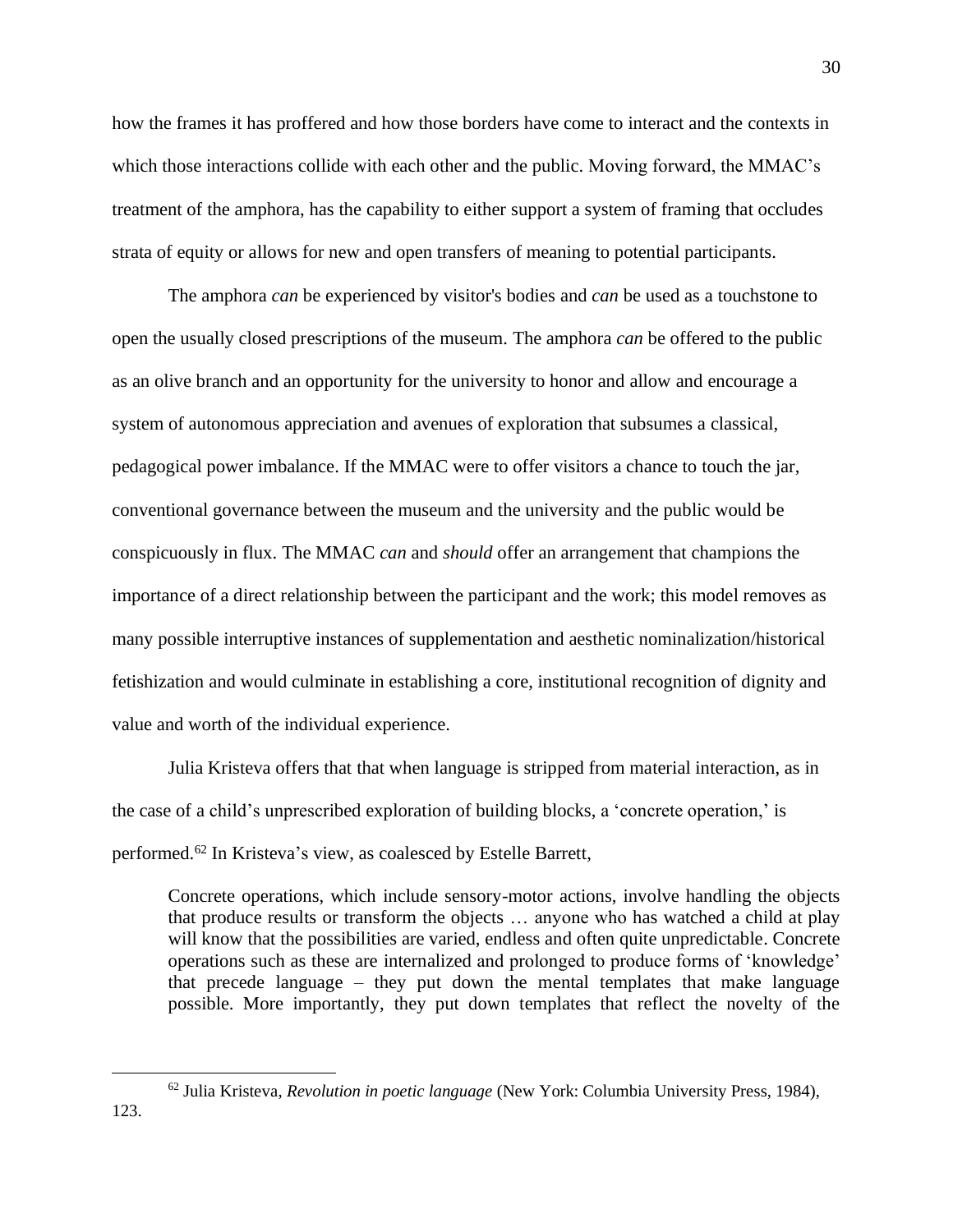unpredictable material interactions, and as such they hold the potential for transforming and extending language.<sup>63</sup> An act of physical interaction between museum goers and the amphora may not only provide an opportunity for this Kritstevian notion of autonomous knowledge creation, but it may also allow for the creation of a venue that inherently changes the status quo and calls the dominant thinking of the time into question. Kritseva aligns her thinking with mathematician, René Frédéric' Thom's Catastrophe theory which puts forward the following idea:

… small changes and contradictions in minor parts of a non-linear system or field of forces can cause instabilities of attraction or repulsion that may lead to changes in the whole system. In this model, when elements in the system lose equilibrium or are shattered, one element does not replace another, but shattered elements re-form to bring about a completely new system or object. Hence transformations that occur in subjectivity result in transformations of language, and this in turn has the potential to transform discourse.<sup>64</sup>

Here we see both a model for the transformation of the museum experience and a potential answer to the inherent custodial question, "what if the amphora is broken?" In Kristevian philosophy if the amphora were to become damaged and require repair or conservation, the museum and its participants would simply be offered yet another story to digest and newly created opportunity for reflection and meaning. As this thesis contends, such an instance would allow for yet an additional tactile point of departure for the audience's creation of personal knowledge.

<span id="page-32-0"></span>– A Case for Somatic Experience

<sup>63</sup> Estelle Barrett, *Kristeva Reframed* (London: I.B. Tauris & Co., 2011), 19-20.

<sup>64</sup> Ibid, 23-24.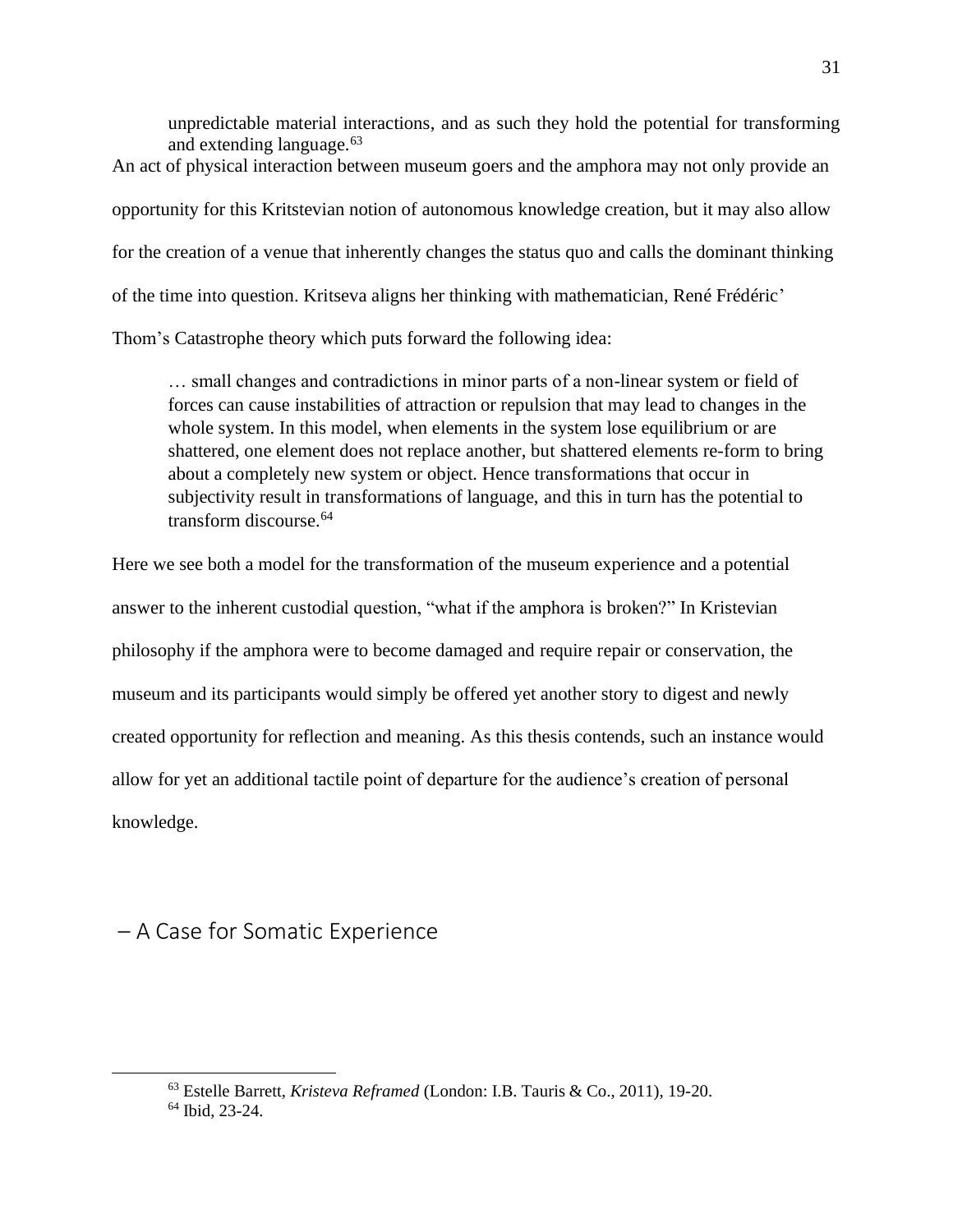Many contemporary methods of interacting with art in a museum rely on an inequal relationship between viewers and curators. Though most exhibitions typically offer freedom of movement for museum goers by allowing participants to choose their path of investigation, the classic prescriptions of public collecting institutions largely dictate a unilateral reading of the objects on display; a curator or curators choose which works are presented and how, usually providing a set of supplements which include narratives and informative wall texts along with identification labels and printed literature that further frames the objects and provides annotative descriptions. At each turn of the museum's interior, a participant is usually offered printed sets of words that establish a historical or aesthetic context within which to "understand" the work; the museum offers its visitors a set of leading solutions that often pre-frames and limits the scope of a participant's potential journey. This hermeneutic guidance leads viewers towards a museum experience that reiterates a hierarchical eminence which relies almost solely on the capability of language to serve as a mediator between the participant and the object. In so doing, museums, the MMAC included, continue to negate a potential for somatic wisdom and interaction. As academia begins to embrace and publish newly accepted histories, so must the museum find novel methods of display and allow for alternate understandings of corresponding objects. Offering participants an opportunity to relate to objects through a somatic interaction is one such possibility that would allow the MMAC to confront and oppose a Western system of logocentrism.

Geraldine A Johnson discusses a historical precedent for somatic engagement with art in her essay, "Touch, Tactility, and the Reception of Sculpture in Early Modern Italy."<sup>65</sup> Johnson

<sup>65</sup> Paul Smith and Carolyn Wilde, eds. *A Companion to Art Theory*. Chichester: John Wiley & Sons, Incorporated, 2007, 61. Accessed November 20, 2021. ProQuest Ebook Central. https://ebookcentral-proquestcom.weblib.lib.umt.edu:2443/lib/msoumt/detail.action?docID=242431.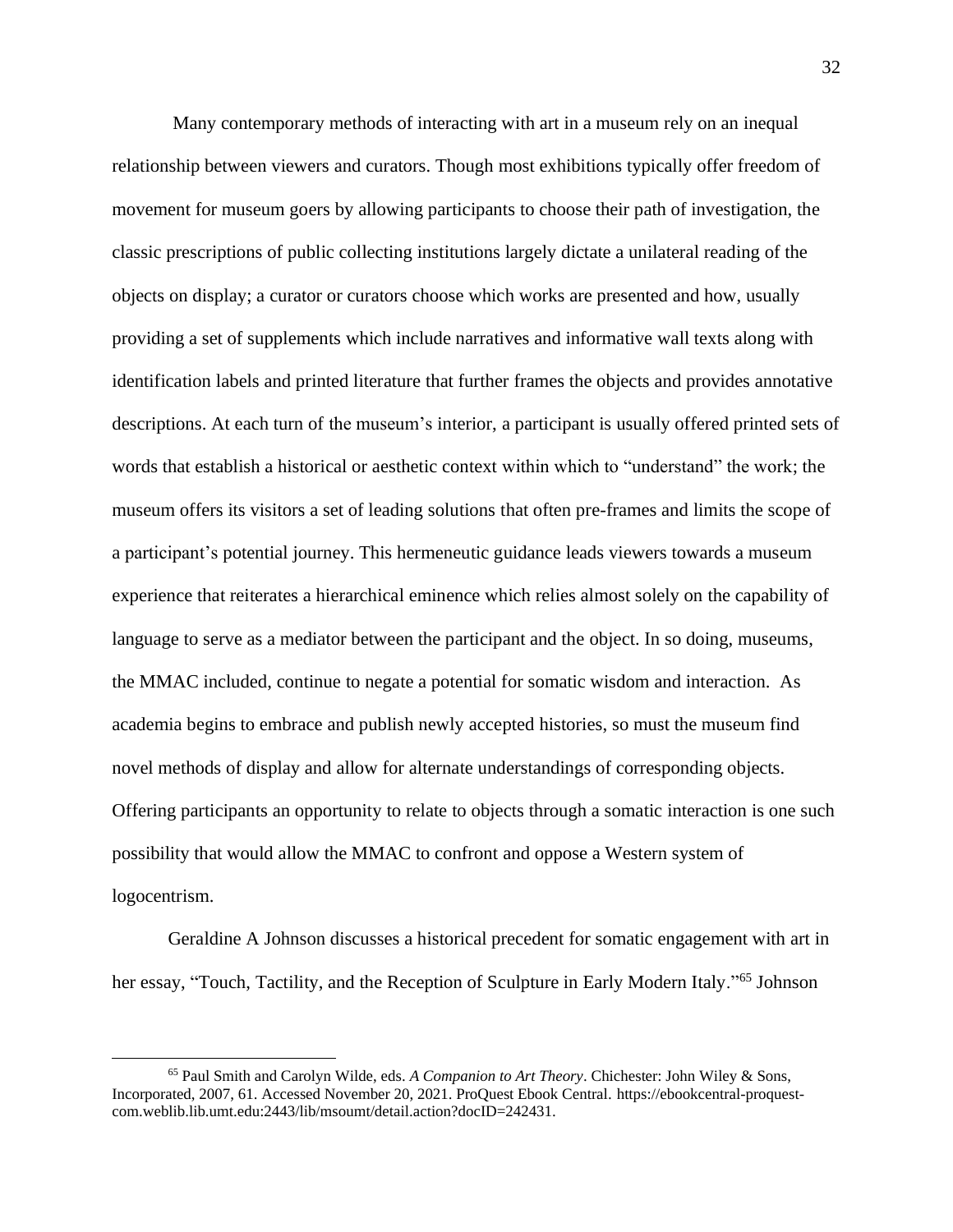identifies a host of noted philosophers and intellectual historians such as Michel Foucault, Luce Irigaray, and Martin Jay, who have spent ample time in critique of the ocularcentric preoccupations of Western culture, while often negating to fully delve into the considerations of touch. <sup>66</sup> These critics, Johnson claims, have ignored important instances in history where physical interaction with art objects was normalized. Her focus most sharply hones in on the significance of somatic interactions with art in early modern Italy. Johnson recognizes multiple instances of touch's importance during this time period including the talismanic or ritual touching of religious or magical objects, the somatic accessibility afforded to early collectors and connoisseurs and depicted as such in paintings (see Figure 3) and the generative force of touch instilled by artists themselves such as in the following case:

Ghiberti seems to have understood, unlike a painting, a touchable sculpture often remains inaccessible to ocular scrutiny alone and may even require tactile exploration in order to be fully apprehended and appreciated, a fact that allows or even encourages beholders to interact with sculpted objects in ways that are unimaginable for two-dimensional works of art. Ghiberti's manual encounters with female and bi-gendered statues in particular also suggest that sculpture's tactile accessibility at times can be profoundly intertwined with questions of sexual desire and differentiation.<sup>67</sup>



<sup>66</sup> Ibid, 62. <sup>67</sup> Ibid, 65- 66.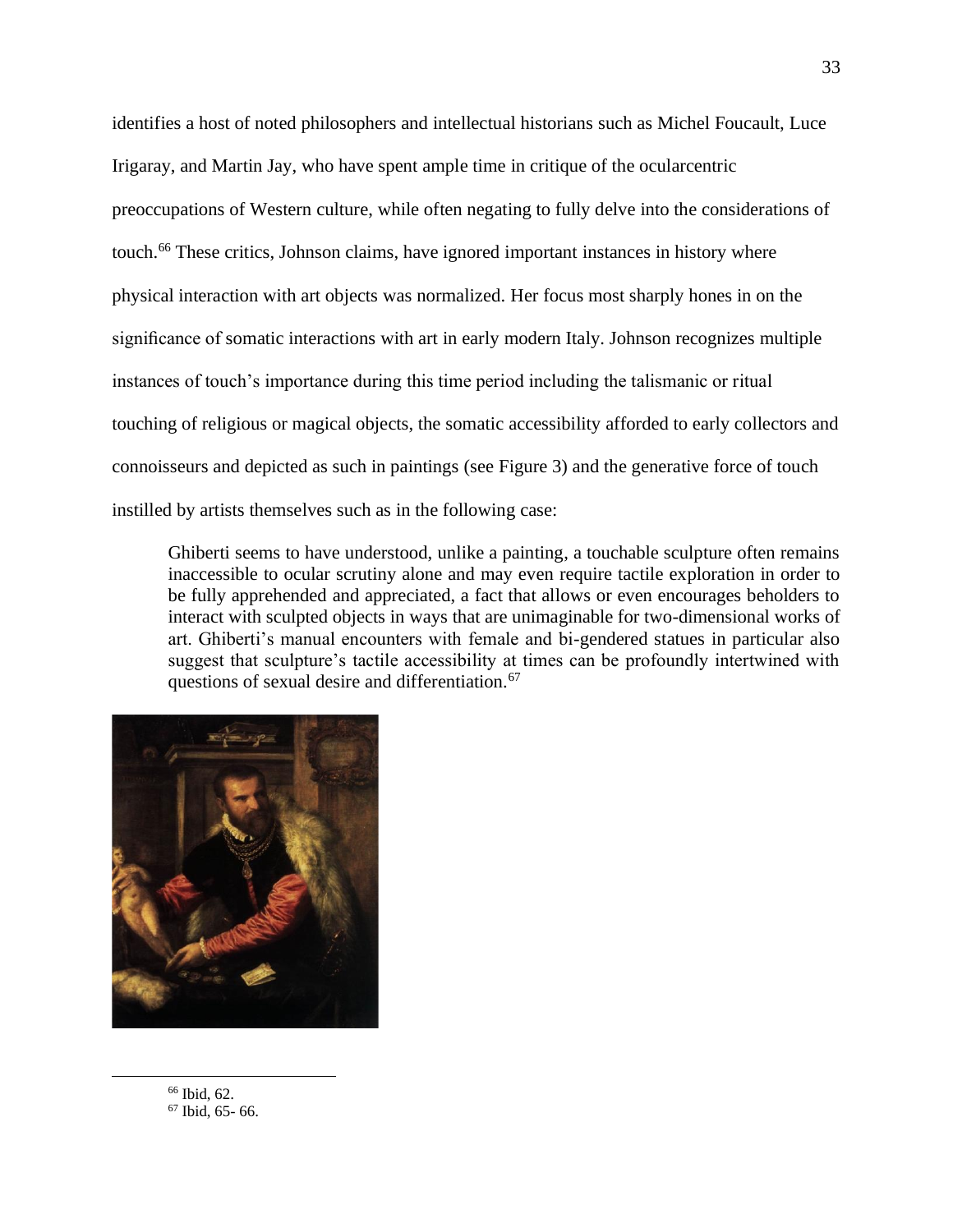Figure 5. Tiziano, Vecellio. *Portrait of Jacopo Strada* 1567-68 Oil on canvas, 125 x 95 cm, Kunsthistorisches Museum, Vienna Accessed November, 2021. https://www.khm.at/en/objectdb/detail/1949/?offset=23&pid=2582&back=&lv=listpackages-5479

The three types of sculptural tactility associated here with different categories of early modern beholders – the devotional or talismanic touch of the religious devotee, the collector's possessive grasp, and the artist's generative handling – also are discussed in early modern writings devoted to the so-called paragone debate, the theoretical discussion concerned with comparing and contrasting sculpture and painting in order to establish which art was more noble

Annamma Joy and John F. Sherry, Jr argue for the value of a multisensory

approach to understanding the aesthetic experience.<sup>68</sup> Sherry and Joy's research has identified a

need for the inclusion of somatic-based learning within the arts, showing a clear need for the

inclusion of such experiential learning:

By emphasizing the role of somatic experience in aesthetic appreciation, like Howes (1991) and Stoller (1997), we critique the Kantian notion of practical reason (purely cognitive), arguing that perception and imagination coexist and are thoroughly embodied. Kant may have recognized the importance of sensations and the perceptions that derive from them, but he contended that reason had to be divorced from feelings, which required the elimination of the body. We, on the other hand, begin with the premise that the body represents the root of all thinking—not just the process of thinking bodily—and informs the logic of thinking, because the world is primarily accessed through the body. With a novel, interactive display of the amphora the MMAC could pioneer a

programmatic system of somatic interaction that addresses a host of current social inclusion issues. By allowing the amphora to be touched, the museum could publicly ask questions about its own relationship to the dominant and problematic institutional power imbalances which

<sup>&</sup>lt;sup>68</sup> Annamma Joy and John F. Sherry, Jr. "Speaking of Art as Embodied Imagination: A Multisensory Approach to Understanding Aesthetic Experience." *Journal of Consumer Research* 30, no. 2 (2003): 259–82. https://doi.org/10.1086/376802.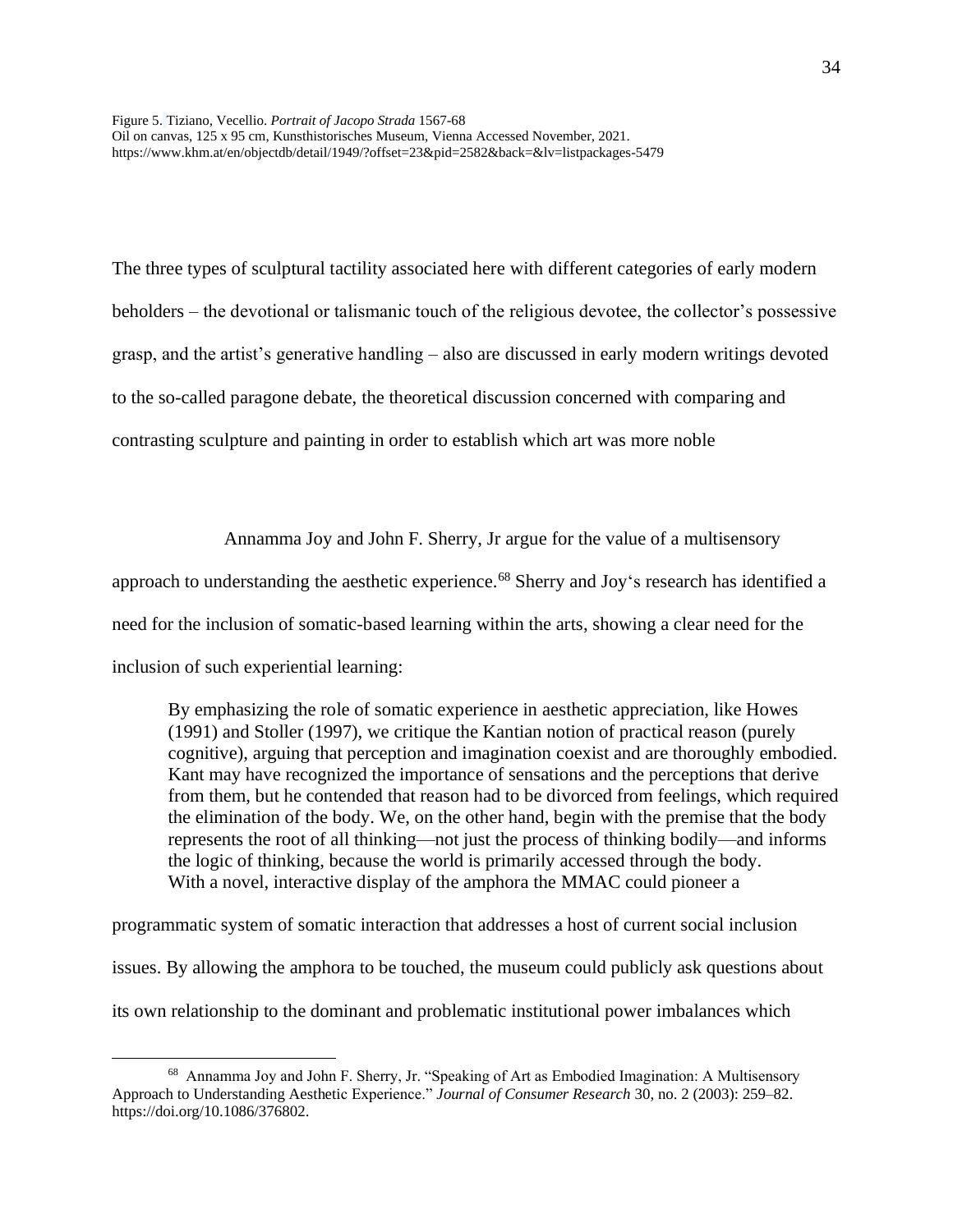continue to marginalize unsighted viewers, visitors with low literacy (including prereading/writing children) and populations whose values differ from those upheld by the conventions of Western

#### thought/culture.

The amphora is an object that gives a glimpse at the daily life of those in an ancient epoch which has informed the canonical arrangements of Western pedagogy, but to shroud the vessel in a veil of philosophical honors based on its ties to the academically lauded criterion of classical thinking is to likely misinterpret the makers of the jar. The people who dug the clay, then coiled it, then spun it on a kick-wheel in preparation for a firing likely differed greatly from our imaginative ideas of those we associate with texts of that era. The current, American academic framework relies heavily on a discursive architecture which is largely based on a cadre of classical writings. These thought-related maxims continue to inform the presentations of public museums by placing a high degree of importance on logic and the mastery of language, but at what cost? While these conventions persist, a contemporary progression towards inclusion and the dismantling of unequal, institutional power relations intensifies; a great social reckoning is at hand and the MMAC must choose whether to participate.

If presented traditionally in a method that relies primarily on one sense (sight), and one act of cognition (language) the vessel will hold steadfast to its agreed upon historical and temporal importance. New ideas regarding the jar will remain limited if the MMAC ascribes to current conventions of display which rely solely on language as the progenitor for experience. This continuance would be out of step with the current cultural reckoning as it disallows myriad groups of audiences a chance at true object-visitor participation. Derrida is circumspect of the role of Western thought, contending that there is an impasse between logocentrism and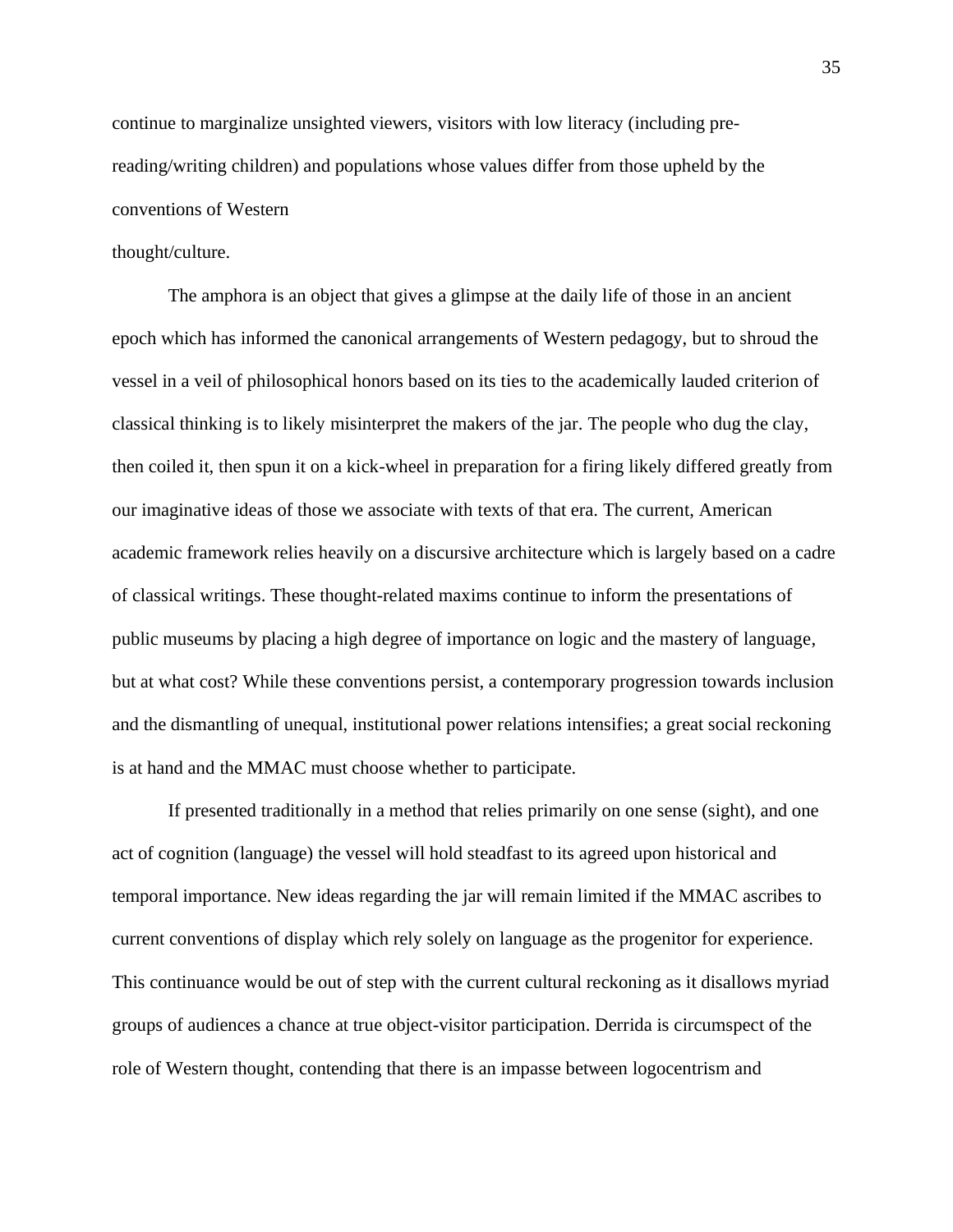philosophy that disallows for a needed escape from the established "word-order." <sup>69</sup> Derrida's efforts to further methods of understanding that transcend logocentrism define one extremity of epistemological theory and could serve as the basis for museum display decisions, but a strict adherence to his conjectures would also potentially alienate segments of the population. Gaston Bacheland's notions may more adequately address current needs for museum display transformations. Bacheland does not forswear the necessity for language, he proclaims its integral role in the formation of imagination, claiming that "imagination is nothing if not verbal."<sup>70</sup> Imagintion's role, an ability shared across cultural lines, educational backgrounds, or physical ability is key to allowing maximum access to the amphora and supporting it as a cultural treasure to be enjoyed by all.

Bacheland recognizes that literature and poetry are privileged forms of media and offers a case study that may help to inform the MMAC's future stewardship of the amphora. Bacheland speaks of the universality and importance of reverie and contends that it is achieved through a manifestation of words. He offers a case that depicts a method whereby the absence of prescriptive text (aka conventional supplementation) allows for maximum imaginative interpretation. His 1960 essay on Marc Chagall's visual depictions of the Bible, celebrate a viewers' ability to reimagine biblical texts without the constrictions of written language, a form of media that he recognizes as privileged.<sup>71</sup> s's contention, however, is that an imaginative translation of a visual work happens and can only happen through a mental expression of words.

<sup>69</sup> Roch C. Smith, "BACHELARD'S LOGOSPHERE AND DERRIDA'S LOGOCENTRISM: IS THERE A 'DIFFERANCE?'" French Forum 10, no. 2 (1985): 228. http://www.jstor.org/stable/41429509.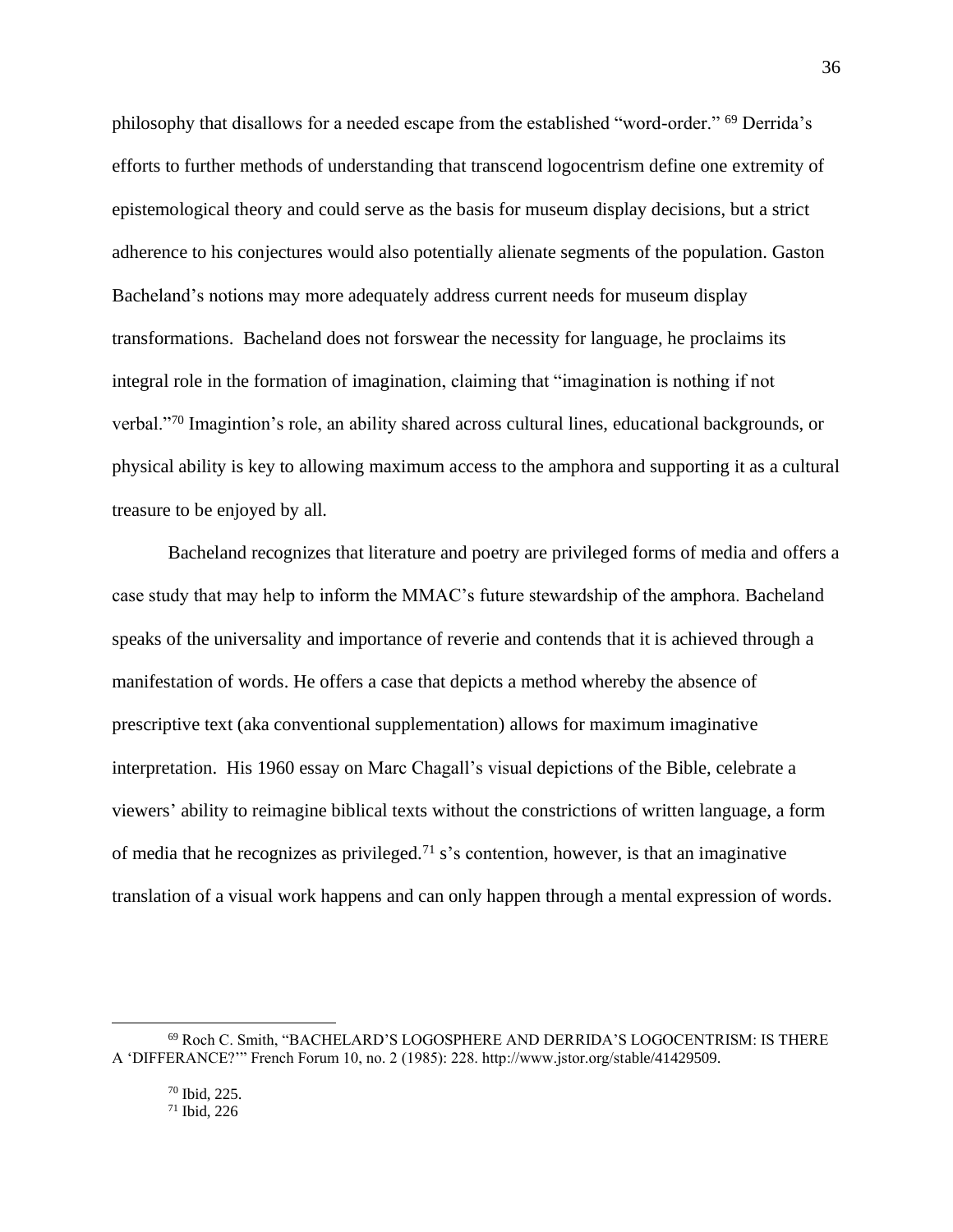Both Derrida and Bachelard's contentions offer possibilities for the exploration of personal knowledge. Each philosopher's position, however, would not ignore the generative role that a somatic experience can supply and would align with the idea that a spiritual experience can exist with minimal reliance on the role of prescriptive and inherently biased language.

The amphora, relating more closely with a study of archeology, has escaped a multitude of conscriptions by aesthetic nominalism.<sup>72</sup> The dangers of these artistic classifications and institutional framing devices raised the eyebrows of Theodor W. Adorno who claimed that *"*nominalistic artworks constantly require the intervention of the guiding hand they conceal in the service of their principle."*<sup>73</sup>* All labels, including nominalist designations, are addressed by Derrida and considered as acts of supplementation.<sup>74</sup> Supplements, for Derrida, while not always problematic, do negate the idea of purity in works of art.<sup>75</sup> Language, being another act of supplementation through which art is nearly unequivocally enjoyed, corrupts the idea of the original and the sanctity of a purely physical experience. <sup>76</sup>

Language may be applied to a fixed concept or object in act of supplementation, but that language is only fixed for a moment by its author in a specific place and time and open, at once, to the caprices of the next language that is affixed. The MMAC is the current author of the nominal language and has at its disposal a cavalcade of decisions related to the display of the amphora; each decision either adds a supplement to the work, removes one or both. Another of Derrida's conceits is that nearly all axioms include paradoxes, or *aporias* (impossible passages), and that understanding these dualities is important in the search for understanding the ethics and

 $72$  The amphora is owned by an art museum but is an archeological object and thereby is not classified according to conventional artistic movements or genre nomenclature.

<sup>&</sup>lt;sup>73</sup> Theodor W. Adorno, Aesthetic Theory (London: Routledge and Kegan Paul, 1984), 221.

<sup>74</sup> Richards, Derrida Reframed, 19-20.

 $75$  Ibid.

 $76$  Ibid.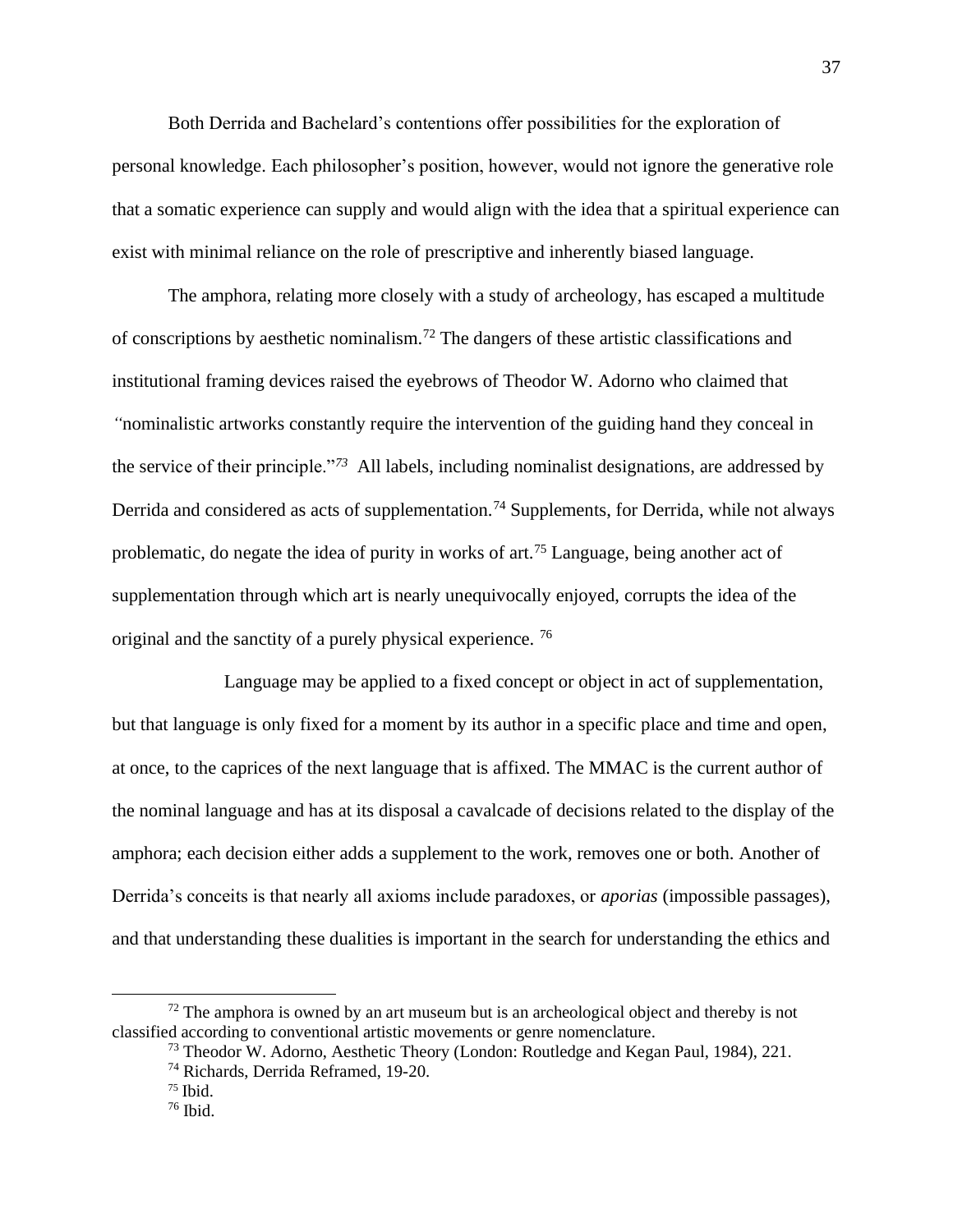questions asked during the process of making decisions.<sup>77</sup> The museums' decision ultimately must acknowledge the potential that the value of the amphora, whether monetary or cultural, may be at odds with the merits of unrestricted access.

The amphora presents the MMAC with display decisions rife with such paradoxes. In order to fulfil part of the mission of the museum (public exhibition of its publicly owned works) and to honor the wishes of the amphora's donors, the museum must reckon with its own outmoded models and must also include an acknowledgement and subsequent set of actions that address concerns of inclusion, intersectionality and dismemberment of unfair discriminatory power structures. These structures include the methods whereby/how/to whom the amphora is displayed; in allowing maximum access in alignment with the current gestalt, the amphora's physical safety may be compromised. But as Kristeva posits, "revolutionary discourse," produced by transformation is vital to the artistic process.<sup>78</sup>

## <span id="page-39-0"></span>- New Display Method (can I include a rendering of the display idea?)

My proposed method of display for the amphora involves allowing visitors to touch the vessel. In this scenario, museum goers would approach the jar as it rested in a shallow tray of sand. This tray would sit atop an adjustable stand that would facilitate access to visitors of different heights and physical abilities. A docent would staff the room to ensure that vessel was not moved and to answer questions about the work when prompted by museum goers.

<sup>77</sup> Ibid, 134.

<sup>78</sup> Barret, *Kristeva Reformed*, 23.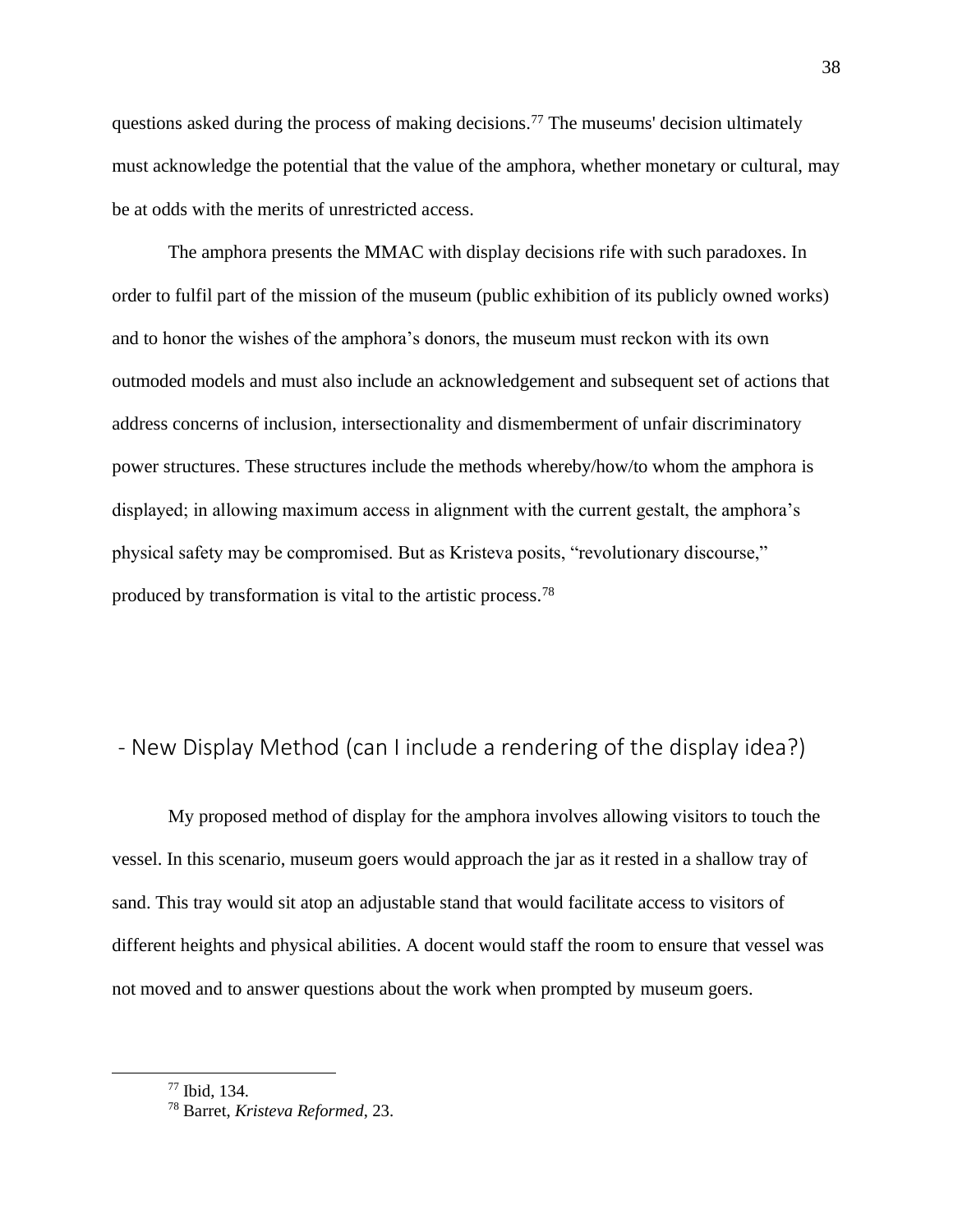John Howell White's asserts that a return to pragmatism in the arts and art education can and should reconnect viewers of objects to our current social zeitgeist by way of alternate involvement and interaction with the arts; <sup>79</sup> this thesis proposes a method that would allow for such an interaction.

<sup>79</sup> John Howell White, "Pragmatism and Art: Tools for Change." *Studies in Art Education* 39, no. 3 (1998): 215–29. [https://doi.org/10.2307/1320365.](https://doi.org/10.2307/1320365)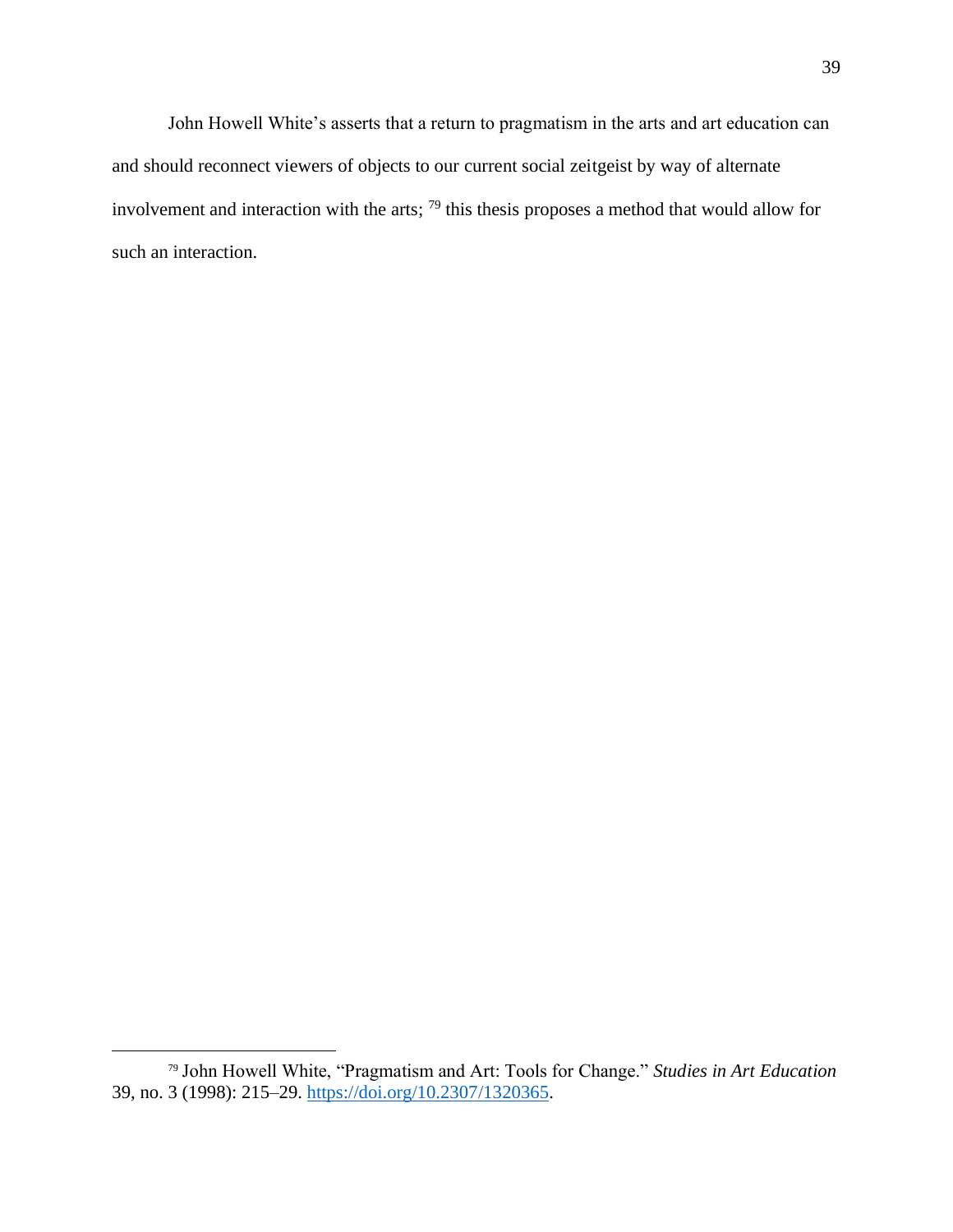## Bibliography

- <span id="page-41-0"></span>Bal, Mieke. 2010. "Guest Column: Exhibition Practices," PMLA/Publications of the Modern Language Association of America 125, 125, no. 1: 9–23. https://doi.org/10.1632/pmla.2010.125.1.9.
- Barrett, Estelle. 2011. "Kristeva Reframed : Interpreting Key Thinkers for the Arts." London: London : I.B. Tauris; New York : Distributed in the U.S. and Canada exclusively by Palgrave Macmillan.
- Baudrillard, Jean. 1998. "/Z-Wcorg/." London: Sage Publications. http://worldcat.org. 1998. http://www.myilibrary.com?id=226276.
- Baudrillard, Jean. 2005. *The Conspiracy of Art : Manifestos, Interviews, Essays*. Edited by Sylvère Lotringer. New York : Semiotexte.
- Betina, Lisa. 2019. "Contemporary Pottery-Making in Rhodes: Approaching Ancient through Modern Craft Traditions," Journal of Archaeological Science: Reports 27, 27: 102003. https://doi.org/https://doi.org/10.1016/j.jasrep.2019.102003.
- Bourdieu, Pierre. 1997. *The Love of Art : European Art Museums and Their Public*. Edited by Alain Darbel and Dominique Schnapper. Cambridge, UK; Malden, MA: Cambridge, UK; Malden, MA : Polity Press. Bradley, Susan. 2005. "Preventive Conservation Research and Practice at the British Museum," null 44, 44,

no. 3: 159–73. https://doi.org/10.1179/019713605806082248.

Brown, Richard Harvey, and Beth Davis-Brown. 1998. "The Making of Memory: The Politics of Archives, Libraries and Museums in the Construction of National Consciousness," History of the Human Sciences 11, 11, no. 4: 17–32. https://doi.org/10.1177/095269519801100402.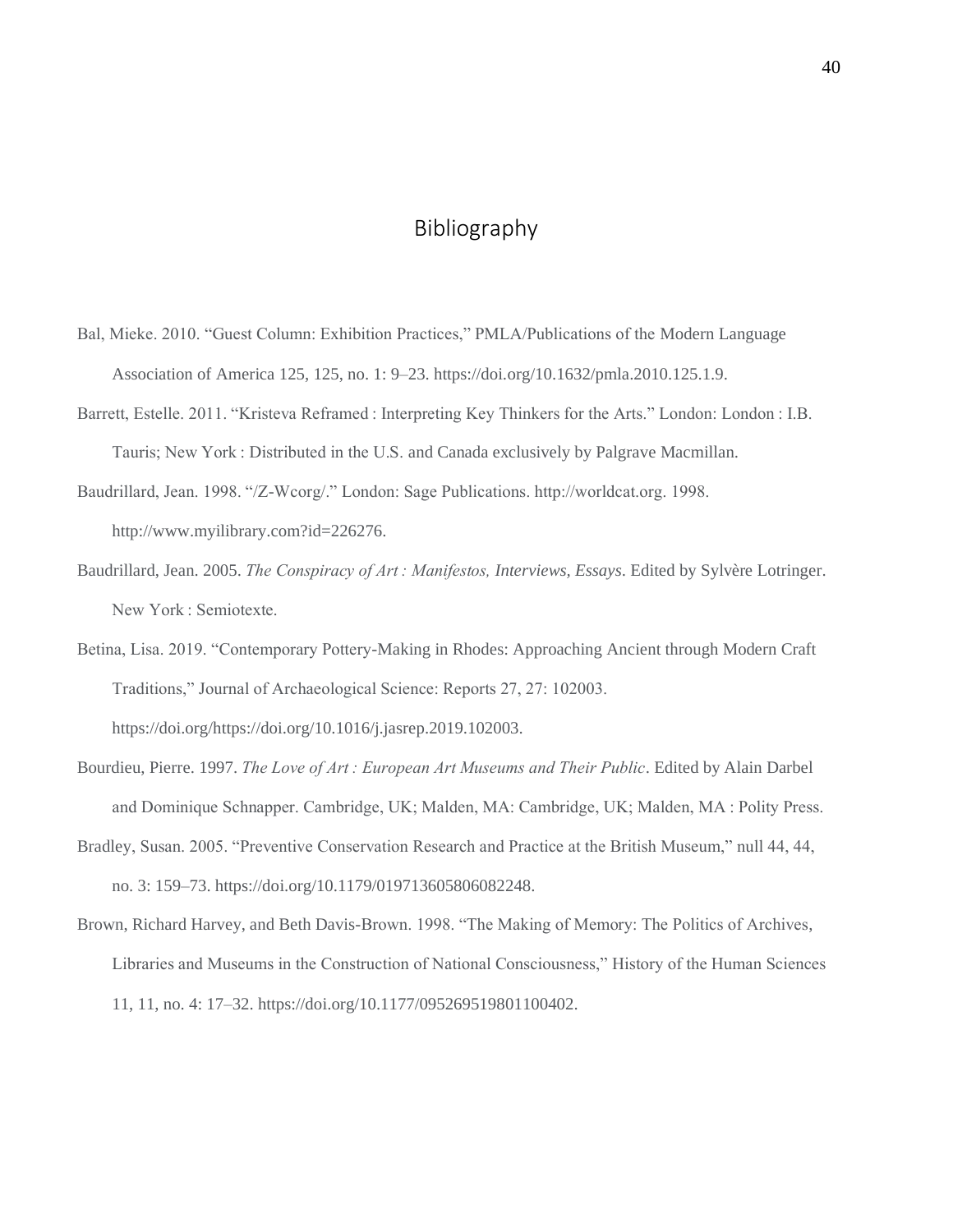- Buraselis, Kostas, Mary Stefanou, and Dorothy J. Thompson, eds. 2013. *The Ptolemies, the Sea and the Nile : Studies in Waterborne Power*. New York: Cambridge University Press. http://ebookcentral.proquest.com/lib/msoumt/detail.action?docID=1139737.
- Chandler, Daniel, and Rod Munday. 2016. "Gatekeeping." Oxford University Press. https://doi.org/10.1093/acref/9780191803093.013.0524.
- Culture, Montana Museum of Art &, and University of Montana Press (Missoula publisher Mont.),. 2013. *The Art of the State : 120 Artworks for 120 Years : Selections from the Montana Museum of Art & Culture Permanent Collection at The University of Montana*. Missoula, MT : The University of Montana Press for the Montana Museum of Art & Culture.
- Foley, Brendan P., Maria C. Hansson, Dimitris P. Kourkoumelis, and Theotokis A. Theodoulou. 2012. "Aspects of Ancient Greek Trade Re-Evaluated with Amphora DNA Evidence," Journal of Archaeological Science 39, 39, no. 2: 389–98. https://doi.org/https://doi.org/10.1016/j.jas.2011.09.025.
- Fourt, Maïa, Daniel Faget, and Thierry Pérez. 2020. "Fighting the Minotaur: Resistance to Technological Change in the Mediterranean Sponge Fishing Industry, 1840-1922," International Journal of Maritime History 32, 32, no. 2: 337–53. https://doi.org/10.1177/0843871420920958.
- Gredka-Ligarska, Iwona. 2019. "CONSERVATION OF MUSEUM OBJECTS AS AN EMPLOYEE'S PIECE OF WORK AND AS AN OBJECT OF CIVIL LAW OBLIGATION," Muzealnictwo 60, 60: 218–24. https://doi.org/10.5604/01.3001.0013.4127.
- Greenfeld, Liah. 1988. "Professional Ideologies and Patterns of 'Gatekeeping': Evaluation and Judgment Within Two Art Worlds," Social Forces 66, 66, no. 4: 903. https://doi.org/10.2307/2579428.
- Habicht, Christian. 2003. "Rhodian Amphora Stamps and Rhodian Eponyms," Revue des études anciennes 105, 105, no. 2: 541–78. https://doi.org/10.3406/rea.2003.5672.
- Hanson, Victor Davis. 2021. "Classical Patricide," New Criterion 40, 40, no. 1: 14–26. https://search.ebscohost.com/login.aspx?direct=true&db=a9h&AN=151945788&site=ehost-live.
- Harding, Clare, Susan Liggett, and Mark Lochrie. 2019. "Digital Engagement in a Contemporary Art Gallery: Transforming Audiences," Arts 8, 8, no. 3: n/a. https://doi.org/http://dx.doi.org/10.3390/arts8030090.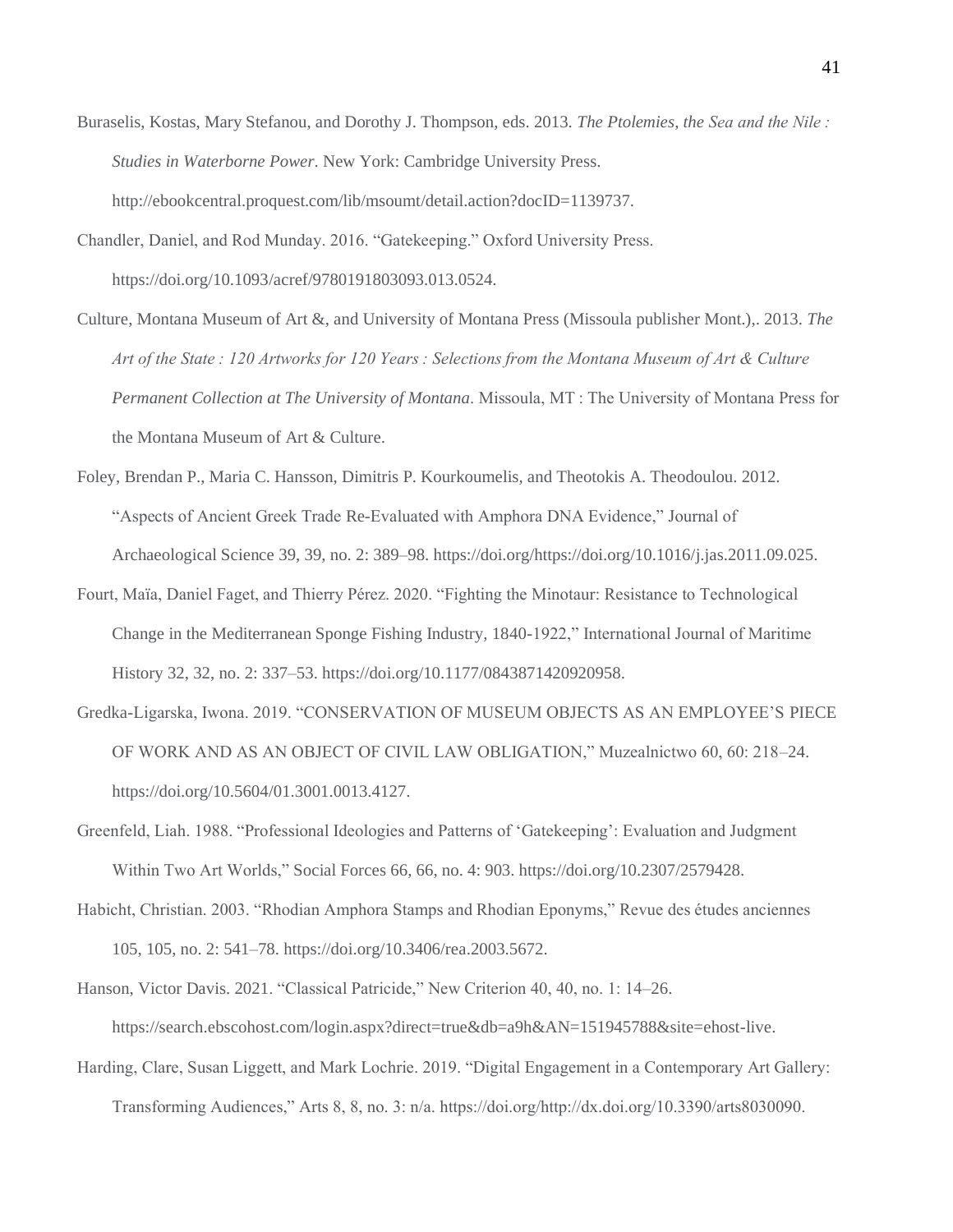- Hein, Anno, and Vassilis Kilikoglou. 2020. "Digital Modeling of Function and Performance of Transport Amphorae," International journal of ceramic engineering & science 2, 2, no. 4: 187–200. https://doi.org/10.1002/ces2.10056.
- Homan, Patricia, Tyson H. Brown, and Brittany King. 2021. "Structural Intersectionality as a New Direction for Health Disparities Research," J Health Soc Behav 62, 62, no. 3: 350–70. https://doi.org/10.1177/00221465211032947.
- Joy, Annamma, and Sherry John F. Jr.,. 2003. "Speaking of Art as Embodied Imagination: A Multisensory Approach to Understanding Aesthetic Experience," Journal of Consumer Research 30, 30, no. 2: 259–82. https://doi.org/10.1086/376802.

Kristeva, Julia. 1984. *Revolution in Poetic Language*. New York: Columbia University Press.

- Larney, J. 1971. "Ceramic Restoration in the Victoria and Albert Museum," Studies in Conservation 16, 16, no. 2: 69–82. https://doi.org/10.2307/1505454.
- Lawall, Mark L. 2002. "Early Excavations at Pergamon and the Chronology of Rhodian Amphora Stamps," Hesperia: The Journal of the American School of Classical Studies at Athens 71, 71, no. 3: 295–324. https://doi.org/10.2307/3182029.
- Lech, Paweł, Marcin Matera, and Piotr Zakrzewski. 2021. "Using Reflectance Transformation Imaging (RTI) to Document Ancient Amphora Stamps from Tanais, Russia. Reflections on First Approach to Their Digitalisation," Journal of Archaeological Science: Reports 36, 36: 102839. https://doi.org/https://doi.org/10.1016/j.jasrep.2021.102839.
- Lowell, Kevin. 2020. "An Application of Complexity Theory for Directing Organizational Change." ProQuest Dissertations Publishing.
- Margomenou, Despina. 2005. "Food Storage, Surplus and the Emergence of Institutionalized Inequality: A Study of Storage Jars and Food Storage for Central Northern Greece in the Late Bronze and Early Iron Age." Edited by John F. Cherry and Carla M. Sinopoli. ProQuest Dissertations and Theses. United States -- Michigan: University of Michigan. https://www.proquest.com/dissertations-theses/food-storagesurplus-emergence-institutionalized/docview/305417504/se-2?accountid=14593.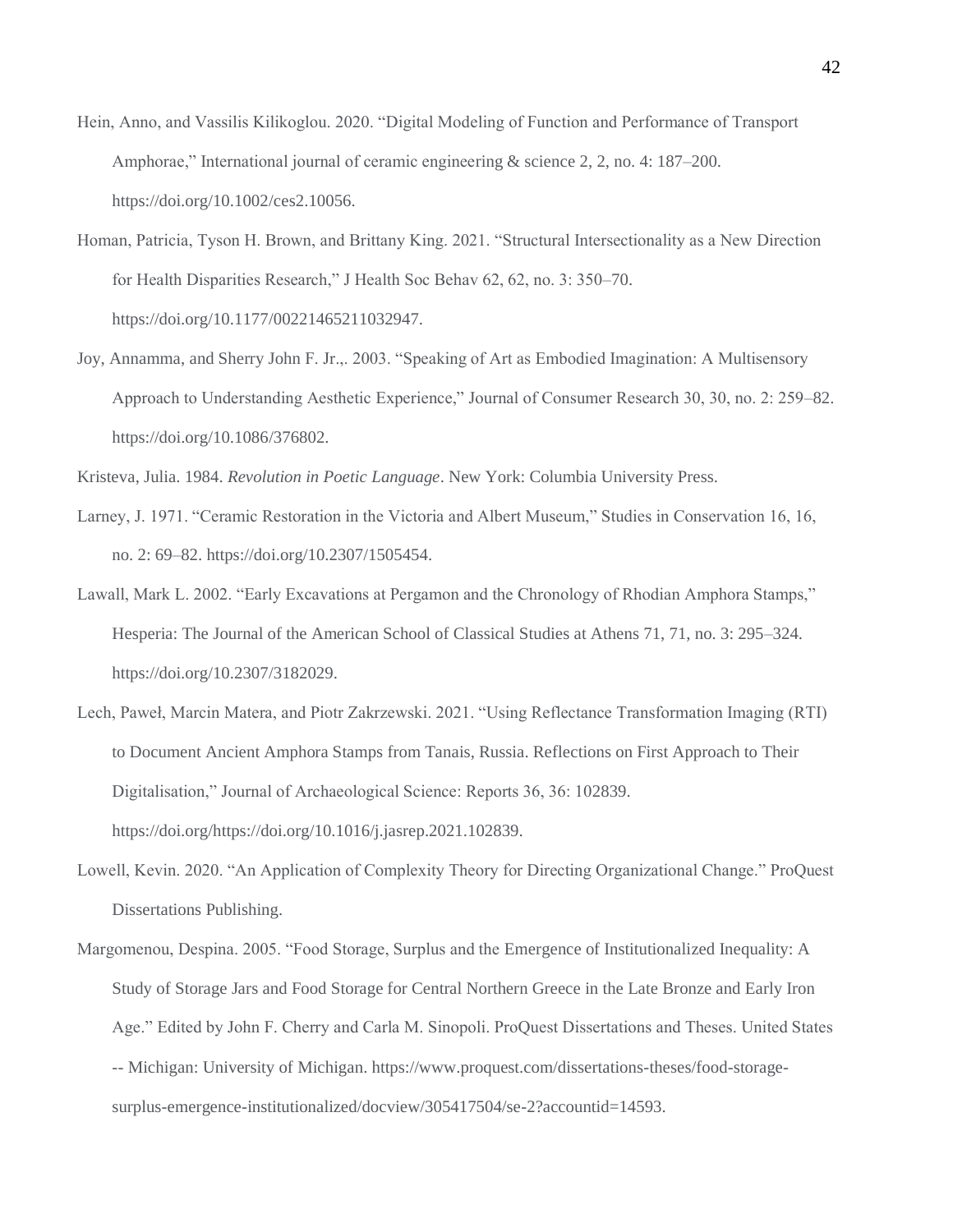- Mercuri, F., U. Zammit, N. Orazi, S. Paoloni, M. Marinelli, and F. Scudieri. 2011. "Active Infrared Thermography Applied to the Investigation of Art and Historic Artefacts," Journal of thermal analysis and calorimetry 104, 104, no. 2: 475–85. https://doi.org/10.1007/s10973-011-1450-8.
- Meyer, Caspar. 2020. "Ancient Vases in Modern Vitrines: The Sensory Dynamics and Social Implications of Museum Display," Bulletin - Institute of Classical Studies 63, 63, no. 1: 91–109. https://doi.org/10.1093/bics/qbaa009.
- Monsieur, Patrick, Bruno Overlaet, Sabah A. Jasim, Eisa Yousif, and Ernie Haerinck. 2013. "Rhodian Amphora Stamps Found in Mleiha (Sharjah, UAE): Old and Recent Finds," Arabian Archaeology and Epigraphy 24, 24, no. 2: 208–23. https://doi.org/https://doi.org/10.1111/aae.12015.

Obrist, Hans Ulrich. 2014. *Ways of Curating*. New York : Faber and Faber, Inc.

- Pinotsis, A. D. 2007. "The Antikythera Mechanism: Who Was Its Creator and What Was Its Use and Purpose?," Astronomical & Astrophysical Transactions 26, 26, no. 4: 211–26. https://doi.org/10.1080/10556790601136925.
- Reilly, Emma. 2019. "Co-Curation and Collaboration: A Case Study on the Effects of Co-Curation on Staff." Edited by Wilson O'Donnell. ProQuest Dissertations and Theses. United States -- Washington: University of Washington. https://www.proquest.com/dissertations-theses/co-curation-collaboration-casestudy-on-effects/docview/2307477539/se-2?accountid=14593.
- Richards, Kevin Malcolm. 2008. *Derrida Reframed : A Guide for the Arts Student*. London; New York: London; New York : I.B. Tauris.
- Rolf., Adorno, Theodor W.,, Lenhardt, Christian., Adorno, Gretel.,Tiedemann,. 1984. *Aesthetic Theory*. London; Boston: Routledge & K. Paul.
- Salmon, Nicholas. 2019. "The Culture of Connectivity on Archaic and Classical Rhodes." Birkbeck, University of London.
- Simon, Roger I. 2014. *A Pedagogy of Witnessing : Curatorial Practice and the Pursuit of Social Justice*. Albany: State University of New York Press.

http://ebookcentral.proquest.com/lib/msoumt/detail.action?docID=3408919.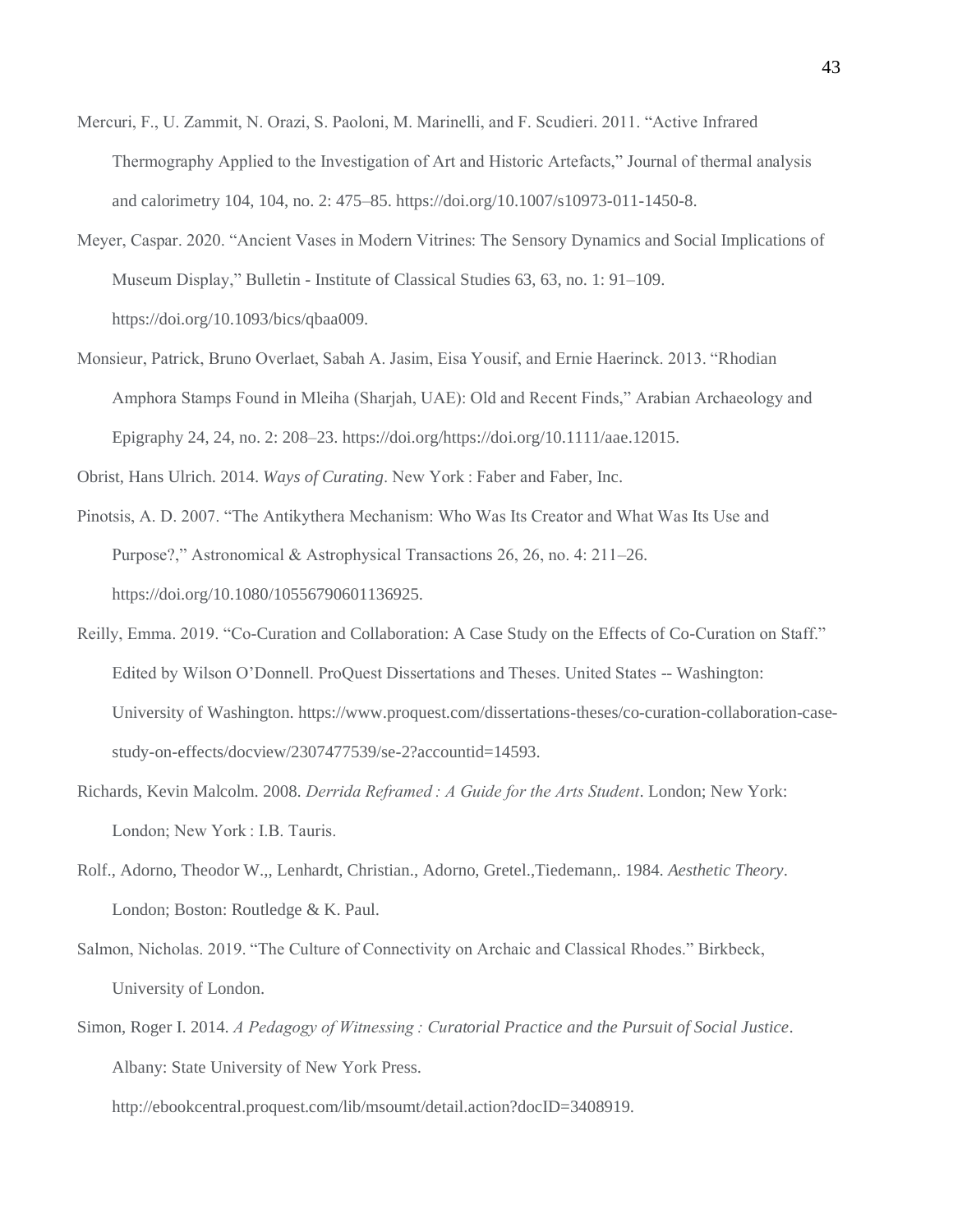Smith, Roch C. 1985. "BACHELARD'S LOGOSPHERE AND DERRIDA'S LOGOCENTRISM: IS THERE A 'DIFFERANCE?,'" French Forum 10, 10, no. 2: 225–34.

http://www.jstor.org.weblib.lib.umt.edu:8080/stable/41429509.

- Snow, Carol E. 1986. "The Affecter Amphora: A Case Study in the History of Greek Vase Restoration," The Journal of the Walters Art Gallery 44, 44: 2–7. http://www.jstor.org/stable/20169018.
- Strauss, Elisabeth Julia. 2007. "Roman Cargoes: Underwater Evidence from the Eastern Mediterranean." PQDT - Global. England: University of London, University College London (United Kingdom). https://search.proquest.com/dissertations-theses/roman-cargoes-underwater-evidenceeastern/docview/1429001145/se-2?accountid=14593.
- Sutton, Damian. 2008. *Deleuze Reframed : A Guide for the Arts Student*. Edited by David Martin-Jones. London; New York : New York: London; New York : I.B. Tauris; New York : Disbributed in the United States by Palgrave Macmillan.
- Tsiamis, Costas, Georgia Vrioni, and Athanassios Tsakris. 2020. "Lessons from a Historic Example of Diving Safety Rules Violation: The Case of Greek Sponge Divers," International maritime health 71, 71, no. 1: 28. https://doi.org/http://dx.doi.org/10.5603/IMH.2020.0008.
- Twede, Diana. 2002a. "Commercial Amphoras: The Earliest Consumer Packages?," Journal of Macromarketing 22, 22, no. 1: 98–108. https://doi.org/10.1177/027467022001009.
- Twydle, J. 2020. "New Methods for Art Object Conservation and Restoration Practical Experience in the Field: The Experience of The True Image Solution Ltd," Insight: Non-Destructive Testing & Condition Monitoring 62, 62, no. 3: 160–1263. https://doi.org/10.1784/insi.2020.62.3.160.
- Wallace Matheson, P. M., and M. B. Wallace. 1982. "Some Rhodian Amphora Capacities," Hesperia: The Journal of the American School of Classical Studies at Athens 51, 51, no. 3: 293–320. https://doi.org/10.2307/147952.
- Walsh, David, Mark M. Hall, Paul Clough, and Jonathan Foster. 2018. "Characterising Online Museum Users: A Study of the National Museums Liverpool Museum Website," International journal on digital libraries 21, 21, no. 1: 75–87. https://doi.org/10.1007/s00799-018-0248-8.